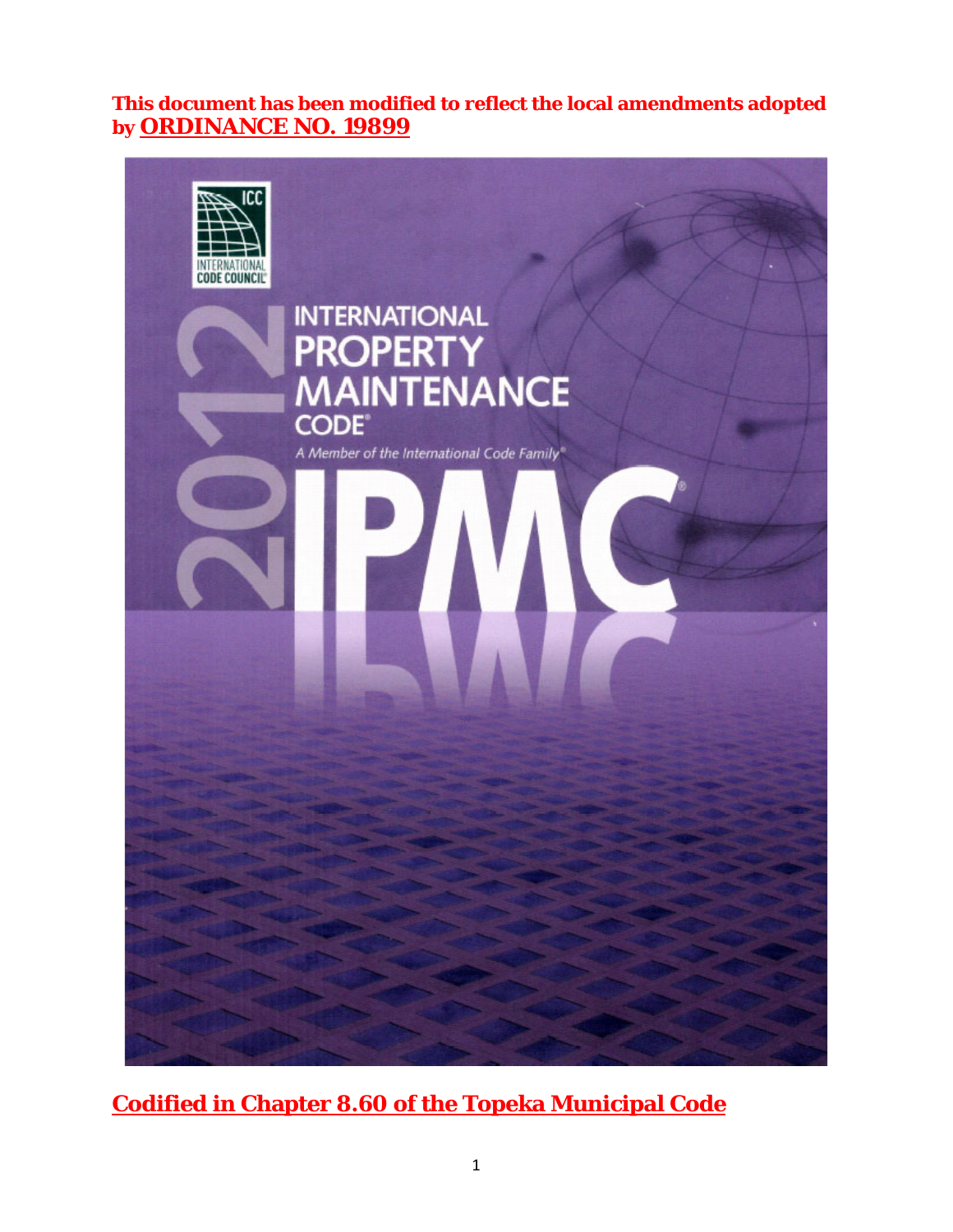| SECTION 103 DEPARTMENT OF PROPERTY MAINTENANCE INSPECTION 7 |  |
|-------------------------------------------------------------|--|
|                                                             |  |
|                                                             |  |
|                                                             |  |
|                                                             |  |
|                                                             |  |
|                                                             |  |
|                                                             |  |
|                                                             |  |
|                                                             |  |
|                                                             |  |
|                                                             |  |
|                                                             |  |
|                                                             |  |
|                                                             |  |
|                                                             |  |
|                                                             |  |
|                                                             |  |
|                                                             |  |
|                                                             |  |
|                                                             |  |
|                                                             |  |
|                                                             |  |
|                                                             |  |
|                                                             |  |
|                                                             |  |
|                                                             |  |
|                                                             |  |
| CHAPTER 5 PLUMBING FACILITIES AND FIXTURE REQUIREMENTS 39   |  |
|                                                             |  |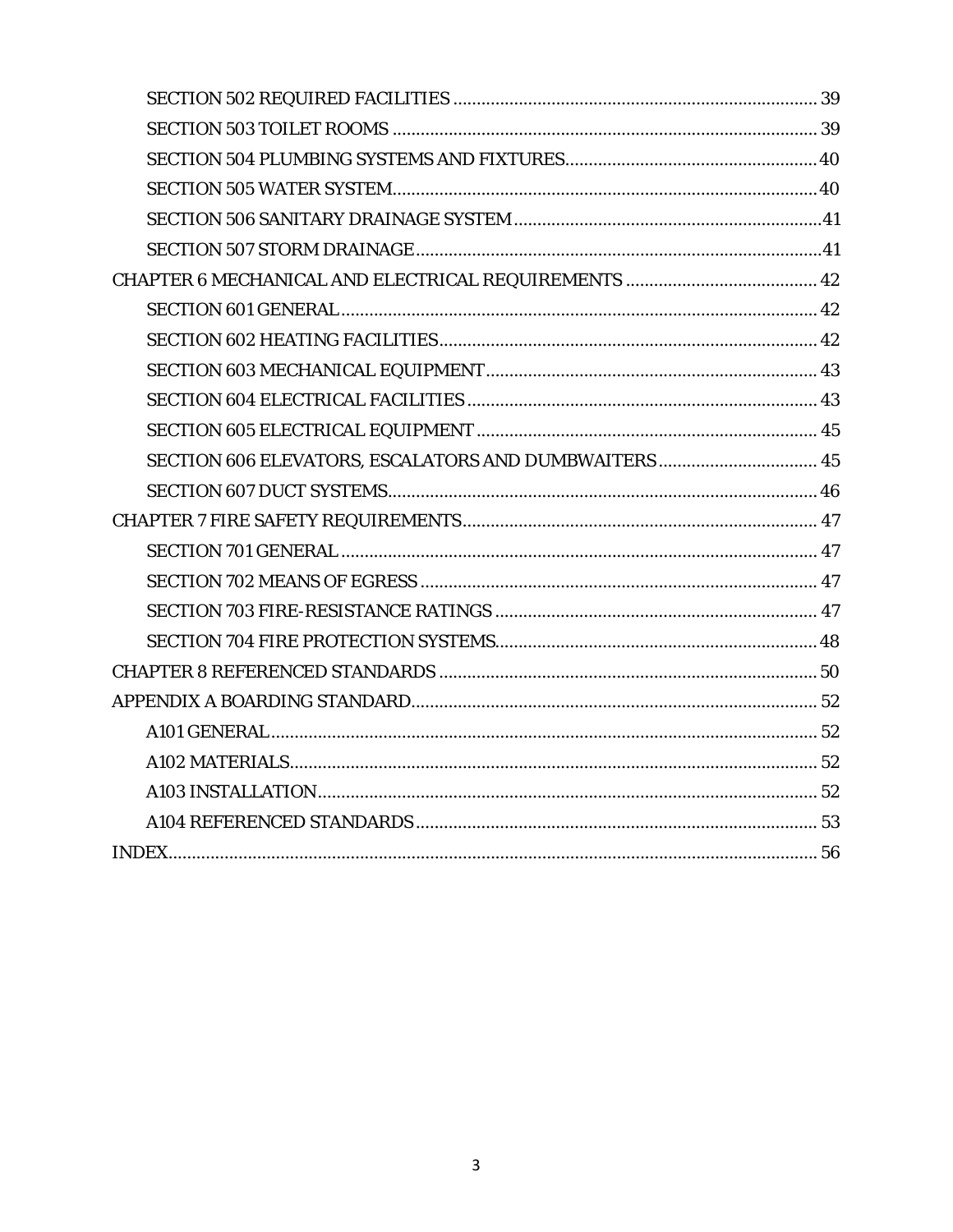# **2012 INTERNATIONAL PROPERTY MAINTENANCE CODE®**

**AS AMENDED BY TOPEKA MUNICIPAL CODE WHERE NOTED**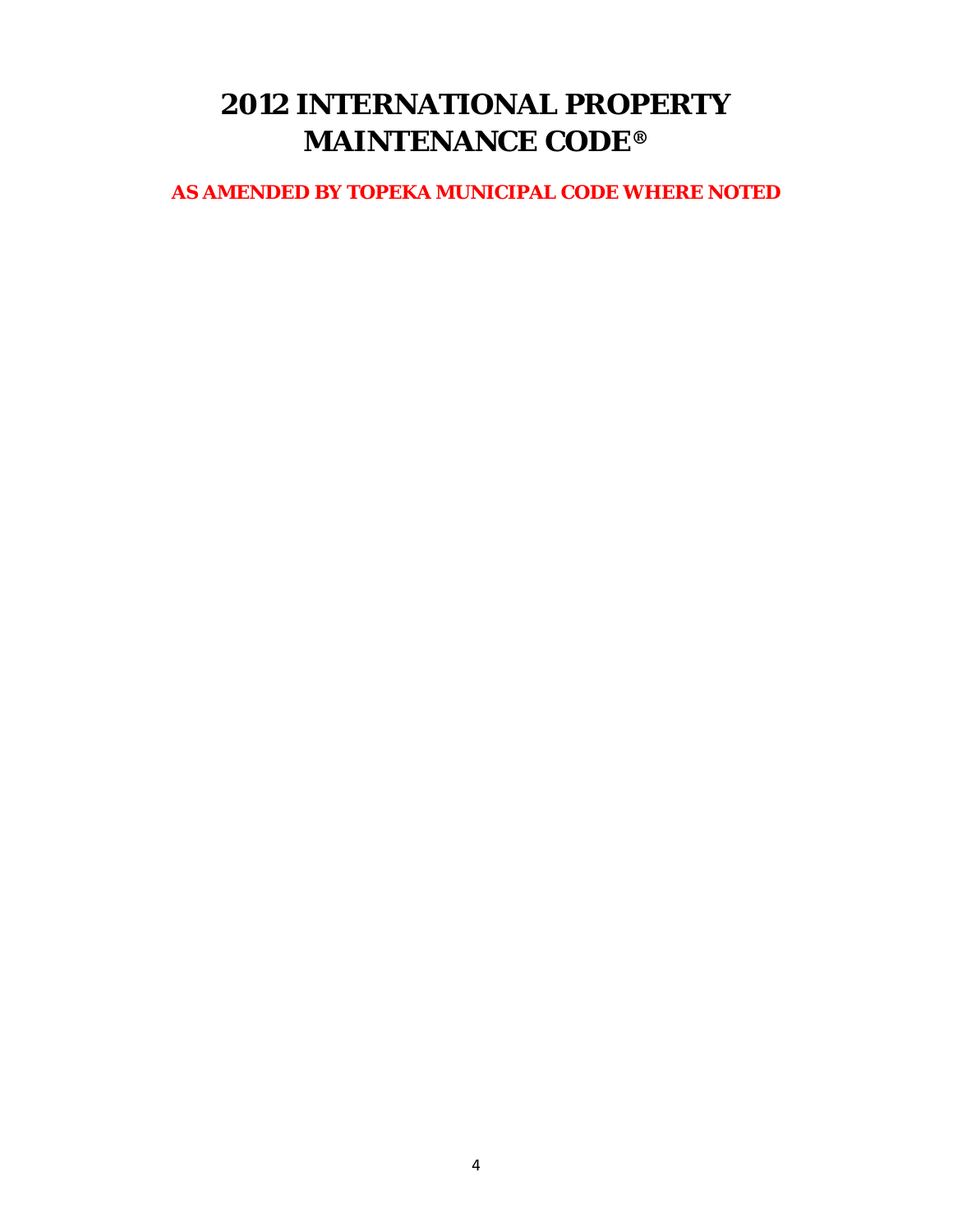# <span id="page-4-0"></span>**CHAPTER 1 SCOPE AND ADMINISTRATION**

## <span id="page-4-1"></span>**PART 1 — SCOPE AND APPLICATION**

## <span id="page-4-2"></span>**SECTION 101 GENERAL**

**[A] 101.1 Title.** These regulations shall be known as the *International Property Maintenance Code* of [NAME OF JURISDICTION], hereinafter referred to as "this code."

**[A] 101.2 Scope.** The provisions of this code shall apply to all existing residential and nonresidential structures and all existing *premises* and constitute minimum requirements and standards for *premises,* structures, equipment and facilities for light, *ventilation,* space, heating, sanitation, protection from the elements, life safety, safety from fire and other hazards, and for safe and sanitary maintenance; the responsibility of *owners, operators* and *occupants;* the *occupancy* of existing structures and *premises,* and for administration, enforcement and penalties.

[A] 101.3 Intent. This code shall be construed to secure its expressed intent, which is to ensure public health, safety and welfare insofar as they are affected by the continued *occupancy* and maintenance of structures and *premises.* Existing structures and *premises* that do not comply with these provisions shall be altered or repaired to provide a minimum level of health and safety as required herein.

**[A] 101.4 Severability.** If a section, subsection, sentence, clause or phrase of this code is, for any reason, held to be unconstitutional, such decision shall not affect the validity of the remaining portions of this code.

## <span id="page-4-3"></span>**SECTION 102 APPLICABILITY**

**[A] 102.1 General.** Where there is a conflict between a general requirement and a specific requirement, the specific requirement shall govern. Where differences occur between provisions of this code and the referenced standards, the provisions of this code shall apply. Where, in a specific case, different sections of this code specify different requirements, the most restrictive shall govern.

**[A] 102.2 Maintenance.** Equipment, systems, devices and safeguards required by this code or a previous regulation or code under which the structure or *premises* was constructed, altered or repaired shall be maintained in good working order. No *owner, operator* or *occupant* shall cause any service, facility, equipment or utility which is required under this section to be removed from or shut off from or discontinued for any occupied dwelling, except for such temporary interruption as necessary while repairs or alterations are in progress. The requirements of this code are not intended to provide the basis for removal or abrogation of fire protection and safety systems and devices in existing structures. Except as otherwise specified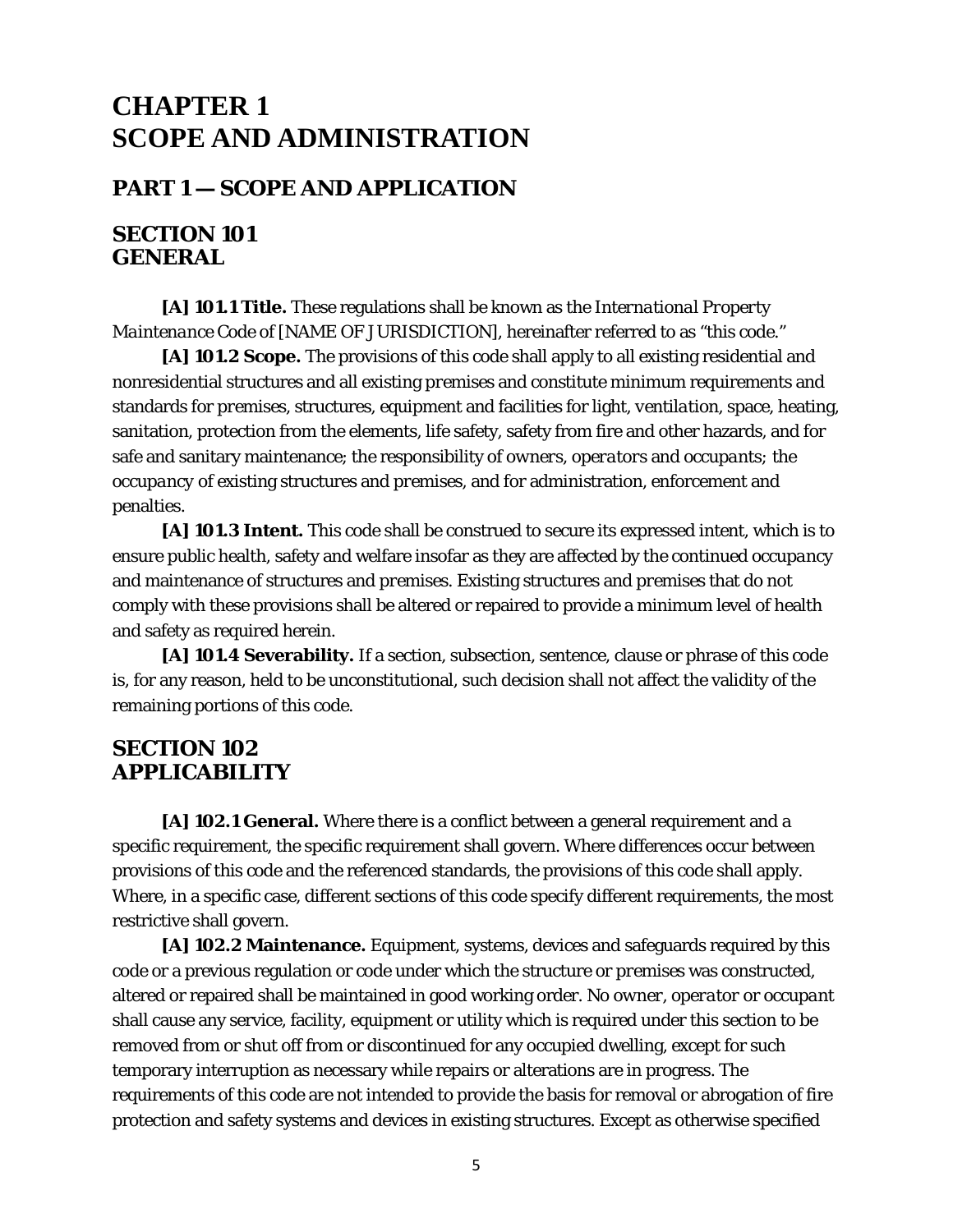herein, the *owner* or the *owner's* designated agent shall be responsible for the maintenance of buildings, structures and *premises.*

**[A] 102.3 Application of other codes.** Repairs, additions or alterations to a structure, or changes of occupancy, shall be done in accordance with the building code in Chapter 14.20 TMC, the international energy conservation code in Chapter 14.80 TMC, the international fire code in Chapter 14.40 TMC, the mechanical code in Chapter 14.50 TMC, the international residential code in Chapter 14.55 TMC, and the plumbing code in Chapter 14.35 TMC.

## **AS AMENDED BY TMC 8.60.050**

**[A] 102.4 Existing remedies.** The provisions in this code shall not be construed to abolish or impair existing remedies of the jurisdiction or its officers or agencies relating to the removal or demolition of any structure which is dangerous, unsafe and insanitary.

**[A] 102.5 Workmanship.** Repairs, maintenance work, alterations or installations which are caused directly or indirectly by the enforcement of this code shall be executed and installed in a *workmanlike* manner and installed in accordance with the manufacturer's instructions.

**[A] 102.6 Historic buildings.** The provisions of this code shall not be mandatory for existing buildings or structures designated as historic buildings when such buildings or structures are judged by the *code official* to be safe and in the public interest of health, safety and welfare.

**[A] 102.7 Referenced codes and standards.** The codes and standards referenced in this code shall be those that are listed in Chapter 8 and considered part of the requirements of this code to the prescribed extent of each such reference and as further regulated in Sections 102.7.1 and 102.7.2.

**Exception:** Where enforcement of a code provision would violate the conditions of the listing of the equipment or appliance, the conditions of the listing shall apply.

**[A] 102.7.1 Conflicts.** Where conflicts occur between provisions of this code and the referenced standards, the provisions of this code shall apply.

**[A] 102.7.2 Provisions in referenced codes and standards.** Where the extent of the reference to a referenced code or standard includes subject matter that is within the scope of this code, the provisions of this code, as applicable, shall take precedence over the provisions in the referenced code or standard.

**[A] 102.8 Requirements not covered by code.** Requirements necessary for the strength, stability or proper operation of an existing fixture, structure or equipment, or for the public safety, health and general welfare, not specifically covered by this code, shall be determined by the *code official.*

**[A] 102.9 Application of references.** References to chapter or section numbers, or to provisions not specifically identified

by number, shall be construed to refer to such chapter, section or provision of this code.

**[A] 102.10 Other laws.** The provisions of this code shall not be deemed to nullify any provisions of local, state or federal law.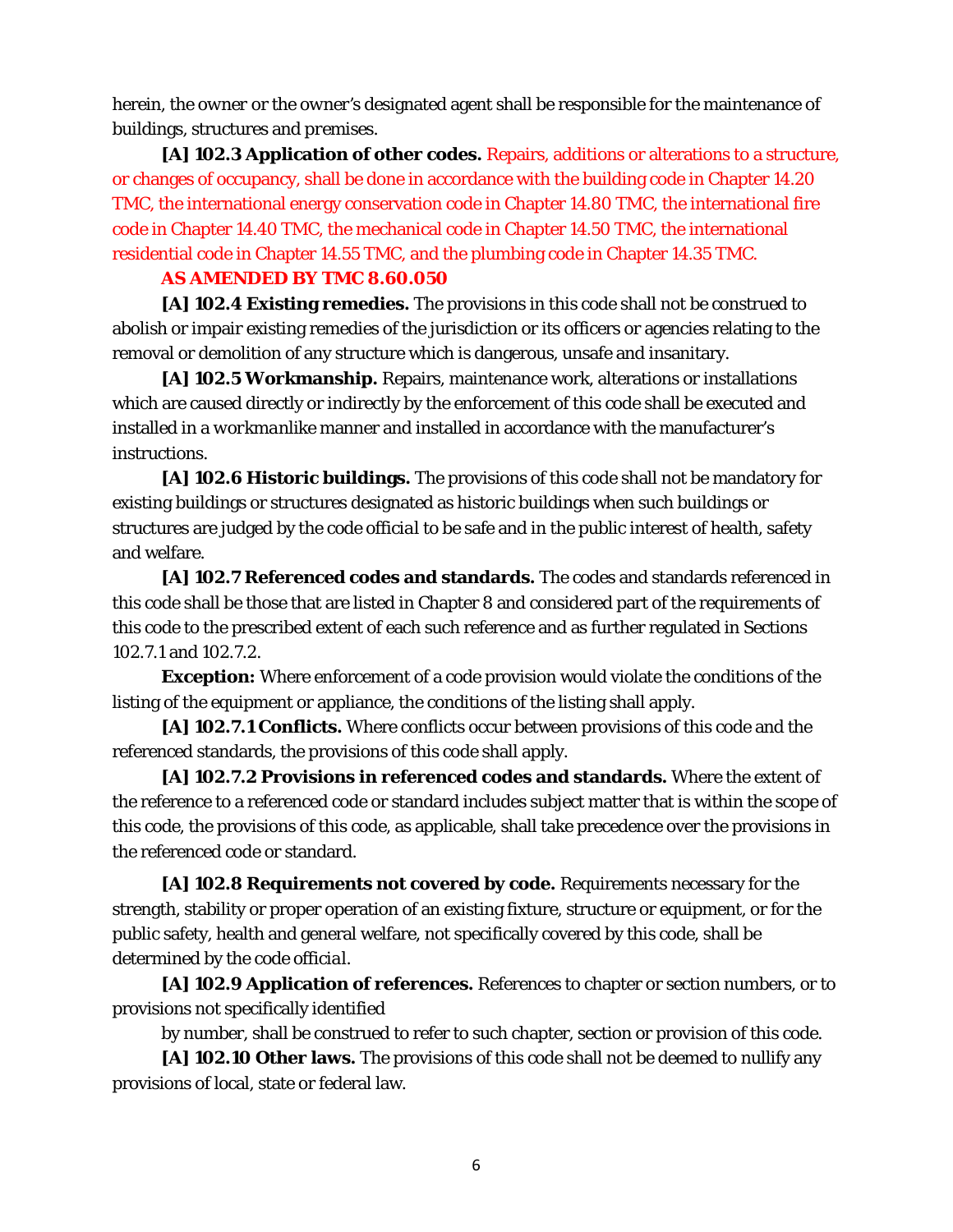## <span id="page-6-0"></span>**PART 2 — ADMINISTRATION AND ENFORCEMENT**

# <span id="page-6-1"></span>**SECTION 103 DEPARTMENT OF PROPERTY MAINTENANCE INSPECTION**

## **DELETED IN ITS ENTIRETY BY TMC 8.60.060**

# <span id="page-6-2"></span>**SECTION 104 DUTIES AND POWERS OF THE CODE OFFICIAL**

**[A] 104.1 General.** The *code official* is hereby authorized and directed to enforce the provisions of this code. The *code official* shall have the authority to render interpretations of this code and to adopt policies and procedures in order to clarify the application of its provisions. Such interpretations, policies and procedures shall be in compliance with the intent and purpose of this code. Such policies and procedures shall not have the effect of waiving requirements specifically provided for in this code.

**[A] 104.2 Inspections.** The *code official* shall make all of the required inspections, or shall accept reports of inspection by *approved* agencies or individuals. All reports of such inspections shall be in writing and be certified by a responsible officer of such *approved* agency or by the responsible individual. The *code official* is authorized to engage such expert opinion as deemed necessary to report upon unusual technical issues that arise, subject to the approval of the appointing authority.

**[A] 104.3 Right of entry.** Where it is necessary to make an inspection to enforce the provisions of this code, or whenever the *code official* has reasonable cause to believe that there exists in a *structure* or upon a *premises* a condition in violation of this code, the *code official* is authorized to enter the structure or *premises* at reasonable times to inspect or perform the duties imposed by this code, provided that if such *structure* or *premises* is occupied the *code official* shall present credentials to the *occupant* and request entry. If such structure or *premises* is unoccupied, the *code official* shall first make a reasonable effort to locate the *owner* or other person having charge or control of the *structure* or *premises* and request entry. If entry is refused, the *code official* shall have recourse to the remedies provided by law to secure entry.

**[A] 104.4 Identification.** The *code official* shall carry proper identification when inspecting *structures* or *premises* in the performance of duties under this code.

**[A] 104.5 Notices and orders.** The *code official* shall issue all necessary notices or orders to ensure compliance with this code.

**[A] 104.6 Department records.** The *code official* shall keep official records of all business and activities of the department specified in the provisions of this code. Such records shall be retained in the official records for the period required for retention of public records.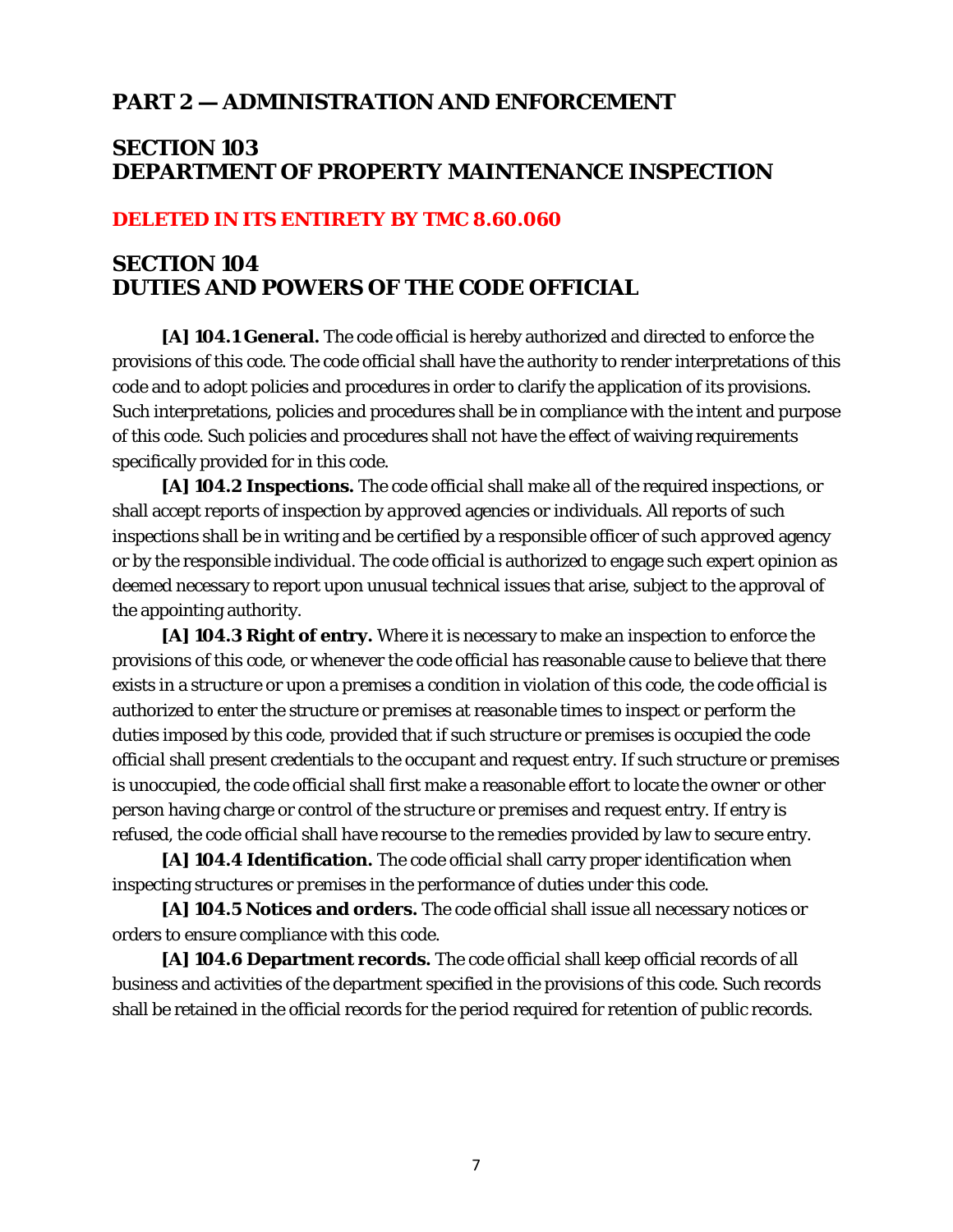# <span id="page-7-0"></span>**SECTION 105 APPROVAL**

**[A] 105.1 Modifications.** Whenever there are practical difficulties involved in carrying out the provisions of this code, the *code official* shall have the authority to grant modifications for individual cases upon application of the *owner* or *owner's* representative, provided the *code official* shall first find that special individual reason makes the strict letter of this code impractical and the modification is in compliance with the intent and purpose of this code and that such modification does not lessen health, life and fire safety requirements. The details of action granting modifications shall be recorded and entered in the department files.

**[A] 105.2 Alternative materials, methods and equipment.** The provisions of this code are not intended to prevent the installation of any material or to prohibit any method of construction not specifically prescribed by this code, provided that any such alternative has been *approved.* An alternative material or method of construction shall be *approved* where the *code official* finds that the proposed design is satisfactory and complies with the intent of the provisions of this code, and that the material, method or work offered is, for the purpose intended, at least the equivalent of that prescribed in this code in quality, strength, effectiveness, fire resistance, durability and safety.

**[A] 105.3 Required testing.** Whenever there is insufficient evidence of compliance with the provisions of this code, or evidence that a material or method does not conform to the requirements of this code, or in order to substantiate claims for alternative materials or methods, the *code official* shall have the authority to require tests to be made as evidence of compliance at no expense to the jurisdiction.

**[A] 105.3.1 Test methods.** Test methods shall be as specified in this code or by other recognized test standards. In the absence of recognized and accepted test methods, the *code official* shall be permitted to approve appropriate testing procedures performed by an *approved* agency.

**[A] 105.3.2 Test reports.** Reports of tests shall be retained by the *code official* for the period required for retention of public records.

**[A] 105.4 Used material and equipment.** The use of used materials which meet the requirements of this code for new materials is permitted. Materials, equipment and devices shall not be reused unless such elements are in good repair or have been reconditioned and tested when necessary, placed in good and proper working condition and *approved* by the *code official.*

**[A] 105.5 Approved materials and equipment.** Materials, equipment and devices *approved* by the *code official* shall be constructed and installed in accordance with such approval.

**[A] 105.6 Research reports.** Supporting data, where necessary to assist in the approval of materials or assemblies not specifically provided for in this code, shall consist of valid research reports from *approved* sources.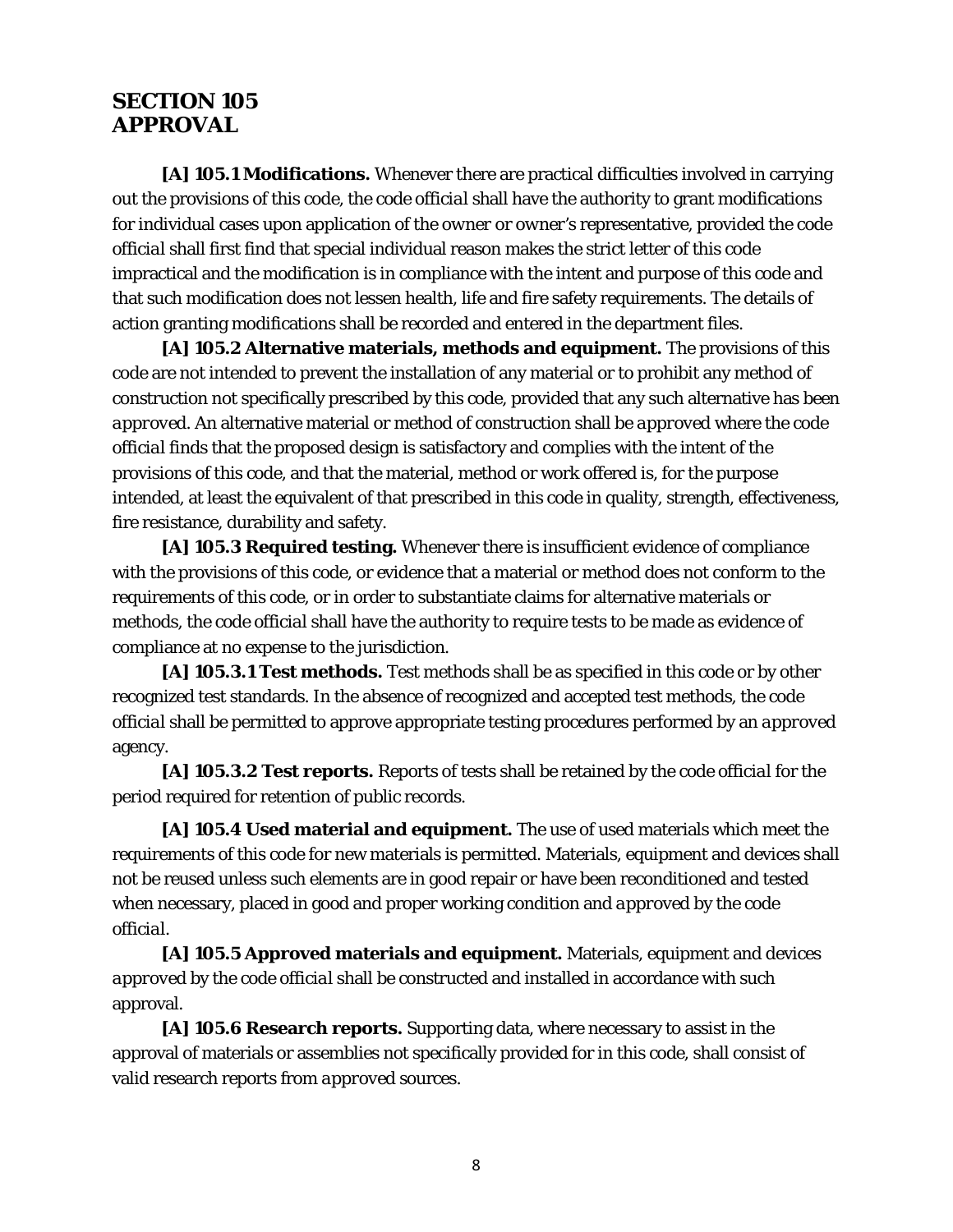## <span id="page-8-0"></span>**SECTION 106 VIOLATIONS**

**[A] 106.1 Unlawful acts.** It shall be unlawful for a person, firm or corporation to be in conflict with or in violation of any of the provisions of this code.

**[A] 106.2 Notice of violation.** The *code official* shall serve a notice of violation or order in accordance with Section 107.

**[A] 106.3 Prosecution of violation.** A person who fails to comply with a notice of violation served in accordance with Section 107, shall be guilty of a misdemeanor and, if convicted, may be punished in accordance with TMC 1.10.070. A violation of this chapter shall be deemed a strict liability offense. Abatement of a violation by the code official shall not be a defense or excuse to a violation. The pendency of an administrative hearing pursuant to section 8.60.110 shall not be a defense to a violation or prevent prosecution and adjudication in municipal court.

### **AS AMENDED BY TMC 8.60.070**

### **[A] 106.4 Administrative penalties.**

(a) There shall be an administrative monetary penalty of \$100.00 imposed on the owner or, in the case of inoperative vehicles, the vehicle owner for each violation of this chapter that remains uncorrected after the time period stated in the notice of violation has elapsed.

(b) The administrative monetary penalty for a second or subsequent violation for which an administrative penalty has been imposed under this chapter that remains uncorrected after the time period stated in the notice of violation has elapsed for the same property within 12 months of the same or substantially same violation shall be \$200.00.

### **AS AMENDED BY TMC 8.60.070**

### **[A] 106.5 Abatement of violation.**

(a) Abatement. Upon the expiration of the compliance period stated in the notice of violation, the code official shall inspect the property. The code official may grant an extension of time if the owner demonstrates that due diligence is being exercised in abating the violation. If the owner has failed to comply within the compliance period, has failed to timely request an appeal hearing or, in the case of an unsafe structure, failed to appear at a hearing, the code official may abate the violation and assess the costs against the owner. If the costs are not paid within 30 days, the cost can be collected pursuant to K.S.A. 12-1,115 and amendments thereto and/or charged against the property pursuant to K.S.A. 12-1617e, K.S.A. 12-1617f, K.S.A. 12- 1755, or K.S.A. 17-4759 and amendments thereto.

(b) Fees. The costs incurred by the city for abatement, including any administrative costs, shall be paid by the owner or, in the case of inoperative vehicles, the vehicle owner. The administrative costs shall be:

| <b>General violations of the IPMC</b> | \$140.00 |
|---------------------------------------|----------|
| <b>Weeds and grasses</b>              | \$140.00 |
| <b>Inoperative vehicles</b>           | \$175.00 |

### **AS AMENDED BY TMC 8.60.070**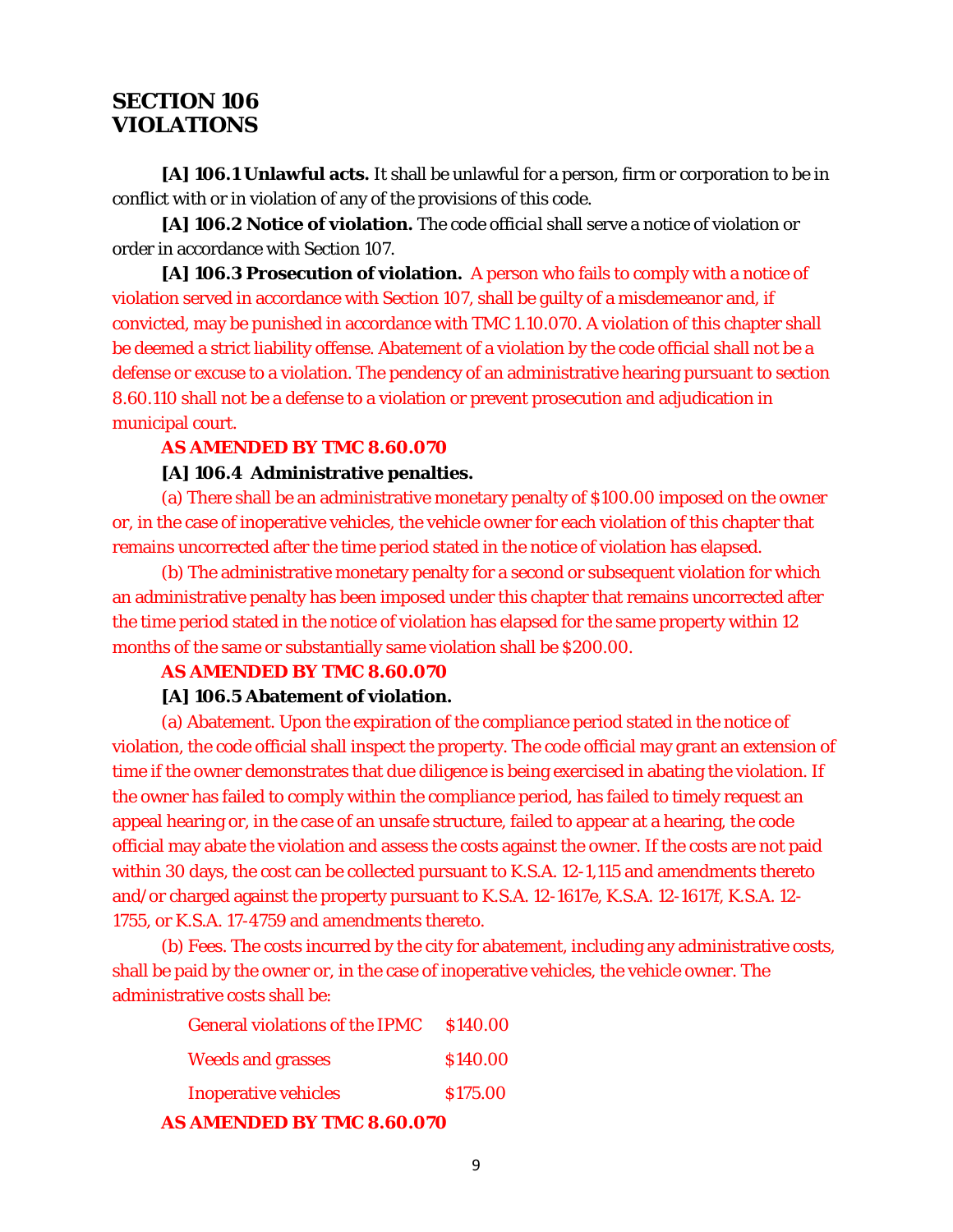# <span id="page-9-0"></span>**SECTION 107 NOTICES AND ORDERS**

**[A] 107.1 Notice to person responsible.** Whenever the *code official* determines that there has been a violation of this code or has grounds to believe that a violation has occurred, notice shall be given in the manner prescribed in Sections 107.2 and 107.3 to the person responsible for the violation as specified in this code. Notices for condemnation procedures shall also comply with Section 108.3.

### **[A] 107.2 Form.**

The notice prescribed in Section 107.1 shall include the following:

1. Description of the real estate sufficient for identification.

2. A statement that includes a description of the conditions and identifies violations of Chapter 8.60.

3. A statement of the correction action necessary and a reasonable time to complete the action. A reasonable time shall not exceed 60 calendar days.

4. A statement that if the violation(s) is not corrected within the compliance period, the city may impose administrative penalties, abate the violation, and assess the costs against the owner.

5. A statement advising that any owner may request an appeal hearing before an administrative hearing officer. The request shall be submitted to the code official within 10 calendar days from the date of service. Failure to timely request a hearing will allow the city to impose administrative penalties, abate the violation, and assess the costs against the owner. The scope of the appeal shall be limited to the following: (i) whether the provisions of Chapter 8.60 apply; (ii) whether the code official has correctly interpreted Chapter 8.60; and/or (iii) whether the requirements of Chapter 8.60 can be adequately satisfied by other means.

6. A statement advising that failure to timely comply with the notice may result in prosecution in municipal court regardless whether an administrative hearing is pending.

7. If code official has determined that the structure is unsafe pursuant to Section 108, the notice shall state that a hearing will be held before the administrative hearing officer not less than 10 calendar days nor more than 30 calendar days after service of the notice.

## **AS AMENDED BY TMC 8.60.080**

### **[A] 107.3 Method of service.**

(a) Method of Service. Notice shall be served in one of the following manners:

1. Personal service.

2. Certified mail, return receipt requested. Service shall be effective on the date of receipt.

3. If the property is unoccupied and the owner is a nonresident, certified mail, return receipt requested, to the last known address.

4. If the location of a person is unknown or if no address is available after diligent effort, then a copy of the notice shall be posted in a conspicuous place on the premises and published once in the official city newspaper. The failure of any such person to receive notice shall not affect the validity of any proceedings.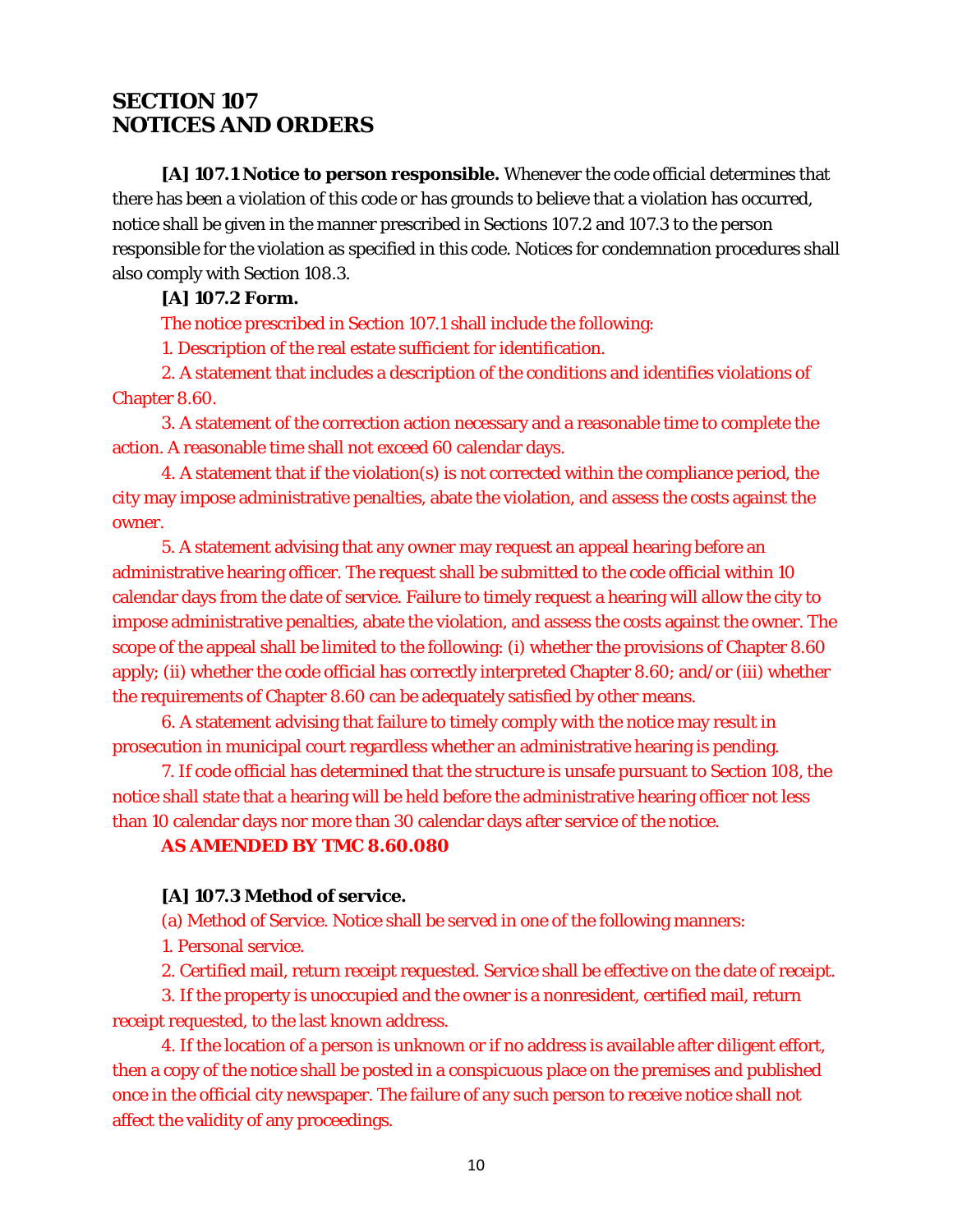5. If the code official has determined that a structure is unsafe pursuant to Section 108 and the whereabouts of the owner are unknown and cannot be ascertained in the exercise of reasonable diligence, the code official may effect service by publishing the notice once each week for two consecutive weeks in the official city newspaper. A copy of the notice shall also be posted in a conspicuous place on the premises and a copy of the notice shall be filed with the register of deeds and the clerk of the district court of Shawnee County.

6. In addition to the methods identified in this section, the code official may provide notice by other methods, including, but not limited to, door hangers, conspicuously posting notice on the property, personal notification, telephone or email communication, or first class mail.

7. As authorized by K.S.A. 12-1617f, the code official may provide a one-time yearly written notice by mail or personal service to the owner or occupant which will permit subsequent abatement mowings without any additional notice. The notice shall also include a statement that no further notice shall be given prior to cutting or removing weeds.

(b) Service of Notice. The notice shall be served upon the owner of record, and one copy shall be served on each of the following, if known or available from public records: (1) the holder of any mortgage, deed of trust, lien, or encumbrance; and (2) the holder of any other estate or legal interest of record. The failure of the code official to serve any person shall not invalidate any proceedings hereunder as to any other person duly served or relieve such person from any duty or obligation. If the code official has determined that a structure is unsafe pursuant to Section 108, the notice shall also be served on any occupant who can be ascertained.

(c) Proof of Service. Proof of service of the notice shall be certified at the time of service by a written declaration under penalty of perjury executed by the person effecting service, declaring the time, date and manner in which service was made. The declaration, together with any receipt card returned in acknowledgment of receipt by certified mail, shall be affixed to the copy of the notice retained by the code official.

### **AS AMENDED BY TMC 8.60.080**

**[A] 107.4 Unauthorized tampering.** Signs, tags or seals posted or affixed by the *code official* shall not be mutilated, destroyed or tampered with, or removed without authorization from the *code official.*

**[A] 107.5 Penalties.** Penalties for noncompliance with orders and notices shall be as set forth in Section 106.4.

**[A] 107.6 Transfer of ownership.** It shall be unlawful for the *owner* of any *dwelling unit* or structure who has received a compliance order or upon whom a notice of violation has been served to sell, transfer, mortgage, lease or otherwise dispose of such *dwelling unit* or structure to another until the provisions of the compliance order or notice of violation have been complied with, or until such *owner* shall first furnish the grantee, transferee, mortgagee or lessee a true copy of any compliance order or notice of violation issued by the *code official* and shall furnish to the *code official* a signed and notarized statement from the grantee, transferee, mortgagee or lessee, acknowledging the receipt of such compliance order or notice of violation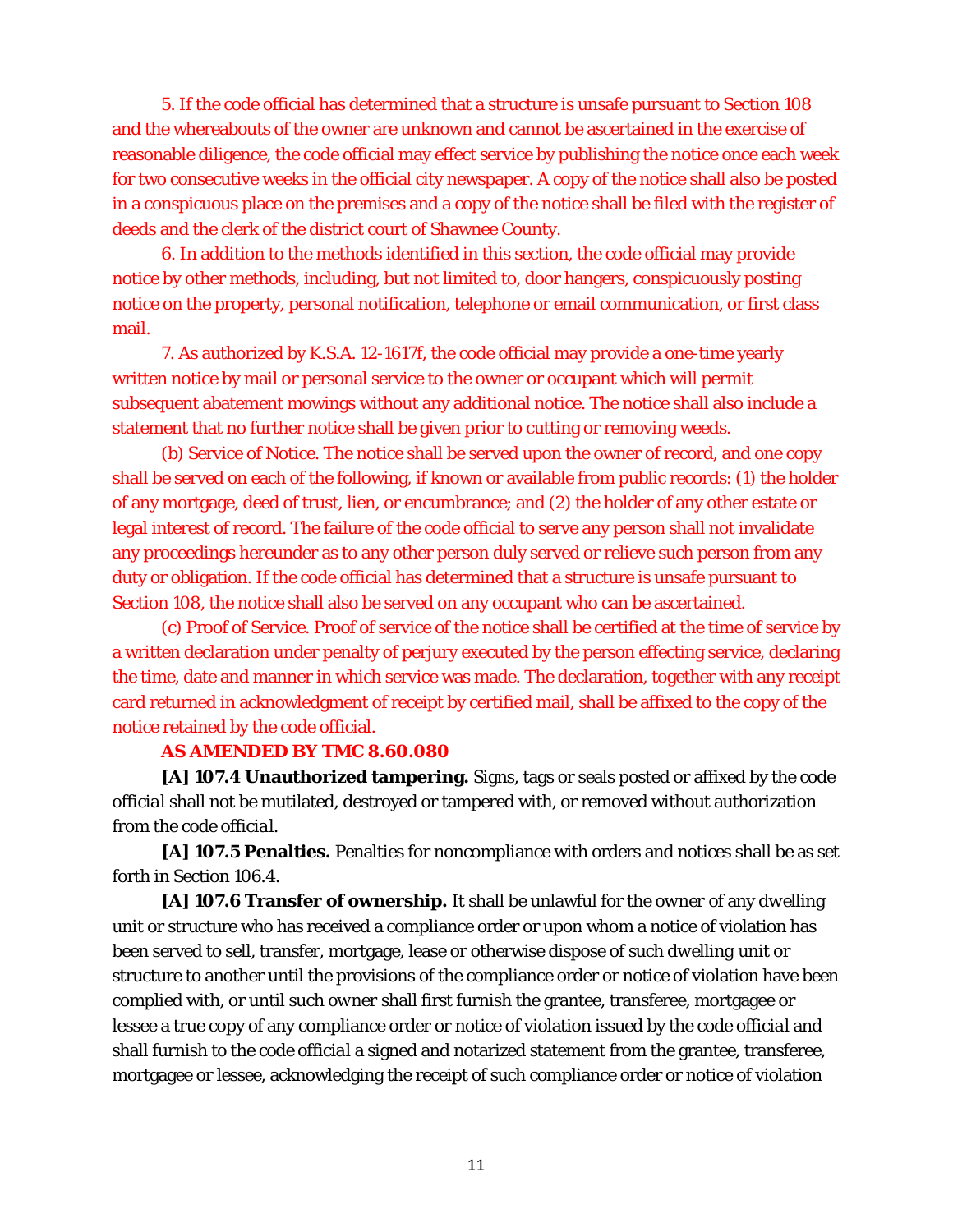and fully accepting the responsibility without condition for making the corrections or repairs required by such compliance order or notice of violation.

## <span id="page-11-0"></span>**SECTION 108 UNSAFE STRUCTURES AND EQUIPMENT**

**[A] 108.1 General.** When a structure or equipment is found by the *code official* to be unsafe, or when a structure is found unfit for human *occupancy,* or is found unlawful, such structure shall be *condemned* pursuant to the provisions of this code.

**[A] 108.1.1 Unsafe structures.** An unsafe structure is one that is found to be dangerous to the life, health, property or safety of the public or the *occupants* of the structure by not providing minimum safeguards to protect or warn *occupants* in the event of fire, or because such structure contains unsafe equipment or is so damaged, decayed, dilapidated, structurally unsafe or of such faulty construction or unstable foundation, that partial or complete collapse is possible.

**[A] 108.1.2 Unsafe equipment.** Unsafe equipment includes any boiler, heating equipment, elevator, moving stairway, electrical wiring or device, flammable liquid containers or other equipment on the *premises* or within the structure which is in such disrepair or condition that such equipment is a hazard to life, health, property or safety of the public or *occupants* of the *premises* or structure.

**[A] 108.1.3 Structure unfit for human occupancy.** A structure is unfit for human *occupancy* whenever the *code official* finds that such structure is unsafe, unlawful or, because of the degree to which the structure is in disrepair or lacks maintenance, is insanitary, vermin or rat infested, contains filth and contamination, or lacks *ventilation,* illumination, sanitary or heating facilities or other essential equipment required by this code, or because the location of the structure constitutes a hazard to the *occupants* of the structure or to the public.

**[A] 108.1.4 Unlawful structure.** An unlawful structure is one found in whole or in part to be occupied by more persons than permitted under this code, or was erected, altered or occupied contrary to law.

**[A] 108.1.5 Dangerous** *structure* **or** *premises.* For the purpose of this code, any structure or *premises* that has any or all of the conditions or defects described below shall be considered dangerous:

- 1. Any door, aisle, passageway, stairway, exit or other means of egress that does not conform to the *approved* building or fire code of the jurisdiction as related to the requirements for existing buildings.
- 2. The walking surface of any aisle, passageway, stairway, exit or other means of egress is so warped, worn loose, torn or otherwise unsafe as to not provide safe and adequate means of egress.
- 3. Any portion of a building, structure or appurtenance that has been damaged by fire, earthquake, wind, flood, *deterioration, neglect,* abandonment, vandalism or by any other cause to such an extent that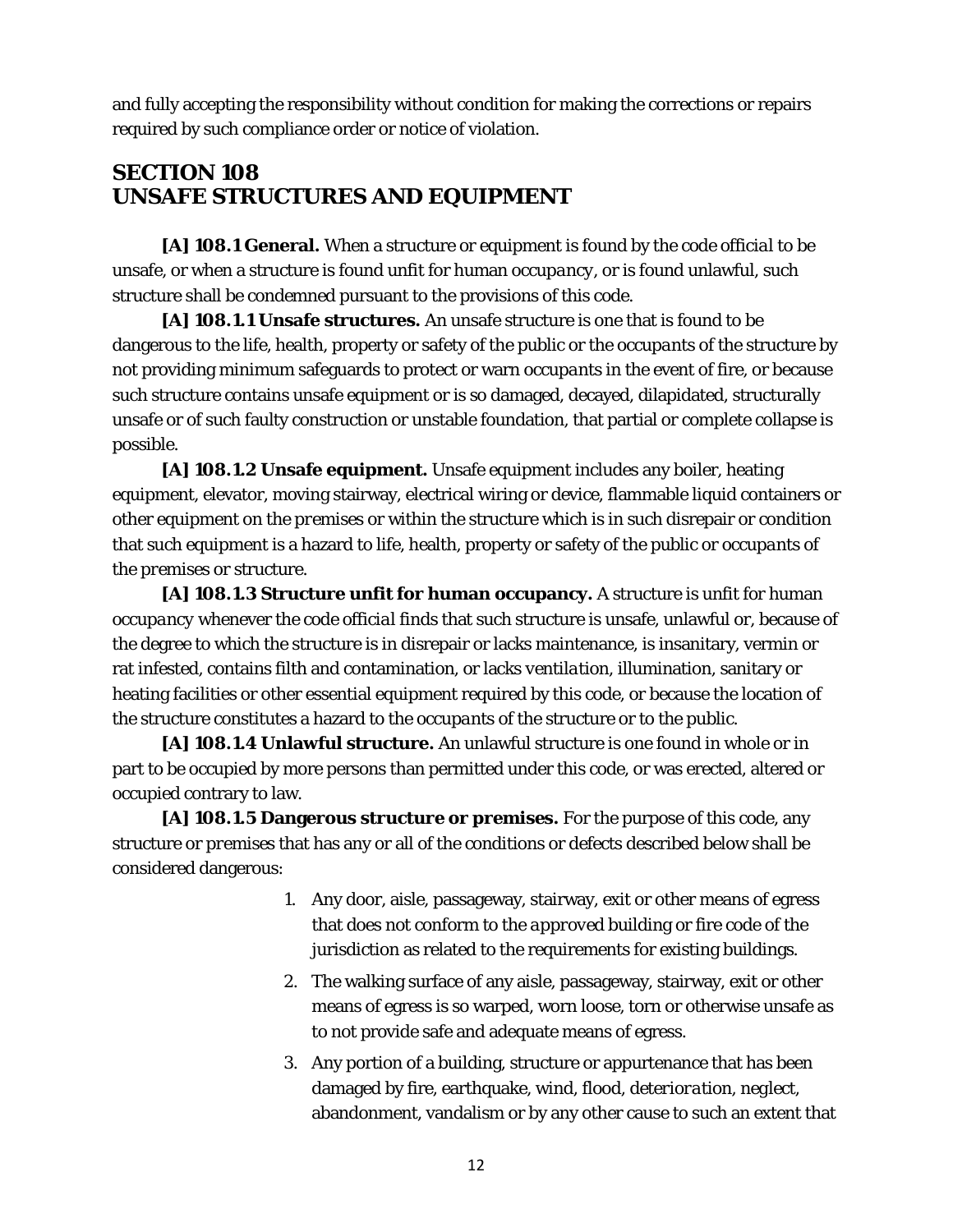it is likely to partially or completely collapse, or to become *detached* or dislodged.

- 4. Any portion of a building, or any member, appurtenance or ornamentation on the exterior thereof that is not of sufficient strength or stability, or is not so *anchored,* attached or fastened in place so as to be capable of resisting natural or artificial loads of one and one-half the original designed value.
- 5. The building or structure, or part of the building or structure, because of dilapidation, *deterioration,* decay, faulty construction, the removal or movement of some portion of the ground necessary for the support, or for any other reason, is likely to partially or completely collapse, or some portion of the foundation or underpinning of the building or structure is likely to fail or give way.
- 6. The building or structure, or any portion thereof, is clearly unsafe for its use and *occupancy.*
- 7. The building or structure is *neglected,* damaged, dilapidated, unsecured or abandoned so as to become an attractive nuisance to children who might play in the building or structure to their danger, becomes a harbor for vagrants, criminals or immoral persons, or enables persons to resort to the building or structure for committing a nuisance or an unlawful act.
- 8. Any building or structure has been constructed, exists or is maintained in violation of any specific requirement or prohibition applicable to such building or structure provided by the *approved* building or fire code of the jurisdiction, or of any law or ordinance to such an extent as to present either a substantial risk of fire, building collapse or any other threat to life and safety.
- 9. A building or structure, used or intended to be used for dwelling purposes, because of inadequate maintenance, dilapidation, decay, damage, faulty construction or arrangement, inadequate light, *ventilation,* mechanical or plumbing system, or otherwise, is determined by the *code official* to be unsanitary, unfit for human habitation or in such a condition that is likely to cause sickness or disease.
- 10. Any building or structure, because of a lack of sufficient or proper fire-resistance-rated construction, fire protection systems, electrical system, fuel connections, mechanical system, plumbing system or other cause, is determined by the *code official* to be a threat to life or health.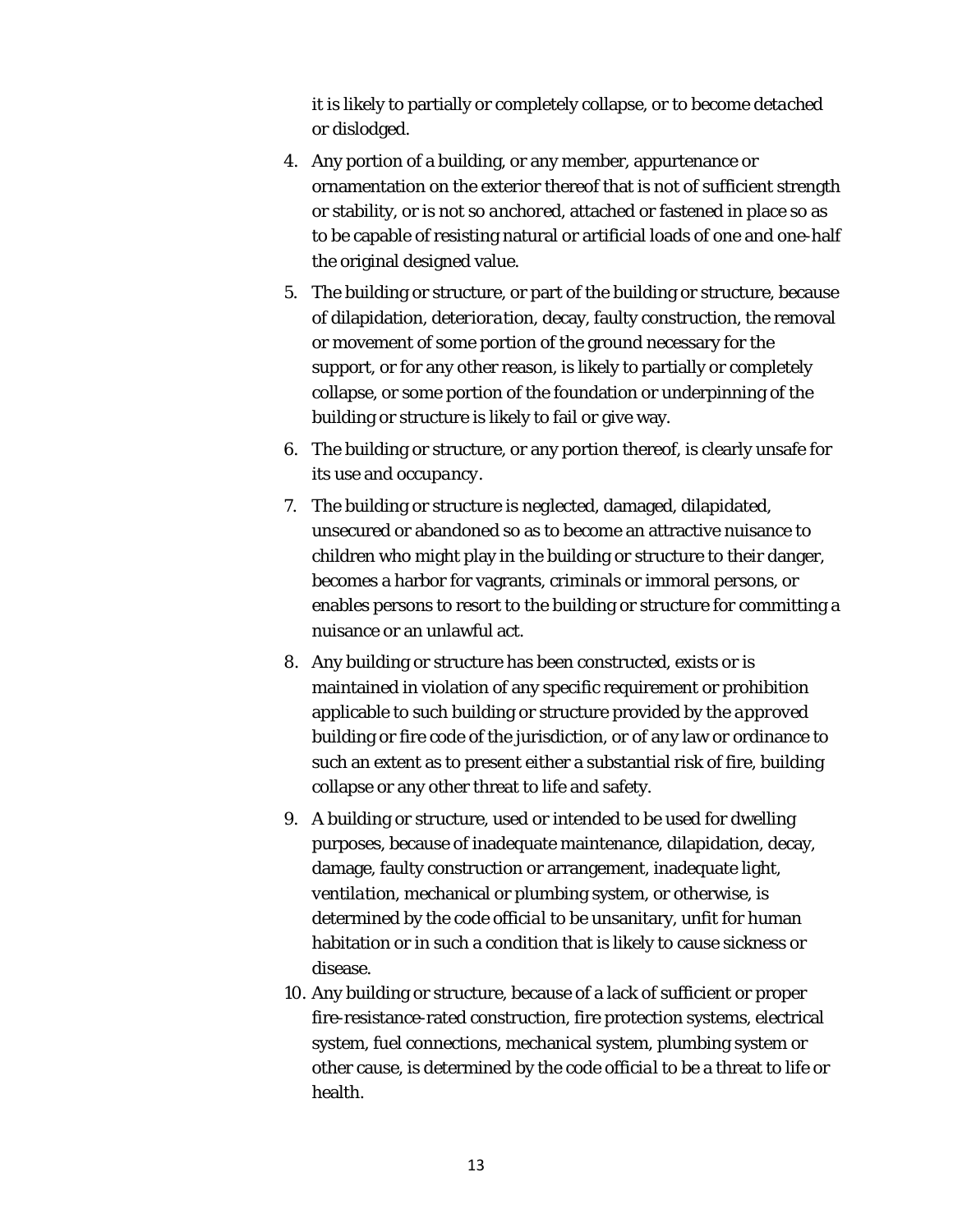11. Any portion of a building remains on a site after the demolition or destruction of the building or structure or whenever any building or structure is abandoned so as to constitute such building or portion thereof as an attractive nuisance or hazard to the public.

**[A] 108.2 Closing of vacant structures.** If the structure is vacant and unfit for human habitation and *occupancy,* and is not in danger of structural collapse, the *code official* is authorized to post a placard of condemnation on the *premises* and order the structure closed up so as not to be an attractive nuisance. Upon failure of the *owner* to close up the *premises* within the time specified in the order, the *code official* shall cause the *premises* to be closed and secured through any available public agency or by contract or arrangement by private persons and the cost thereof shall be charged against the real estate upon which the structure is located and shall be a lien upon such real estate and may be collected by any other legal resource.

**[A] 108.2.1 Authority to disconnect service utilities.** The *code official* shall have the authority to authorize disconnection of utility service to the building, structure or system regulated by this code and the referenced codes and standards set forth in Section 102.7 in case of emergency where necessary to eliminate an immediate hazard to life or property or when such utility connection has been made without approval. The *code official* shall notify the serving utility and, whenever possible, the *owner* and *occupant* of the building, structure or service system of the decision to disconnect prior to taking such action. If not notified prior to disconnection the *owner* or *occupant* of the building structure or service system shall be notified in writing as soon as practical thereafter.

**[A] 108.3 Notice.** Whenever the *code official* has *condemned* a structure or equipment under the provisions of this section, notice shall be posted in a conspicuous place in or about the structure affected by such notice and served on the *owner* or the person or persons responsible for the structure or equipment in accordance with Section 107.3. If the notice pertains to equipment, it shall also be placed on the *condemned* equipment. The notice shall be in the form prescribed in Section 107.2.

**[A] 108.4 Placarding.** Upon failure of the *owner* or person responsible to comply with the notice provisions within the time given, the *code official* shall post on the *premises* or on defective equipment a placard bearing the word "Condemned" and a statement of the penalties provided for occupying the *premises,* operating the equipment or removing the placard.

**[A] 108.4.1 Placard removal.** The *code official* shall remove the condemnation placard whenever the defect or defects upon which the condemnation and placarding action were based have been eliminated. Any person who defaces or removes a condemnation placard without the approval of the *code official* shall be subject to the penalties provided by this code.

**[A] 108.5 Prohibited occupancy.** Any occupied structure *condemned* and placarded by the *code official* shall be vacated as ordered by the *code official.* Any person who shall occupy a placarded *premises* or shall operate placarded equipment, and any *owner* or any person responsible for the *premises* who shall let anyone occupy a placarded *premises* or operate placarded equipment shall be liable for the penalties provided by this code.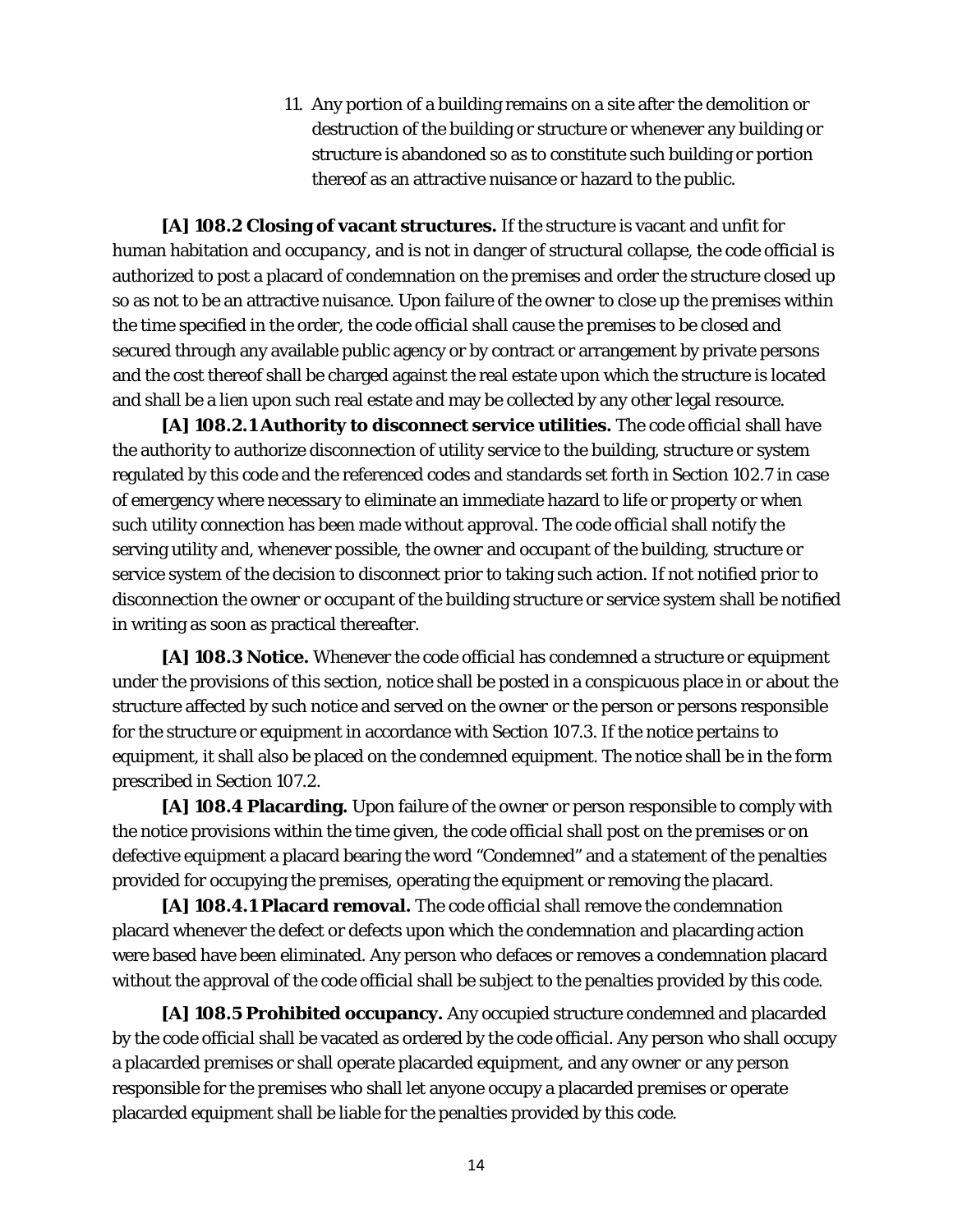**[A] 108.6 Abatement methods.** The *owner, operator* or *occupant* of a building, *premises* or equipment deemed unsafe by the *code official* shall abate or cause to be abated or corrected such unsafe conditions either by repair, rehabilitation, demolition or other *approved* corrective action.

**[A] 108.7 Record.** The *code official* shall cause a report to be filed on an unsafe condition. The report shall state the *occupancy* of the structure and the nature of the unsafe condition.

## <span id="page-14-0"></span>**SECTION 109 EMERGENCY MEASURES**

**[A] 109.1 Imminent danger.** When, in the opinion of the *code official,* there is *imminent danger* of failure or collapse of a building or structure which endangers life, or when any structure or part of a structure has fallen and life is endangered by the occupation of the structure, or when there is actual or potential danger to the building *occupants* or those in the proximity of any structure because of explosives, explosive fumes or vapors or the presence of toxic fumes, gases or materials, or operation of defective or dangerous equipment, the *code official* is hereby authorized and empowered to order and require the *occupants* to vacate the *premises* forthwith. The *code official* shall cause to be posted at each entrance to such structure a notice reading as follows: "This *Structure* Is Unsafe and Its *Occupancy* Has Been Prohibited by the *Code Official."* It shall be unlawful for any person to enter such structure except for the purpose of securing the structure, making the required repairs, removing the hazardous condition or of demolishing the same.

**[A] 109.2 Temporary safeguards.** Notwithstanding other provisions of this code, whenever, in the opinion of the *code official,* there is *imminent danger* due to an unsafe condition, the *code official* shall order the necessary work to be done, including the boarding up of openings, to render such structure temporarily safe whether or not the legal procedure herein described has been instituted; and shall cause such other action to be taken as the *code official* deems necessary to meet such emergency.

**[A] 109.3 Closing streets.** When necessary for public safety, the *code official* shall temporarily close structures and close, or order the authority having jurisdiction to close, sidewalks, streets, *public ways* and places adjacent to unsafe structures, and prohibit the same from being utilized.

**[A] 109.4 Emergency repairs.** For the purposes of this section, the *code official* shall employ the necessary labor and materials to perform the required work as expeditiously as possible.

**[A] 109.5 Costs of emergency repairs. DELETED IN ITS ENTIRETY BY TMC 8.60.090 [A] 109.6 Hearing. DELETED IN ITS ENTIRETY BY TMC 8.60.090**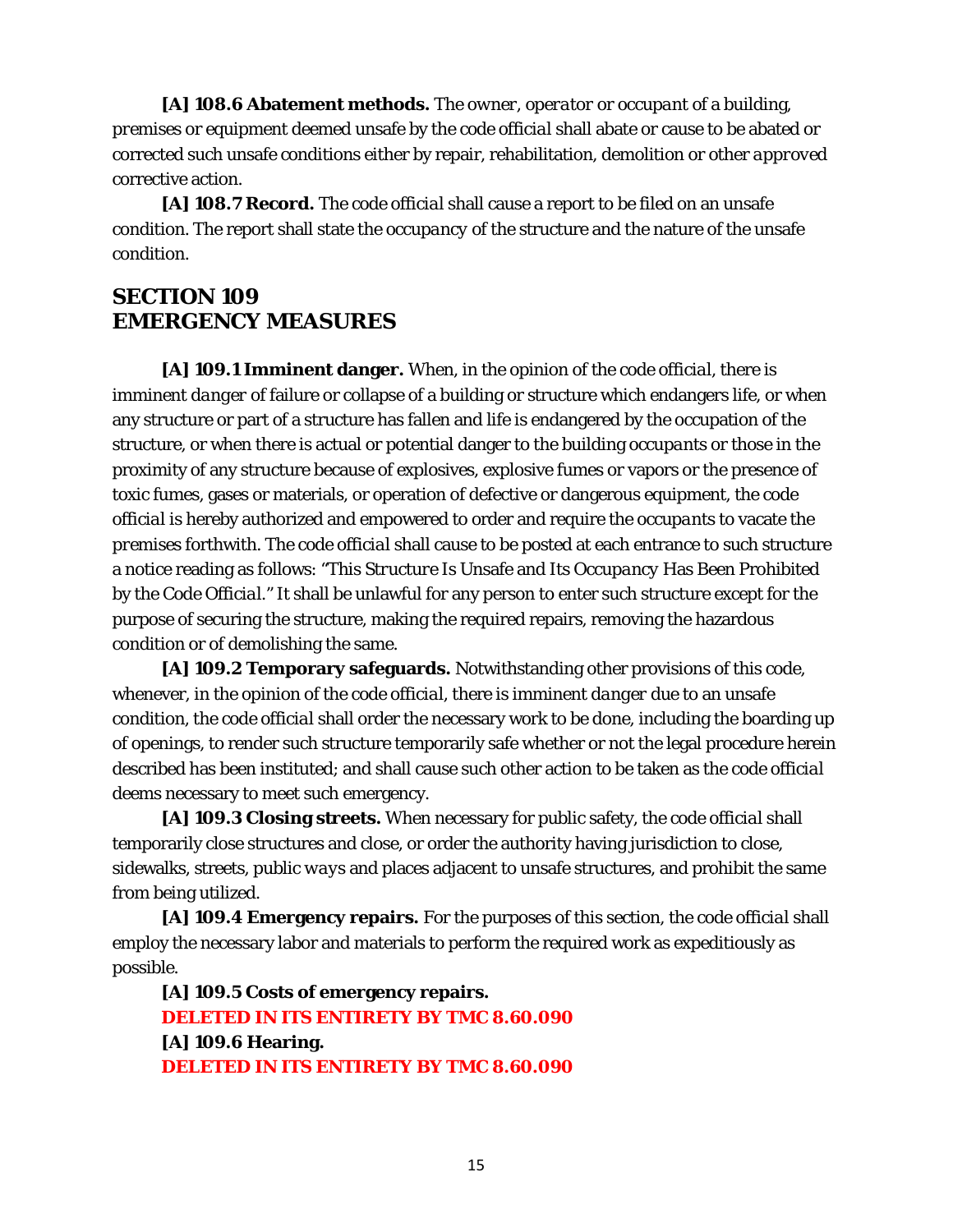## <span id="page-15-0"></span>**SECTION 110 DEMOLITION**

[A] 110.1 General. The code official shall order the owner of any premises upon which is located any structure, which in the code official's judgment after review is so deteriorated or dilapidated or has become so out of repair as to be dangerous, unsafe, insanitary or otherwise unfit for human habitation or occupancy, and such that it is unreasonable to repair the structure, to demolish and remove such structure; or if such structure is capable of being made safe by repairs, to repair and make safe and sanitary, or to board up and hold for future repair or to demolish and remove at the owner's option; or where there has been a cessation of normal construction of any structure for a period of more than two years, the code official shall order the owner to demolish and remove such structure, or board up until future repair. Boarding the building up for future repair shall not extend beyond one year, unless approved by the code official.

In this section, "unreasonable to repair" means that the repair costs exceed 30% of the replacement value of the structure as established by the Shawnee County Appraiser. **AS AMENDED BY TMC 8.60.100**

**[A] 110.2 Notices and orders.** All notices and orders shall comply with Section 107.

**[A] 110.3 Failure to comply.** If the *owner* of a *premises* fails to comply with a demolition order within the time prescribed, the *code official* shall cause the structure to be demolished and removed, either through an available public agency or by contract or arrangement with private persons, and the cost of such demolition and removal shall be charged against the real estate upon which the structure is located and shall be a lien upon such real estate.

**[A] 110.4 Salvage materials.** When any structure has been ordered demolished and removed, the governing body or other designated officer under said contract or arrangement aforesaid shall have the right to sell the salvage and valuable materials at the highest price obtainable. The net proceeds of such sale, after deducting the expenses of such demolition and removal, shall be promptly remitted with a report of such sale or transaction, including the items of expense and the amounts deducted, for the person who is entitled thereto, subject to any order of a court. If such a surplus does not remain to be turned over, the report shall so state.

## <span id="page-15-1"></span>**SECTION 111 MEANS OF APPEAL**

### **[A] 111.1 Administrative Appeal Hearing.**

(a) An owner shall have the right to appeal the notice of violation to an administrative hearing officer provided that a written application is submitted to the code official within 10 calendar days from the date of service.

(b) An application for an appeal hearing shall be based on a claim that (i) the provisions of Chapter 8.60 do not apply; (ii) the code official has incorrectly interpreted Chapter 8.60;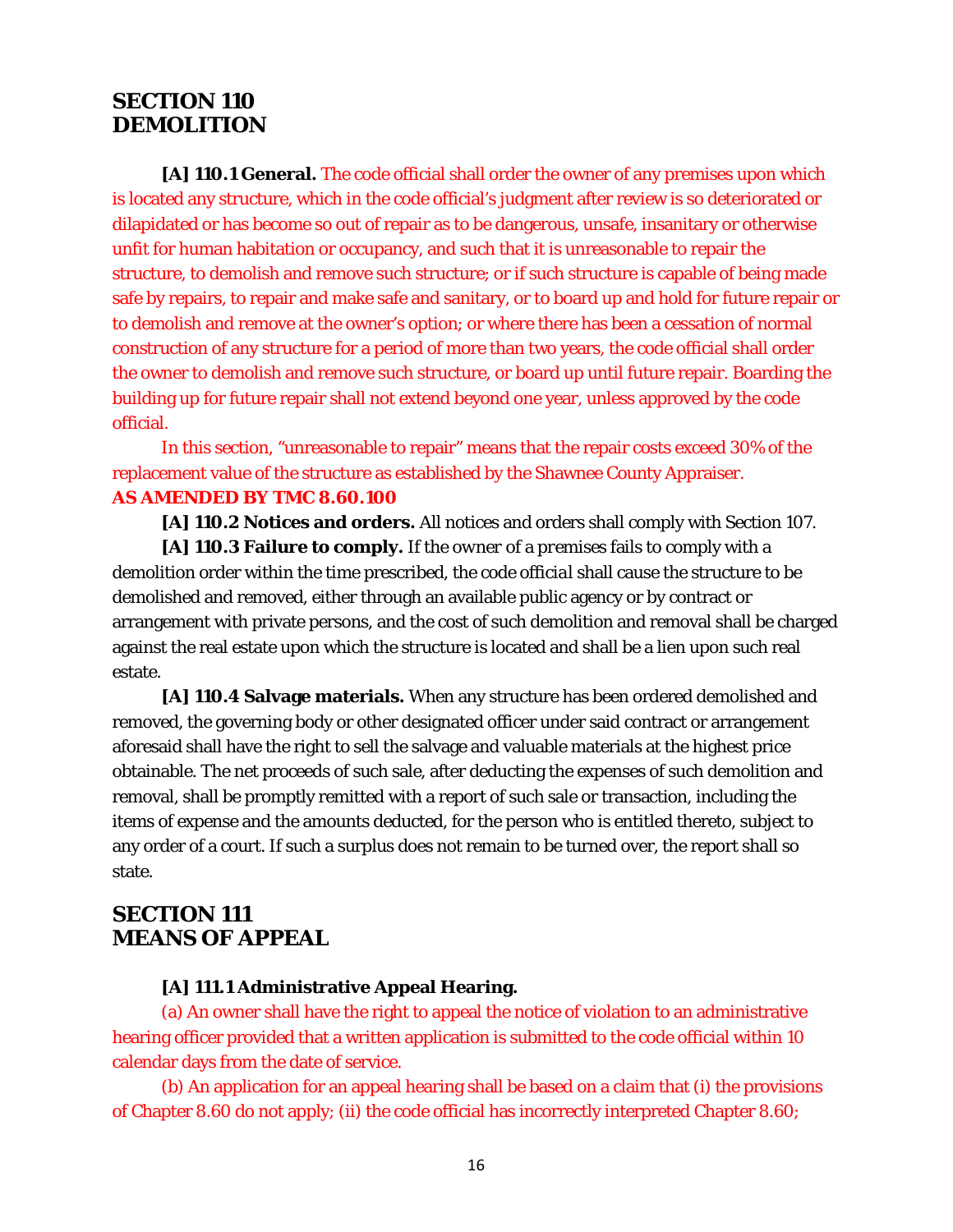and/or (iii) the requirements of Chapter 8.60 can be adequately satisfied by other means. The owner may not appeal a requirement imposed by Chapter 8.60. The intent of the appeal process is not to waive or set aside a requirement; it is to provide a means of reviewing a code official's decision on an interpretation or application of Chapter 8.60 or reviewing a code official's decision to approve or reject the equivalency of protection to a Chapter 8.60 requirement.

(c) The administrative hearing officer shall schedule a hearing within three working days of receipt of the hearing request. Written notice of the hearing date and time shall be provided to the person requesting the hearing by first class mail. The hearing officer may continue the hearing to a later time.

(d) The administrative hearing officer shall review the notice of violation and all relevant information. If the hearing officer determines that: (i) the provisions of Chapter 8.60 apply; (ii) the code official has correctly interpreted Chapter 8.60; and/or (iii) the requirements of Chapter 8.60 cannot be adequately satisfied by other means, the hearing officer shall order abatement of the violation, impose an administrative penalty, and assess the abatement costs against the owner.

### **AS AMENDED BY TMC 8.60.110**

### **[A] 111.2 Administrative Hearing; Unsafe Structure.**

(a) After notice and hearing, if the administrative hearing officer determines that a structure is unsafe pursuant to Section 108, the administrative hearing officer shall state in writing the findings of facts in support of such determination and shall issue and cause to be served upon the owner an order: (1) to demolish and remove the structure within a prescribed period; or (2) if the structure is capable of being made safe by repairs, to repair and make safe and sanitary within a prescribed period.

(b) The administrative hearing officer may grant an extension of time where the administrative hearing officer finds that there is practical difficulty or undue hardship and that such extension is in harmony with the general purpose of this chapter to secure compliance with the IPMC.

### **AS AMENDED BY TMC 8.60.110**

## **SECTIONS 111.4 through 111.8 DELETED BY TMC 8.60.110**

## <span id="page-16-0"></span>**SECTION 112 STOP WORK ORDER**

**[A] 112.1 Authority.** Whenever the *code official* finds any work regulated by this code being performed in a manner contrary to the provisions of this code or in a dangerous or unsafe manner, the *code official* is authorized to issue a stop work order.

**[A] 112.2 Issuance.** A stop work order shall be in writing and shall be given to the *owner* of the property, to the *owner's* agent, or to the person doing the work. Upon issuance of a stop work order, the cited work shall immediately cease. The stop work order shall state the reason for the order and the conditions under which the cited work is authorized to resume.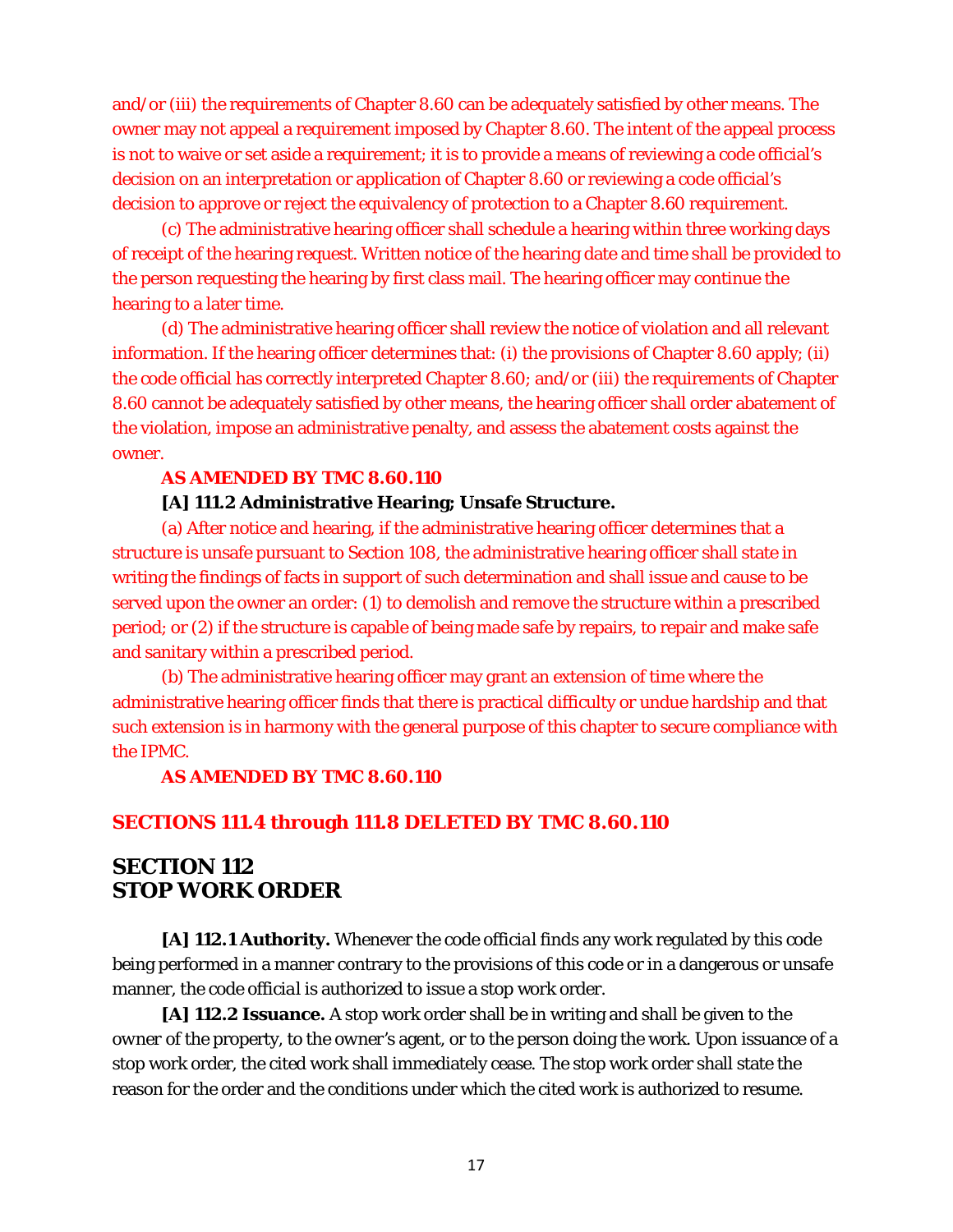**[A] 112.3 Emergencies.** Where an emergency exists, the *code official* shall not be required to give a written notice prior to stopping the work.

**[A] 112.4 Failure to comply.** It is unlawful to continue any work after being served with a stop work order, unless the work is to remove a violation or abate an unsafe condition. The person may be punished in accordance with TMC 1.10.070.

**AS AMENDED BY TMC 8.60.120**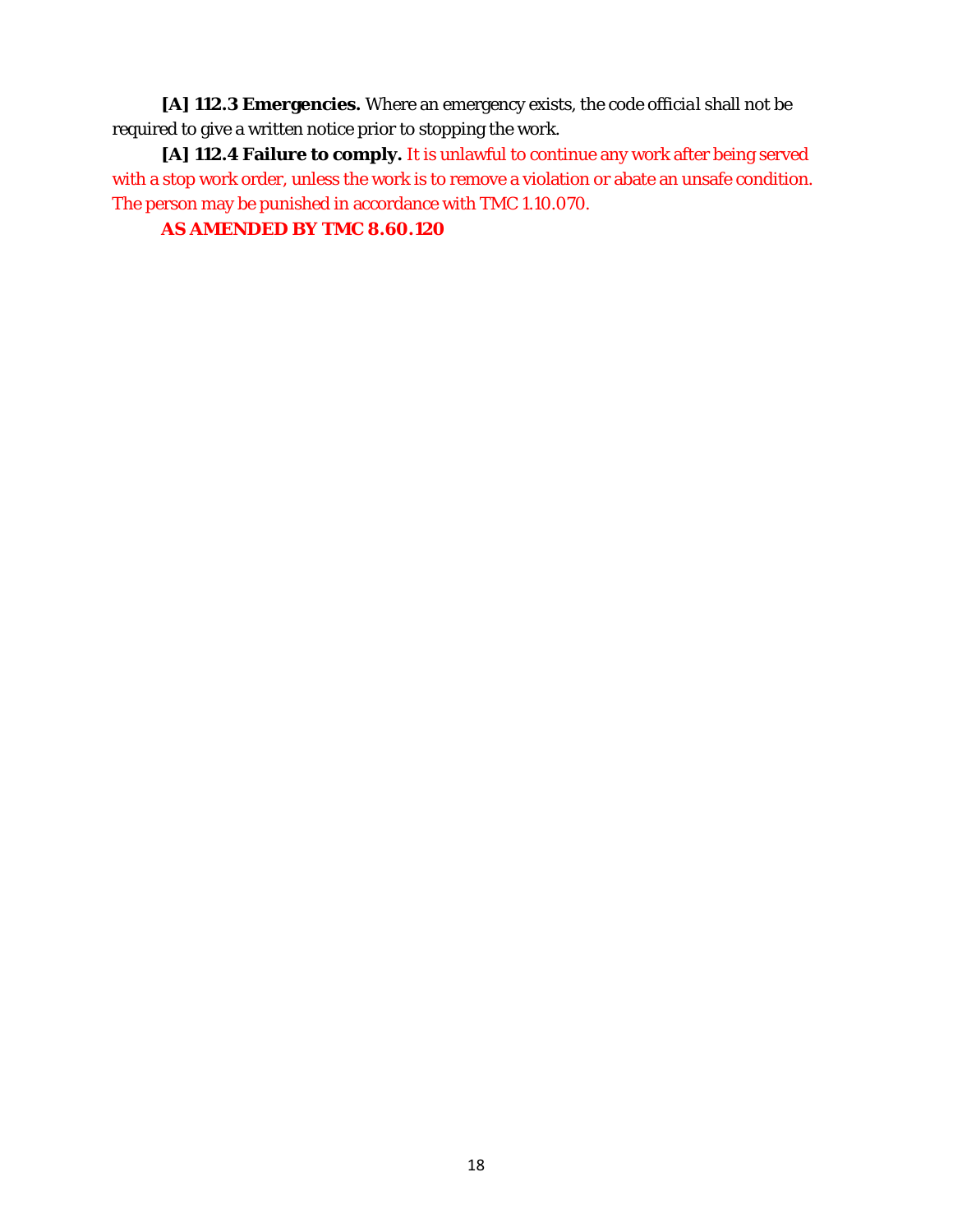# <span id="page-18-0"></span>**CHAPTER 2 DEFINITIONS**

# <span id="page-18-1"></span>**SECTION 201 GENERAL**

**201.1 Scope.** Unless otherwise expressly stated, the following terms shall, for the purposes of this code, have the meanings shown in this chapter.

**201.2 Interchangeability.** Words stated in the present tense include the future; words stated in the masculine gender include the feminine and neuter; the singular number includes the plural and the plural, the singular.

**201.3 Terms defined in other codes.** Where terms are not defined in this code and are defined in the *International Building Code, International Existing Building Code, International Fire Code, International Fuel Gas Code, International Mechanical Code, International Plumbing Code, International Residential Code, International Zoning Code* or NFPA 70, such terms shall have the meanings ascribed to them as stated in those codes.

**201.4 Terms not defined.** Where terms are not defined through the methods authorized by this section, such terms shall have ordinarily accepted meanings such as the context implies.

**201.5 Parts.** Whenever the words *"dwelling unit,"* "dwelling," *"premises,"* "building," *"rooming house," "rooming unit," "housekeeping unit"* or "story" are stated in this code, they shall be construed as though they were followed by the words "or any part thereof."

# <span id="page-18-2"></span>**SECTION 202 GENERAL DEFINITIONS**

**ANCHORED.** Secured in a manner that provides positive connection.

**[A] APPROVED.** *Approved* by the *code official.*

**BASEMENT.** That portion of a building which is partly or completely below grade.

**BATHROOM.** A room containing plumbing fixtures including a bathtub or shower.

**BEDROOM.** Any room or space used or intended to be used for sleeping purposes in either a dwelling or *sleeping unit.*

**[A] CODE OFFICIAL.** The official who is charged with the administration and enforcement of this code, or any duly authorized representative.

**CONDEMN.** To adjudge unfit for *occupancy.*

**DETACHED.** When a structural element is physically disconnected from another and that connection is necessary to provide a positive connection.

**DETERIORATION.** To weaken, disintegrate, corrode, rust or decay and lose effectiveness.

**[B] DWELLING UNIT.** A single unit providing complete, independent living facilities for one or more persons, including permanent provisions for living, sleeping, eating, cooking and sanitation.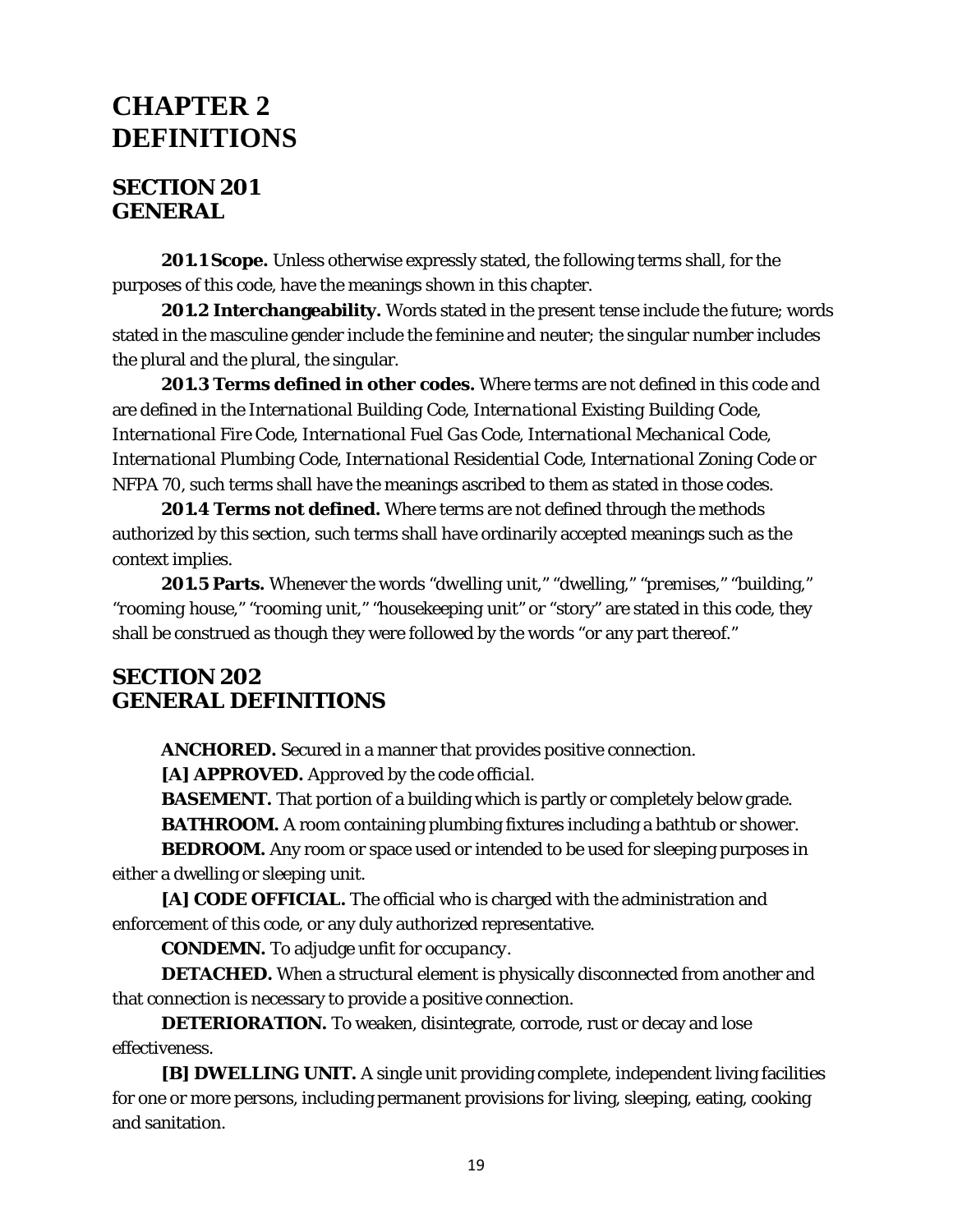**[Z] EASEMENT.** That portion of land or property reserved for present or future use by a person or agency other than the legal fee *owner(s)* of the property. The *easement* shall be permitted to be for use under, on or above a said lot or lots.

**EQUIPMENT SUPPORT.** Those structural members or assemblies of members or manufactured elements, including braces, frames, lugs, snuggers, hangers or saddles, that transmit gravity load, lateral load and operating load between the equipment and the structure.

**EXTERIOR PROPERTY.** The open space on the *premises* and on adjoining property under the control of *owners* or *operators* of such *premises.*

**GARBAGE.** The animal or vegetable waste resulting from the handling, preparation, cooking and consumption of food.

**[B] GUARD.** A building component or a system of building components located at or near the open sides of elevated walking surfaces that minimizes the possibility of a fall from the walking surface to a lower level.

**[B] HABITABLE SPACE.** Space in a structure for living, sleeping, eating or cooking. *Bathrooms, toilet rooms,* closets, halls, storage or utility spaces, and similar areas are not considered *habitable spaces.*

**HOUSEKEEPING UNIT.** A room or group of rooms forming a single *habitable space* equipped and intended to be used for living, sleeping, cooking and eating which does not contain, within such a unit, a toilet, lavatory and bathtub or shower.

**IMMINENT DANGER.** A condition which could cause serious or life-threatening injury or death at any time.

**INFESTATION.** The presence, within or contiguous to, a structure or *premises* of insects, rats, vermin or other pests.

**INOPERABLE MOTOR VEHICLE.** A vehicle which cannot be driven upon the public streets for reason including but not limited to being unlicensed, wrecked, abandoned, in a state of disrepair, or incapable of being moved under its own power.

**[A] LABELED.** Equipment, materials or products to which have been affixed a label, seal, symbol or other identifying mark of a nationally recognized testing laboratory, inspection agency or other organization concerned with product evaluation that maintains periodic inspection of the production of the *above-labeled* items and whose labeling indicates either that the equipment, material or product meets identified standards or has been tested and found suitable for a specified purpose.

**LET FOR OCCUPANCY or LET.** To permit, provide or offer possession or *occupancy* of a dwelling, *dwelling unit, rooming unit,* building, premise or structure by a person who is or is not the legal *owner* of record thereof, pursuant to a written or unwritten lease, agreement or license, or pursuant to a recorded or unrecorded agreement of contract for the sale of land.

**NEGLECT.** The lack of proper maintenance for a building or *structure.*

**[A] OCCUPANCY.** The purpose for which a building or portion thereof is utilized or occupied.

**OCCUPANT.** Any individual living or sleeping in a building, or having possession of a space within a building.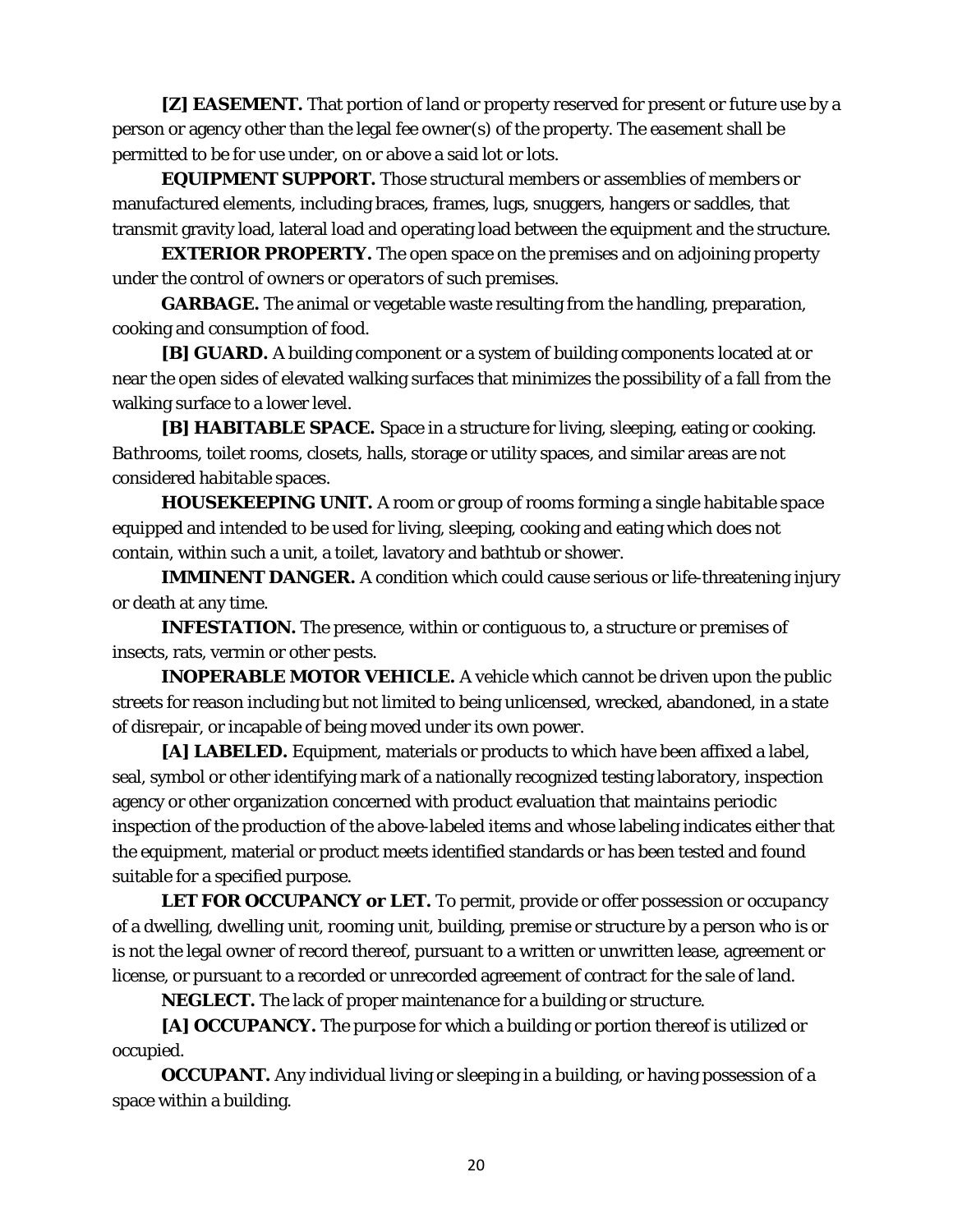**OPENABLE AREA.** That part of a window, skylight or door which is available for unobstructed *ventilation* and which opens directly to the outdoors.

**OPERATOR.** Any person who has charge, care or control of a structure or *premises* which is let or offered for *occupancy.*

**[A] OWNER.** Any person, agent, *operator,* firm or corporation having a legal or equitable interest in the property; or recorded in the official records of the state, county or municipality as holding title to the property; or otherwise having control of the property, including the guardian of the estate of any such person, and the executor or administrator of the estate of such person if ordered to take possession of real property by a court.

**PERSON.** An individual, corporation, partnership or any other group acting as a unit. **PEST ELIMINATION.** The control and elimination of insects, rodents or other pests by eliminating their harborage places; by removing or making inaccessible materials that serve as their food or water; by other *approved pest elimination* methods.

**[A] PREMISES.** A lot, plot or parcel of land, *easement* or *public way,* including any structures thereon.

**[A] PUBLIC WAY.** Any street, alley or similar parcel of land essentially unobstructed from the ground to the sky, which is deeded, dedicated or otherwise permanently appropriated to the public for public use.

**ROOMING HOUSE.** A building arranged or occupied for lodging, with or without meals, for compensation and not occupied as a one- or two-family dwelling.

**ROOMING UNIT.** Any room or group of rooms forming a single habitable unit occupied or intended to be occupied for sleeping or living, but not for cooking purposes.

**RUBBISH.** Combustible and noncombustible waste materials, except garbage. The term shall include but not be limited to: trash, junk, metal objects, plumbing fixtures, appliances, auto parts, tires, fencing, lumber, discarded or broken furniture, clothing, paper, rags, cartons, boxes, wood, excelsior, rubber, leather, tree branches, yard trimmings, tin cans, glass, crockery or the accumulation of any other similar materials.

## **AS AMENDED BY TMC 8.60.130**

**[B] SLEEPING UNIT.** A room or space in which people sleep, which can also include permanent provisions for living, eating and either sanitation or kitchen facilities, but not both. Such rooms and spaces that are also part of a *dwelling unit* are not *sleeping units.*

**STRICT LIABILITY OFFENSE.** An offense in which the prosecution in a legal proceeding is not required to prove criminal intent as a part of its case. It is enough to prove that the defendant either did an act which was prohibited, or failed to do an act which the defendant was legally required to do.

**[A] STRUCTURE.** That which is built or constructed or a portion thereof.

**TENANT.** A person, corporation, partnership or group, whether or not the legal *owner* of record, occupying a building or portion thereof as a unit.

**TOILET ROOM.** A room containing a water closet or urinal but not a bathtub or shower.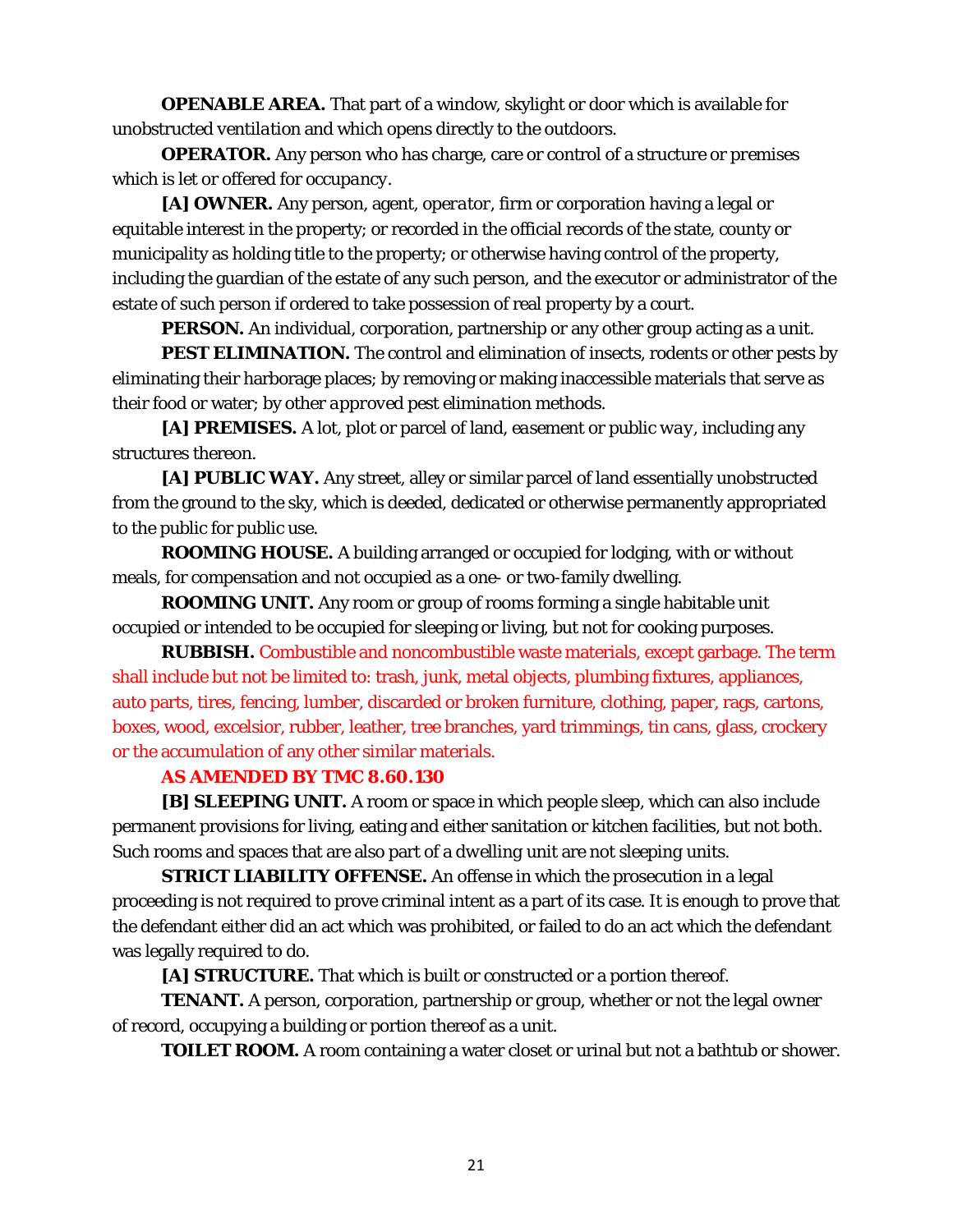**ULTIMATE DEFORMATION.** The deformation at which failure occurs and which shall be deemed to occur if the sustainable load reduces to 80 percent or less of the maximum strength.

**[M] VENTILATION.** The natural or mechanical process of supplying conditioned or unconditioned air to, or removing such air from, any space.

**WORKMANLIKE.** Executed in a skilled manner; e.g., generally plumb, level, square, in line, undamaged and without marring adjacent work.

**[Z] YARD.** An open space on the same lot with a structure.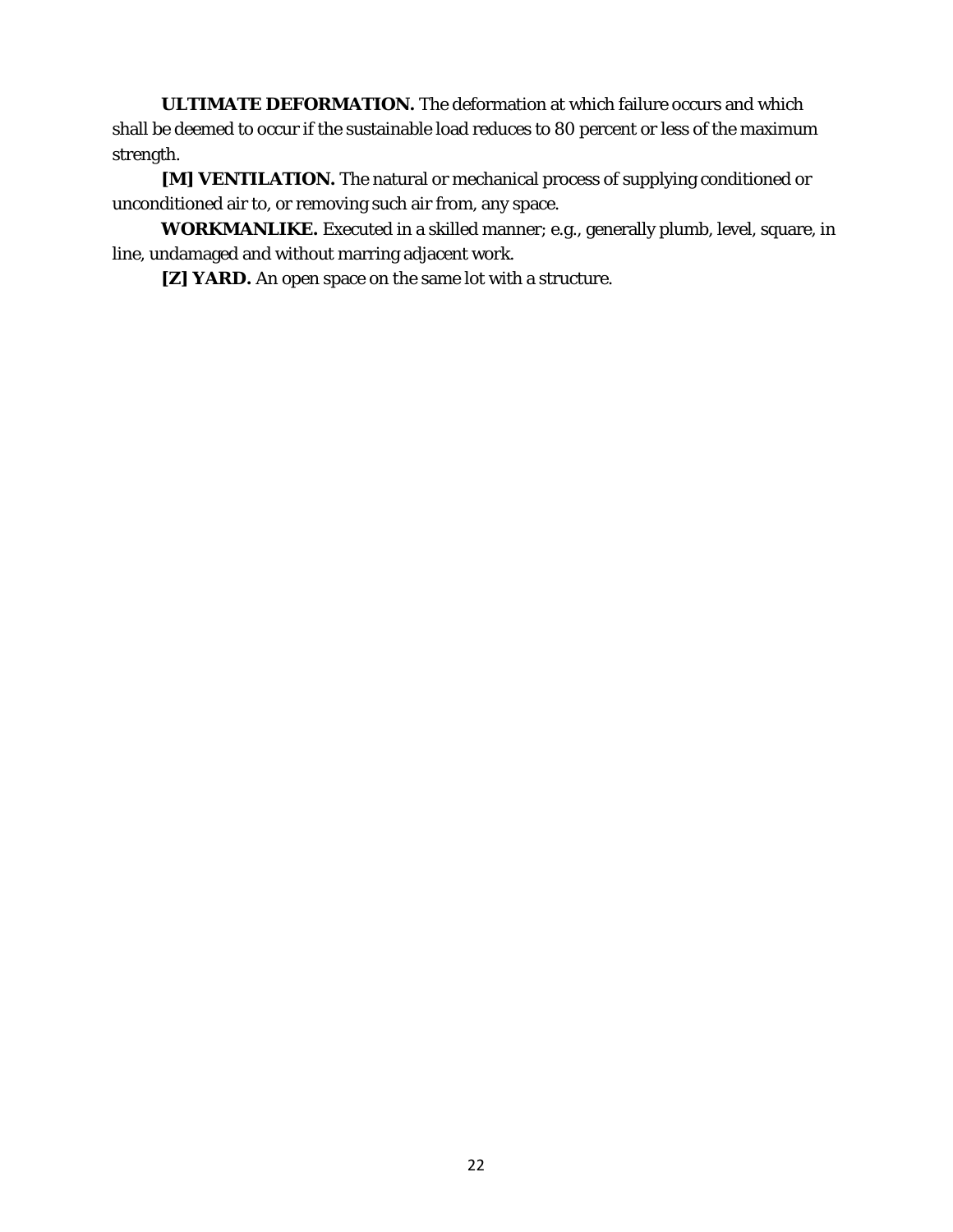# <span id="page-22-0"></span>**CHAPTER 3 GENERAL REQUIREMENTS**

## <span id="page-22-1"></span>**SECTION 301 GENERAL**

**301.1 Scope.** The provisions of this chapter shall govern the minimum conditions and the responsibilities of persons for maintenance of structures, equipment and *exterior property.*

**301.2 Responsibility.** The *owner* of the *premises* shall maintain the structures and *exterior property* in compliance with these requirements, except as otherwise provided for in this code. A person shall not occupy as owner-occupant or permit another person to occupy *premises* which are not in a sanitary and safe condition and which do not comply with the requirements of this chapter. *Occupants* of a *dwelling unit, rooming unit* or *housekeeping unit* are responsible for keeping in a clean, sanitary and safe condition that part of the *dwelling unit, rooming unit, housekeeping unit* or *premises* which they occupy and control.

**301.3 Vacant structures and land.** All vacant structures and *premises* thereof or vacant land shall be maintained in a clean, safe, secure and sanitary condition as provided herein so as not to cause a blighting problem or adversely affect the public health or safety.

# <span id="page-22-2"></span>**SECTION 302 EXTERIOR PROPERTY AREAS**

**302.1 Sanitation.** All *exterior property* and *premises* shall be maintained in a clean, safe and sanitary condition. The *occupant* shall keep that part of the *exterior property* which such *occupant* occupies or controls in a clean and sanitary condition.

**302.2 Grading and drainage.** All *premises* shall be graded and maintained to prevent the erosion of soil and to prevent the accumulation of stagnant water thereon, or within any structure located thereon.

**Exception:** *Approved* retention areas and reservoirs.

**302.3 Sidewalks and driveways.** All sidewalks, walkways, stairs, driveways, parking spaces and similar areas shall be kept in a proper state of repair, and maintained free from hazardous conditions.

**302.4 Weeds.** All premises and exterior property shall be maintained free from weeds or plant growth in excess of twelve inches in height. All noxious weeds shall be prohibited. Weeds shall be defined as all grasses, annual plants and vegetation, other than trees or shrubs provided; however this term shall not include cultivated flowers and gardens. Upon failure of the owner or agent having charge of the property to comply with this section after service of a notice of violation, the person may be subject to prosecution in accordance with Section 106.3. Upon failure to comply with the notice, the city or its contractor may enter upon the property to remove or destroy the weeds and/or vegetation and assess the costs against the owner.

**AS AMENDED BY TMC 8.60.140**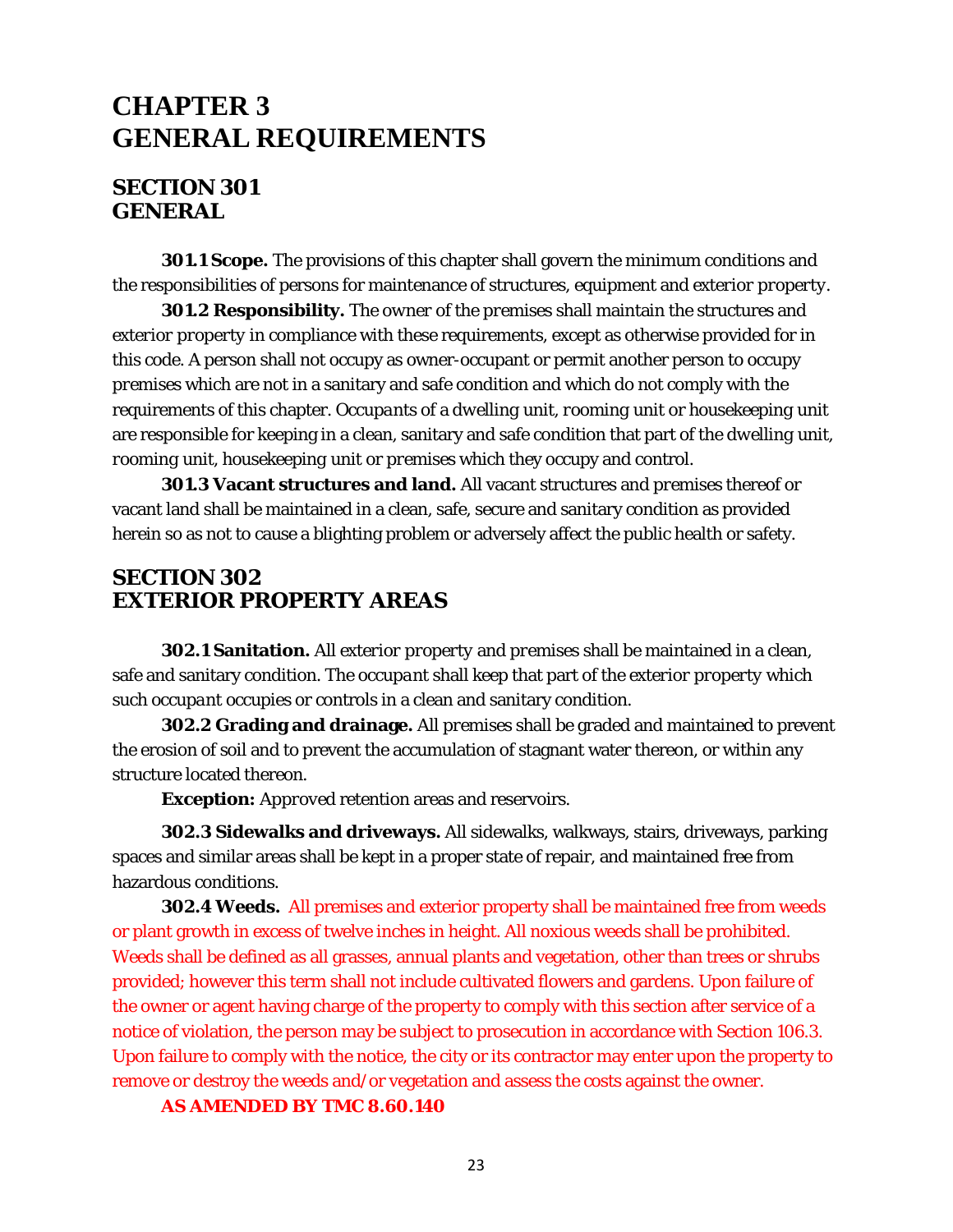**302.5 Rodent harborage.** All structures and *exterior property* shall be kept free from rodent harborage and *infestation.* Where rodents are found, they shall be promptly exterminated by *approved* processes which will not be injurious to human health. After pest elimination, proper precautions shall be taken to eliminate rodent harborage and prevent reinfestation.

**302.6 Exhaust vents.** Pipes, ducts, conductors, fans or blowers shall not discharge gases, steam, vapor, hot air, grease, smoke, odors or other gaseous or particulate wastes directly upon abutting or adjacent public or private property or that of another *tenant.*

**302.7 Accessory structures.** All accessory structures, including *detached* garages, fences and walls, shall be maintained structurally sound and in good repair.

**302.8 Motor vehicles.** Except as provided for in other regulations, no inoperative or unlicensed motor vehicle shall be parked, kept or stored on any *premises,* and no vehicle shall at any time be in a state of major disassembly, disrepair, or in the process of being stripped or dismantled. Painting of vehicles is prohibited unless conducted inside an *approved* spray booth.

**Exception:** A vehicle of any type is permitted to undergo major overhaul, including body work, provided that such work is performed inside a structure or similarly enclosed area designed and *approved* for such purposes.

**302.9 Defacement of property.** No person shall willfully or wantonly damage, mutilate or deface any exterior surface of any structure or building on any private or public property by placing thereon any marking, carving or graffiti.

It shall be the responsibility of the *owner* to restore said surface to an *approved* state of maintenance and repair.

## <span id="page-23-0"></span>**SECTION 303 SWIMMING POOLS, SPAS AND HOT TUBS**

**303.1 Swimming pools.** Swimming pools shall be maintained in a clean and sanitary condition, and in good repair.

**303.2 Enclosures.** Private swimming pools, hot tubs and spas, containing water more than 24 inches (610 mm) in depth shall be completely surrounded by a fence or barrier at least 48 inches (1219 mm) in height above the finished ground level measured on the side of the barrier away from the pool. Gates and doors in such barriers shall be self-closing and selflatching. Where the self-latching device is a minimum of 54 inches (1372 mm) above the bottom of the gate, the release mechanism shall be located on the pool side of the gate. Self-closing and self-latching gates shall be maintained such that the gate will positively close and latch when released from an open position of 6 inches (152 mm) from the gatepost. No existing pool enclosure shall be removed, replaced or changed in a manner that reduces its effectiveness as a safety barrier.

**Exception:** Spas or hot tubs with a safety cover that complies with ASTM F 1346 shall be exempt from the provisions of this section.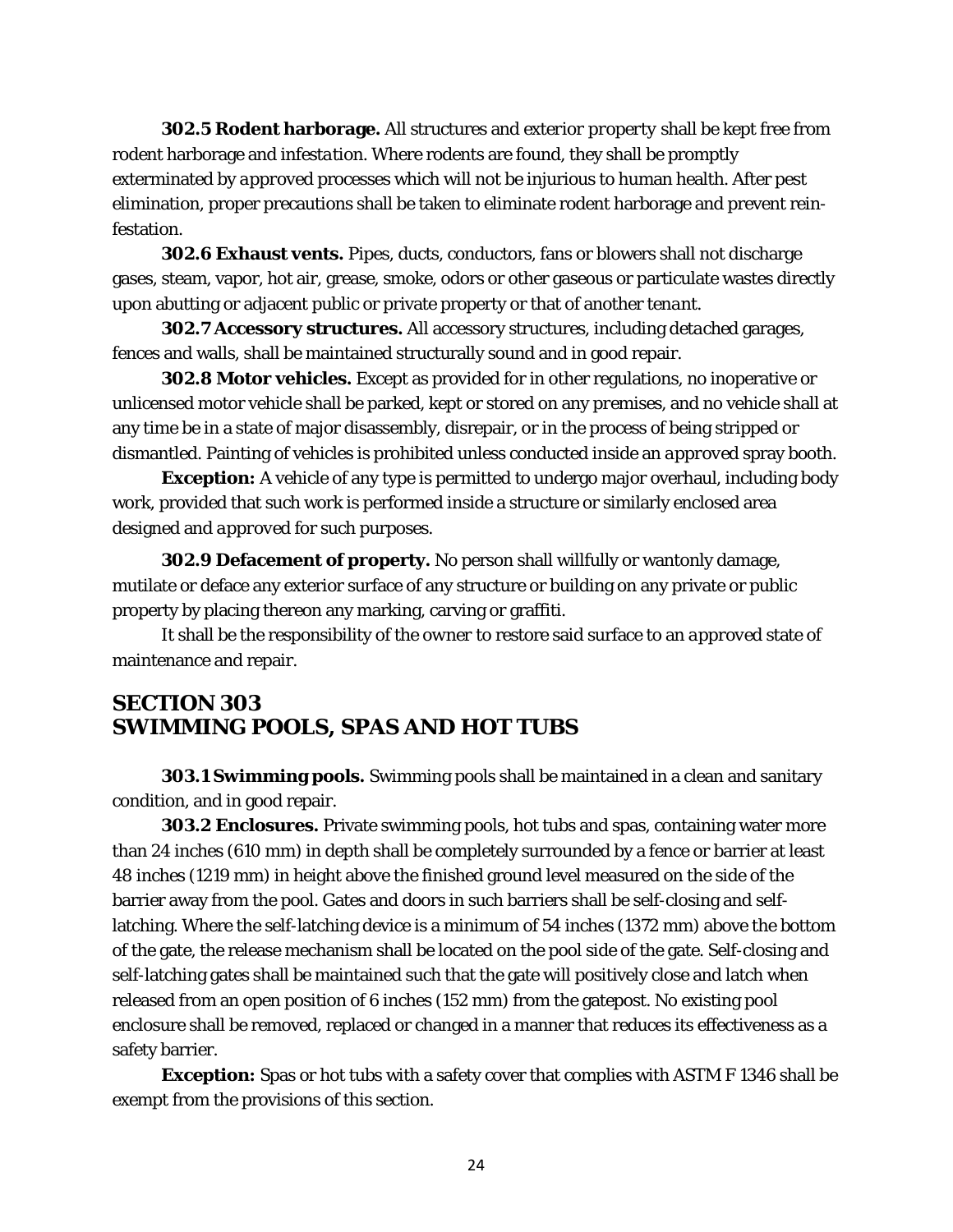# <span id="page-24-0"></span>**SECTION 304 EXTERIOR STRUCTURE**

**304.1 General.** The exterior of a structure shall be maintained in good repair, structurally sound and sanitary so as not to pose a threat to the public health, safety or welfare.

**304.1.1 Unsafe conditions.** The following conditions shall be determined as unsafe and shall be repaired or replaced to comply with the *International Building Code* or the *International Existing Building Code* as required for existing buildings:

- 1. The nominal strength of any structural member is exceeded by nominal loads, the load effects or the required strength;
- 2. The *anchorage* of the floor or roof to walls or columns, and of walls and columns to foundations is not capable of resisting all nominal loads or load effects;
- 3. Structures or components thereof that have reached their limit state;
- 4. Siding and masonry joints including joints between the building envelope and the perimeter of windows, doors and skylights are not maintained, weather resistant or water tight;
- 5. Structural members that have evidence of *deterioration* or that are not capable of safely supporting all nominal loads and load effects;
- 6. Foundation systems that are not firmly supported by footings, are not plumb and free from open cracks and breaks, are not properly *anchored* or are not capable of supporting all nominal loads and resisting all load effects;
- 7. Exterior walls that are not *anchored* to supporting and supported elements or are not plumb and free of holes, cracks or breaks and loose or rotting materials, are not properly *anchored* or are not capable of supporting all nominal loads and resisting all load effects;
- 8. Roofing or roofing components that have defects that admit rain, roof surfaces with inadequate drainage, or any portion of the roof framing that is not in good repair with signs of *deterioration,* fatigue or without proper anchorage and incapable of supporting all nominal loads and resisting all load effects;
- 9. Flooring and flooring components with defects that affect serviceability or flooring components that show signs of *deterioration* or fatigue, are not properly *anchored* or are incapable of supporting all nominal loads and resisting all load effects;
- 10. Veneer, cornices, belt courses, corbels, trim, wall facings and similar decorative features not properly anchored or that are anchored with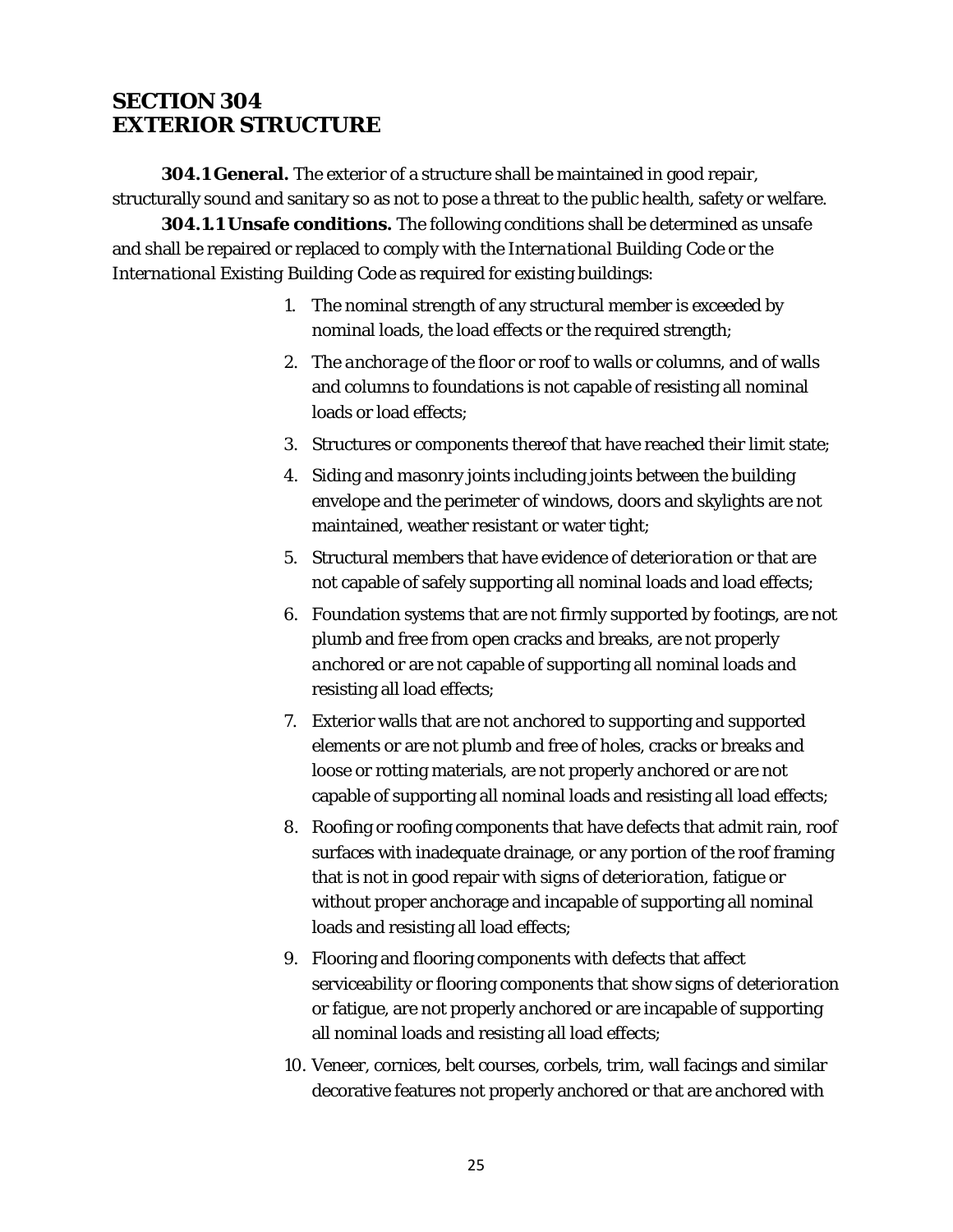connections not capable of supporting all nominal loads and resisting all load effects;

- 11. Overhang extensions or projections including, but not limited to, trash chutes, canopies, marquees, signs, awnings, fire escapes, standpipes and exhaust ducts not properly *anchored* or that are *anchored* with connections not capable of supporting all nominal loads and resisting all load effects;
- 12. Exterior stairs, decks, porches, balconies and all similar appurtenances attached thereto, including *guards* and handrails, are not structurally sound, not properly *anchored* or that are *anchored* with connections not capable of supporting all nominal loads and resisting all load effects; or
- 13. Chimneys, cooling towers, smokestacks and similar appurtenances not structurally sound or not properly *anchored,* or that are anchored with connections not capable of supporting all nominal loads and resisting all load effects.

### **Exceptions:**

- 1. When substantiated otherwise by an *approved* method.
- 2. Demolition of unsafe conditions shall be permitted when *approved* by the *code official.*

**304.2 Protective treatment.** All exterior surfaces, including but not limited to, doors, door and window frames, cornices, porches, trim, balconies, decks and fences, shall be maintained in good condition. Exterior wood surfaces, other than decay-resistant woods, shall be protected from the elements and decay by painting or other protective covering or treatment. Peeling, flaking and chipped paint shall be eliminated and surfaces repainted. All siding and masonry joints, as well as those between the building envelope and the perimeter of windows, doors and skylights, shall be maintained weather resistant and water tight. All metal surfaces subject to rust or corrosion shall be coated to inhibit such rust and corrosion, and all surfaces with rust or corrosion shall be stabilized and coated to inhibit future rust and corrosion. Oxidation stains shall be removed from exterior surfaces. Surfaces designed for stabilization by oxidation are exempt from this requirement.

**[F] 304.3 Premises identification.** Buildings shall have *approved* address numbers placed in a position to be plainly legible and visible from the street or road fronting the property. These numbers shall contrast with their background. Address numbers shall be Arabic numerals or alphabet letters. Numbers shall be a minimum of 4 inches (102 mm) in height with a minimum stroke width of 0.5 inch (12.7 mm).

**304.4 Structural members.** All structural members shall be maintained free from *deterioration,* and shall be capable of safely supporting the imposed dead and live loads.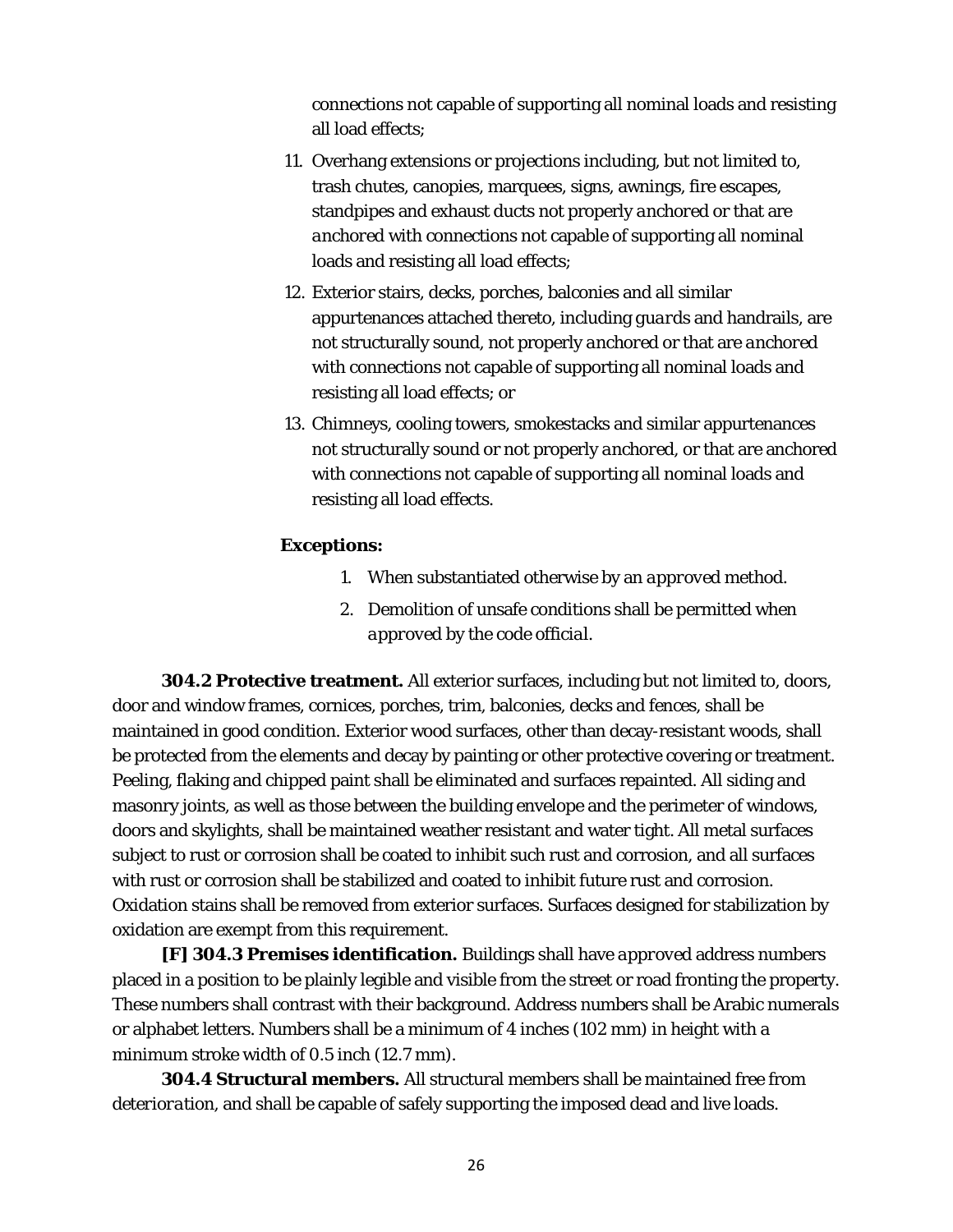**304.5 Foundation walls.** All foundation walls shall be maintained plumb and free from open cracks and breaks and shall be kept in such condition so as to prevent the entry of rodents and other pests.

**304.6 Exterior walls.** All exterior walls shall be free from holes, breaks, and loose or rotting materials; and maintained weatherproof and properly surface coated where required to prevent *deterioration.*

**304.7 Roots and drainage.** The roof and flashing shall be sound, tight and not have defects that admit rain. Roof drainage shall be adequate to prevent dampness or *deterioration* in the walls or interior portion of the structure. Roof drains, gutters and downspouts shall be maintained in good repair and free from obstructions. Roof water shall not be discharged in a manner that creates a public nuisance.

**304.8 Decorative features.** All cornices, belt courses, corbels, terra cotta trim, wall facings and similar decorative features shall be maintained in good repair with proper anchorage and in a safe condition.

**304.9 Overhang extensions.** All overhang extensions including, but not limited to canopies, marquees, signs, metal awnings, fire escapes, standpipes and exhaust ducts shall be maintained in good repair and be properly *anchored* so as to be kept in a sound condition. When required, all exposed surfaces of metal or wood shall be protected from the elements and against decay or rust by periodic application of weather-coating materials, such as paint or similar surface treatment.

**304.10 Stairways, decks, porches and balconies.** Every exterior stairway, deck, porch and balcony, and all appurtenances attached thereto, shall be maintained structurally sound, in good repair, with proper anchorage and capable of supporting the imposed loads.

**304.11 Chimneys and towers.** All chimneys, cooling towers, smoke stacks, and similar appurtenances shall be maintained structurally safe and sound, and in good repair. All exposed surfaces of metal or wood shall be protected from the elements and against decay or rust by periodic application of weather-coating materials, such as paint or similar surface treatment.

**304.12 Handrails and guards.** Every handrail and *guard* shall be firmly fastened and capable of supporting normally imposed loads and shall be maintained in good condition.

**304.13 Window, skylight and door frames.** Every window, skylight, door and frame shall be kept in sound condition, good repair and weather tight.

**304.13.1 Glazing.** All glazing materials shall be maintained free from cracks and holes.

**304.13.2 Openable windows.** Every window, other than a fixed window, shall be easily openable and capable of being held in position by window hardware.

**304.14 Insect screens.** Every door, window and other outside opening required for ventilation of habitable rooms, food preparation areas, food service areas or any areas where products to be included or utilized in food for human consumption are processed, manufactured, packaged or stored shall be supplied with approved tightly fitting screens of minimum 16 mesh per inch (16 mesh per 25 mm).

**AS AMENDED BY TMC 8.60.150**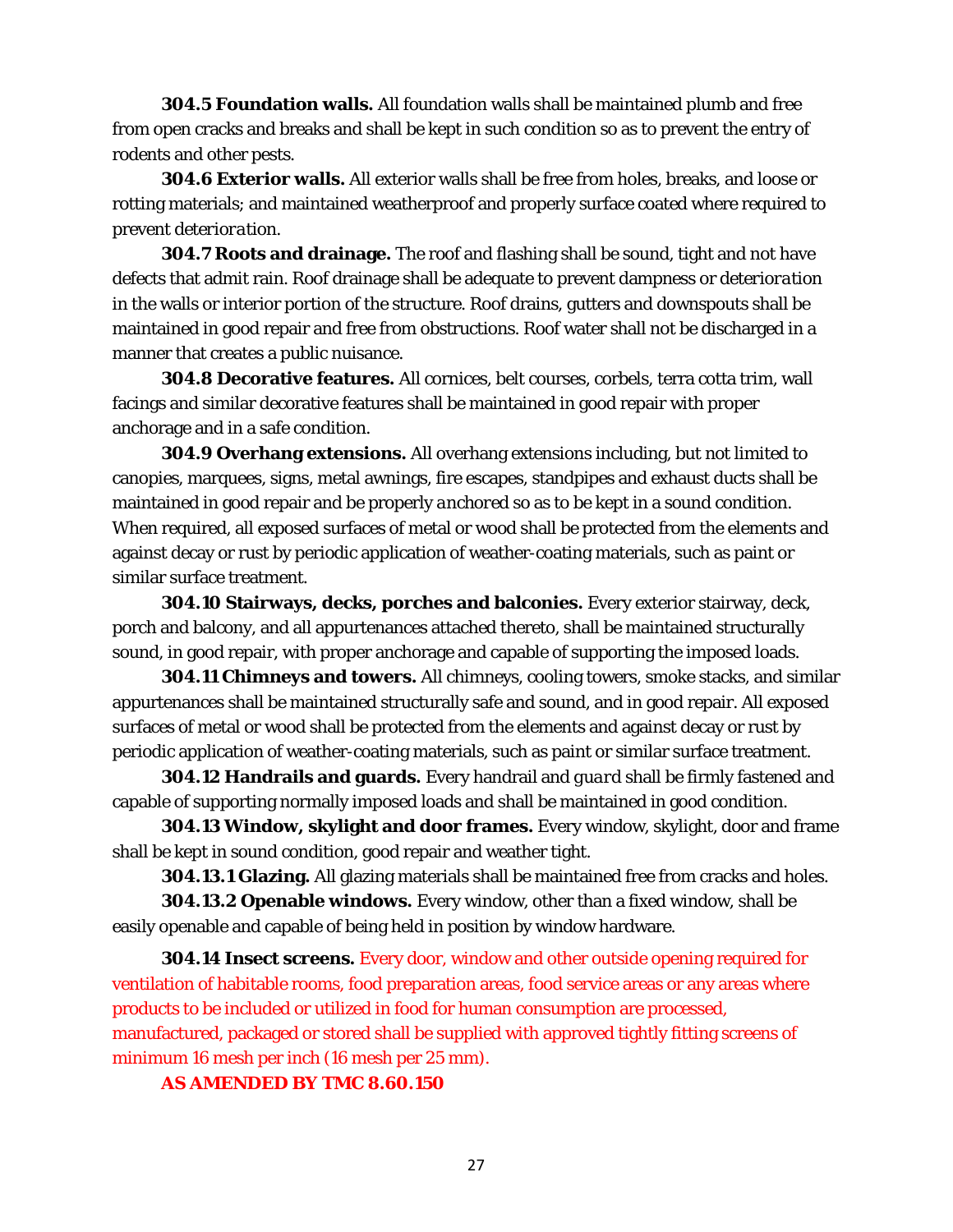**304.15 Doors.** All exterior doors, door assemblies, operator systems if provided, and hardware shall be maintained in good condition. Locks at all entrances to dwelling units and sleeping units shall tightly secure the door. Locks on means of egress doors shall be in accordance with Section 702.3.

**304.16 Basement hatchways.** Every *basement* hatchway shall be maintained to prevent the entrance of rodents, rain and surface drainage water.

**304.17 Guards for basement windows.** Every *basement* window that is openable shall be supplied with rodent shields, storm windows or other *approved,* protection against the entry of rodents.

**304.18 Building security.** Doors, windows or hatchways for *dwelling units,* room units or *housekeeping units* shall be provided with devices designed to provide security for the *occupants* and property within.

**304.18.1 Doors.** Doors providing access to a *dwelling unit, rooming unit* or *housekeeping unit* that is rented, leased or let shall be equipped with a deadbolt lock designed to be readily openable from the side from which egress is to be made without the need for keys, special knowledge or effort and shall have a minimum lock throw of 1 inch (25 mm). Such deadbolt locks shall be installed according to the manufacturer's specifications and maintained in good working order. For the purpose of this section, a sliding bolt shall not be considered an acceptable deadbolt lock.

**304.18.2 Windows.** Operable windows located in whole or in part within 6 feet (1828 mm) above ground level or a walking surface below that provide access to a *dwelling unit, rooming unit* or *housekeeping unit* that is rented, leased or let shall be equipped with a window sash locking device.

**304.18.3 Basement hatchways.** *Basement* hatchways that provide access to a *dwelling unit, rooming unit* or *housekeeping unit* that is rented, leased or let shall be equipped with devices that secure the units from unauthorized entry.

**304.19 Gates.** All exterior gates, gate assemblies, operator systems if provided, and hardware shall be maintained in good condition. Latches at all entrances shall tightly secure the gates.

# <span id="page-27-0"></span>**SECTION 305 INTERIOR STRUCTURE**

**305.1 General.** The interior of a structure and equipment therein shall be maintained in good repair, structurally sound and in a sanitary condition. *Occupants* shall keep that part of the structure which they occupy or control in a clean and sanitary condition. Every *owner* of a structure containing a *rooming house, housekeeping units,* a hotel, a dormitory, two or more *dwelling units* or two or more nonresidential occupancies, shall maintain, in a clean and sanitary condition, the shared or public areas of the structure and *exterior property.*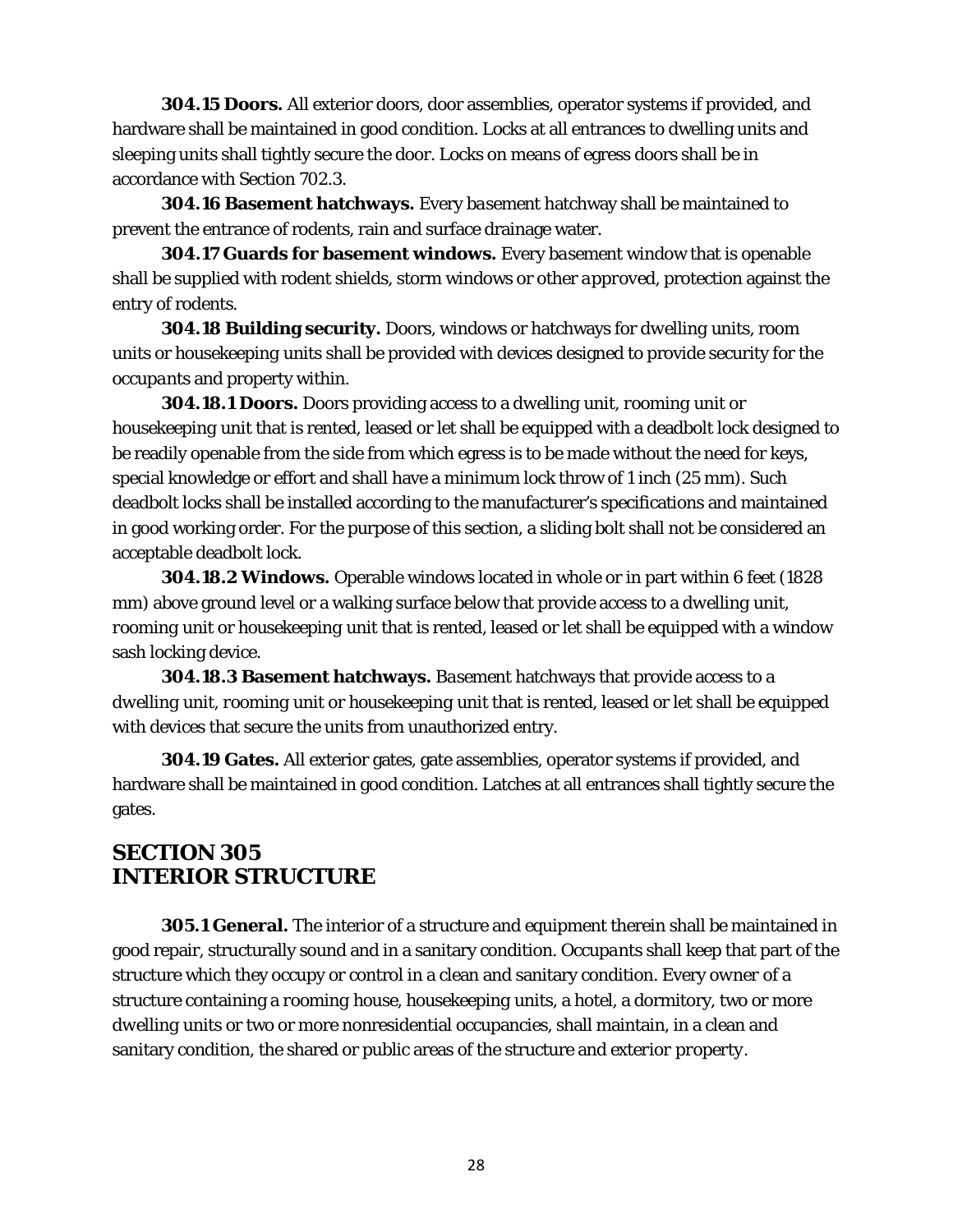**305.1.1 Unsafe conditions.** The following conditions shall be determined as unsafe and shall be repaired or replaced to comply with the *International Building Code* or the *International Existing Building Code* as required for existing buildings:

- 1. The nominal strength of any structural member is exceeded by nominal loads, the load effects or the required strength;
- 2. The anchorage of the floor or roof to walls or columns, and of walls and columns to foundations is not capable of resisting all nominal loads or load effects;
- 3. Structures or components thereof that have reached their limit state;
- 4. Structural members are incapable of supporting nominal loads and load effects;
- 5. Stairs, landings, balconies and all similar walking surfaces, including *guards* and handrails, are not structurally sound, not properly *anchored* or are *anchored* with connections not capable of supporting all nominal loads and resisting all load effects;
- 6. Foundation systems that are not firmly supported by footings are not plumb and free from open cracks and breaks, are not properly *anchored* or are not capable of supporting all nominal loads and resisting all load effects.

## **Exceptions:**

- 1. When substantiated otherwise by an *approved* method.
- 2. Demolition of unsafe conditions shall be permitted when *approved* by the *code official.*

**305.2 Structural members.** All structural members shall be maintained structurally sound, and be capable of supporting the imposed loads.

**305.3 Interior surfaces.** All interior surfaces, including windows and doors, shall be maintained in good, clean and sanitary condition. Peeling, chipping, flaking or abraded paint shall be repaired, removed or covered. Cracked or loose plaster, decayed wood and other defective surface conditions shall be corrected.

**305.4 Stairs and walking surfaces.** Every stair, ramp, landing, balcony, porch, deck or other walking surface shall be maintained in sound condition and good repair.

**305.5 Handrails and guards.** Every handrail and *guard* shall be firmly fastened and capable of supporting normally imposed loads and shall be maintained in good condition.

**305.6 Interior doors.** Every interior door shall fit reasonably well within its frame and shall be capable of being opened and closed by being properly and securely attached to jambs, headers or tracks as intended by the manufacturer of the attachment hardware.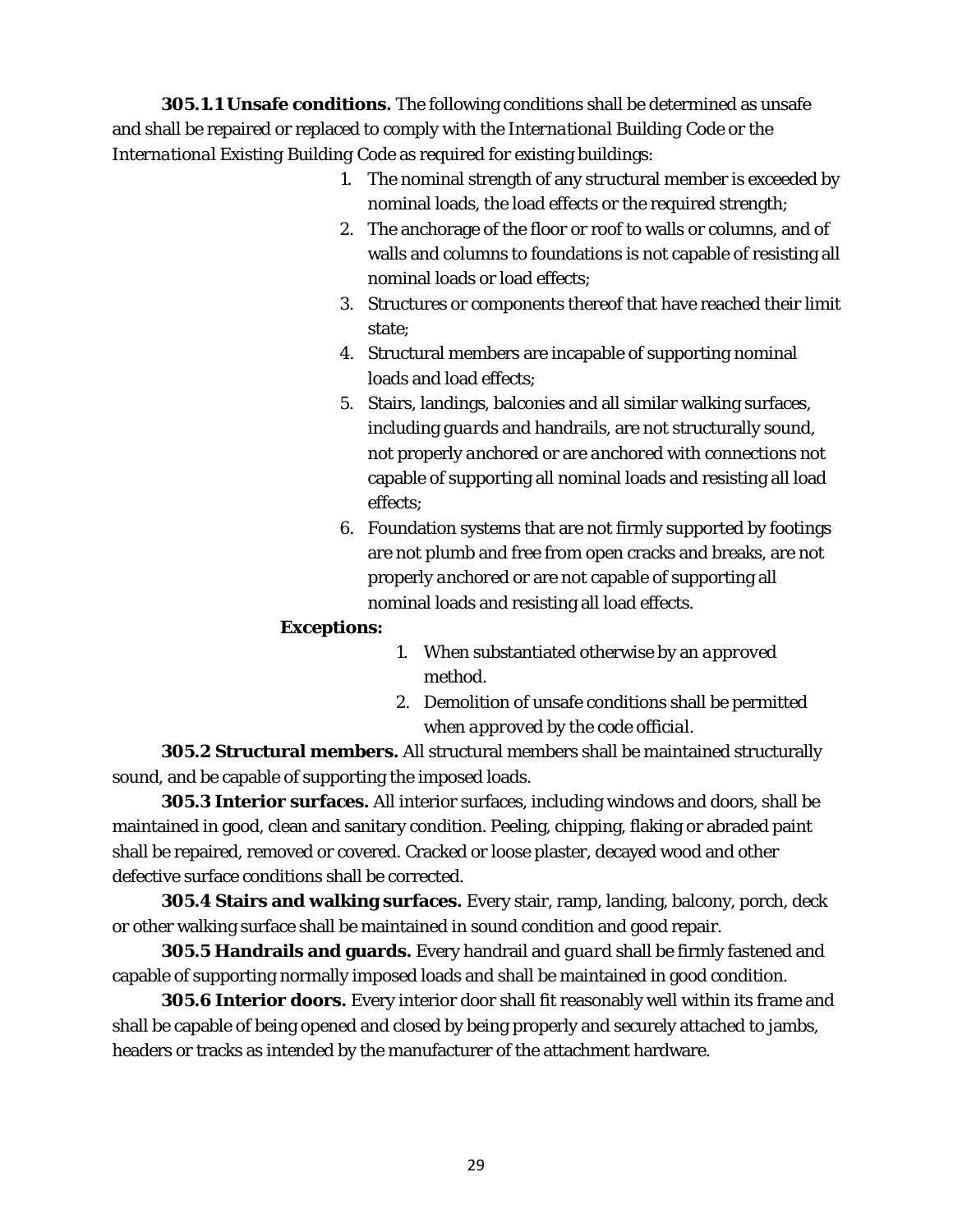# <span id="page-29-0"></span>**SECTION 306 COMPONENT SERVICEABILITY**

**306.1 General.** The components of a structure and equipment therein shall be maintained in good repair, structurally sound and in a sanitary condition.

**306.1.1 Unsafe conditions.** Where any of the following conditions cause the component or system to be beyond its limit state, the component or system shall be determined as unsafe and shall be repaired or replaced to comply with the *International Building Code* as required for existing buildings:

1. Soils that have been subjected to any of the following conditions:

1.1. Collapse of footing or foundation system;

1.2. Damage to footing, foundation, concrete or other structural element due to soil expansion;

1.3. Adverse effects to the design strength of footing, foundation, concrete or other structural element due to a chemical reaction from the soil;

1.4. Inadequate soil as determined by a geotechnical investigation;

1.5. Where the allowable bearing capacity of the soil is in doubt; or

1.6. Adverse effects to the footing, foundation, concrete or other structural element due to the ground water table.

- 2. Concrete that has been subjected to any of the following conditions:
	- 2.1. *Deterioration;*
	- 2.2. *Ultimate deformation;*
	- 2.3. Fractures;
	- 2.4. Fissures;
	- 2.5. Spalling;
	- 2.6. Exposed reinforcement; or
	- 2.7. *Detached,* dislodged or failing connections.
- 3. Aluminum that has been subjected to any of the following conditions:
	- 3.1. *Deterioration;*
	- 3.2. Corrosion;
	- 3.3. Elastic deformation;
	- 3.4. *Ultimate deformation;*
	- 3.5. Stress or strain cracks;
	- 3.6. Joint fatigue; or
	- 3.7. *Detached,* dislodged or failing connections.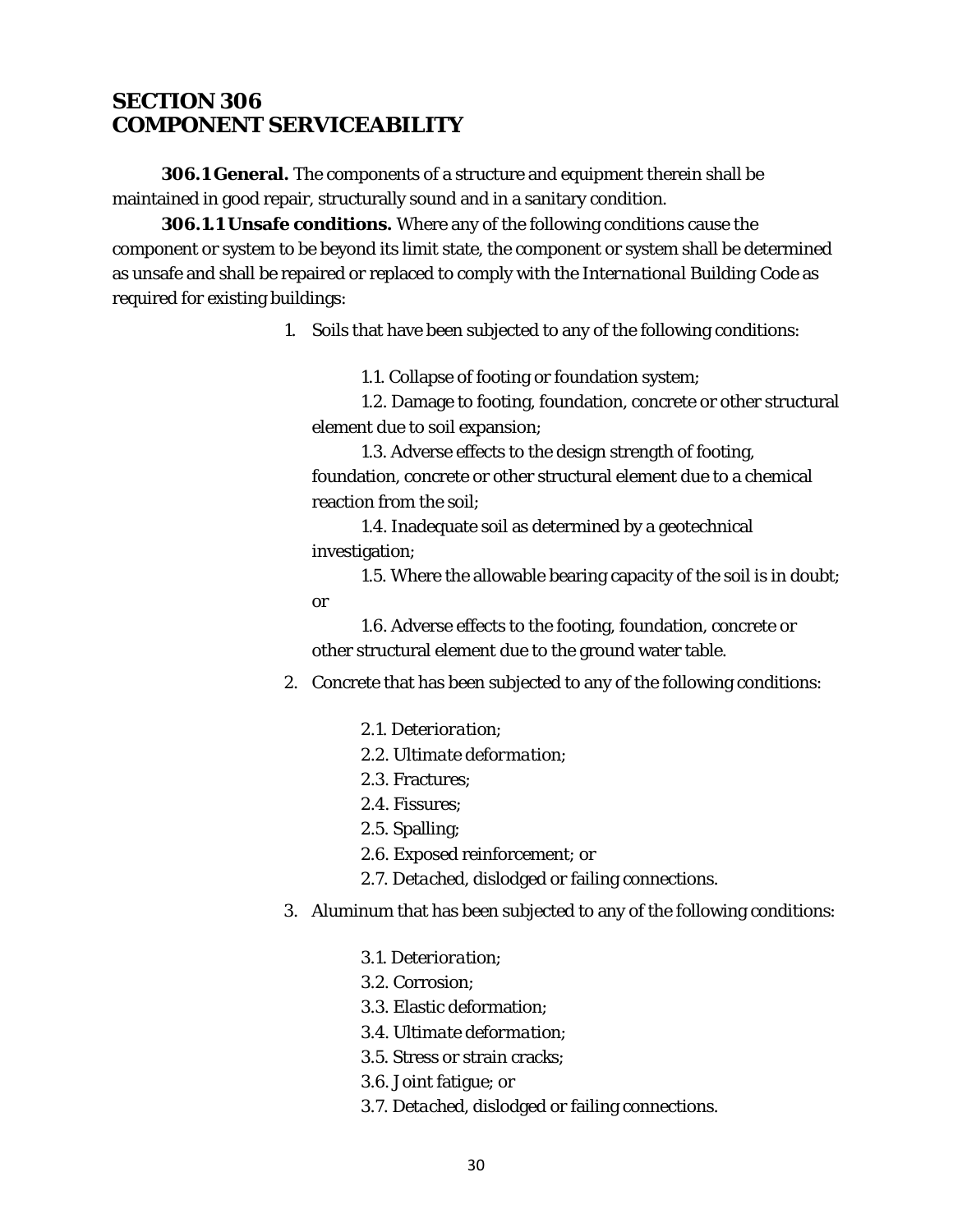- 4. Masonry that has been subjected to any of the following conditions:
	- 4.1. *Deterioration;*
	- 4.2. *Ultimate deformation;*
	- 4.3. Fractures in masonry or mortar joints;
	- 4.4. Fissures in masonry or mortar joints;
	- 4.5. Spalling;
	- 4.6. Exposed reinforcement; or
	- 4.7. *Detached,* dislodged or failing connections.
- 5. Steel that has been subjected to any of the following conditions:
	- 5.1. *Deterioration;*
	- 5.2. Elastic deformation;
	- 5.3. *Ultimate deformation;*
	- 5.4. Metal fatigue; or
	- 5.5. *Detached,* dislodged or failing connections.
- 6. Wood that has been subjected to any of the following conditions:
	- 6.1. *Ultimate deformation;*
	- 6.2. *Deterioration;*
	- 6.3. Damage from insects, rodents and other vermin;
	- 6.4. Fire damage beyond charring;
	- 6.5. Significant splits and checks;
	- 6.6. Horizontal shear cracks;
	- 6.7. Vertical shear cracks;
	- 6.8. Inadequate support;
	- 6.9. *Detached,* dislodged or failing connections; or
	- 6.10. Excessive cutting and notching.

#### **Exceptions:**

- 1. When substantiated otherwise by an *approved* method.
- 2. Demolition of unsafe conditions shall be permitted when *approved* by the *code official.*

## <span id="page-30-0"></span>**SECTION 307 HANDRAILS AND GUARDRAILS**

**307.1 General.** Every exterior and interior flight of stairs having more than four risers shall have a handrail on one side of the stair and every open portion of a stair, landing, balcony, porch, deck, ramp or other walking surface which is more than 30 inches (762 mm) above the floor or grade below shall have *guards.* Handrails shall not be less than 30 inches (762 mm) in height or more than 42 inches (1067 mm) in height measured vertically above the nosing of the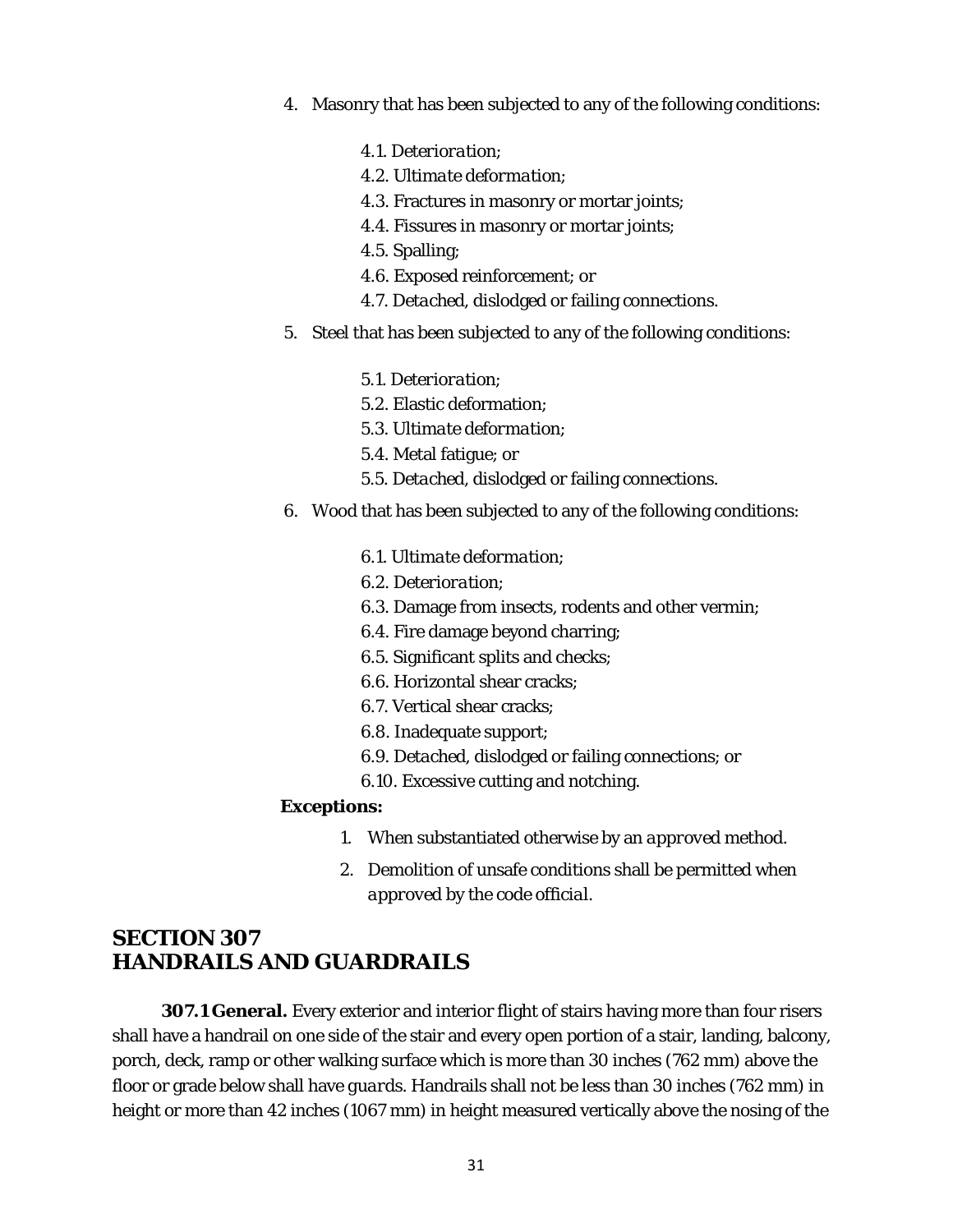tread or above the finished floor of the landing or walking surfaces. *Guards* shall not be less than 30 inches (762 mm) in height above the floor of the landing, balcony, porch, deck, or ramp or other walking surface.

**Exception:** *Guards* shall not be required where exempted by the adopted building code.

# <span id="page-31-0"></span>**SECTION 308 RUBBISH AND GARBAGE**

**308.1 Accumulation of rubbish or garbage.** All *exterior property* and *premises,* and the interior of every structure, shall be free from any accumulation of *rubbish* or garbage.

**308.2 Disposal of rubbish.** Every occupant of a structure shall dispose of rubbish in accordance with TMC 8.25.010.

## **AS AMENDED BY TMC 8.60.160**

**308.2.1 Rubbish storage facilities.**

### **DELETED IN ITS ENTIRETY BY TMC 8.60.160**

**308.2.2 Refrigerators.** Refrigerators and similar equipment not in operation shall not be discarded, abandoned or stored on *premises* without first removing the doors.

**308.3 Disposal of garbage.** Every occupant of a structure shall dispose of garbage in accordance with TMC 8.25.010.

## **AS AMENDED BY TMC 8.60.160**

**308.3.1 Garbage facilities. DELETED IN ITS ENTIRETY BY TMC 8.60.160 308.3.2 Containers. DELETED IN ITS ENTIRETY BY TMC 8.60.160**

## <span id="page-31-1"></span>**SECTION 309 PEST ELIMINATION**

**309.1 Infestation.** All structures shall be kept free from insect and rodent *infestation.* All structures in which insects or rodents are found shall be promptly exterminated by *approved* processes that will not be injurious to human health. After pest elimination, proper precautions shall be taken to prevent reinfestation.

**309.2 Owner.** The *owner* of any structure shall be responsible for pest elimination within the structure prior to renting or leasing the structure.

**309.3 Single occupant.** The occupant of a one-family dwelling or of a single-tenant nonresidential structure shall be responsible for extermination on the premises after 30 days of occupancy.

## **AS AMENDED BY TMC 8.60.170**

**309.4 Multiple occupancy.** The owner of a structure containing two or more dwelling units, a multiple occupancy, a rooming house or a nonresidential structure shall be responsible for extermination in the public or shared areas of the structure and exterior property.

**AS AMENDED BY TMC 8.60.170**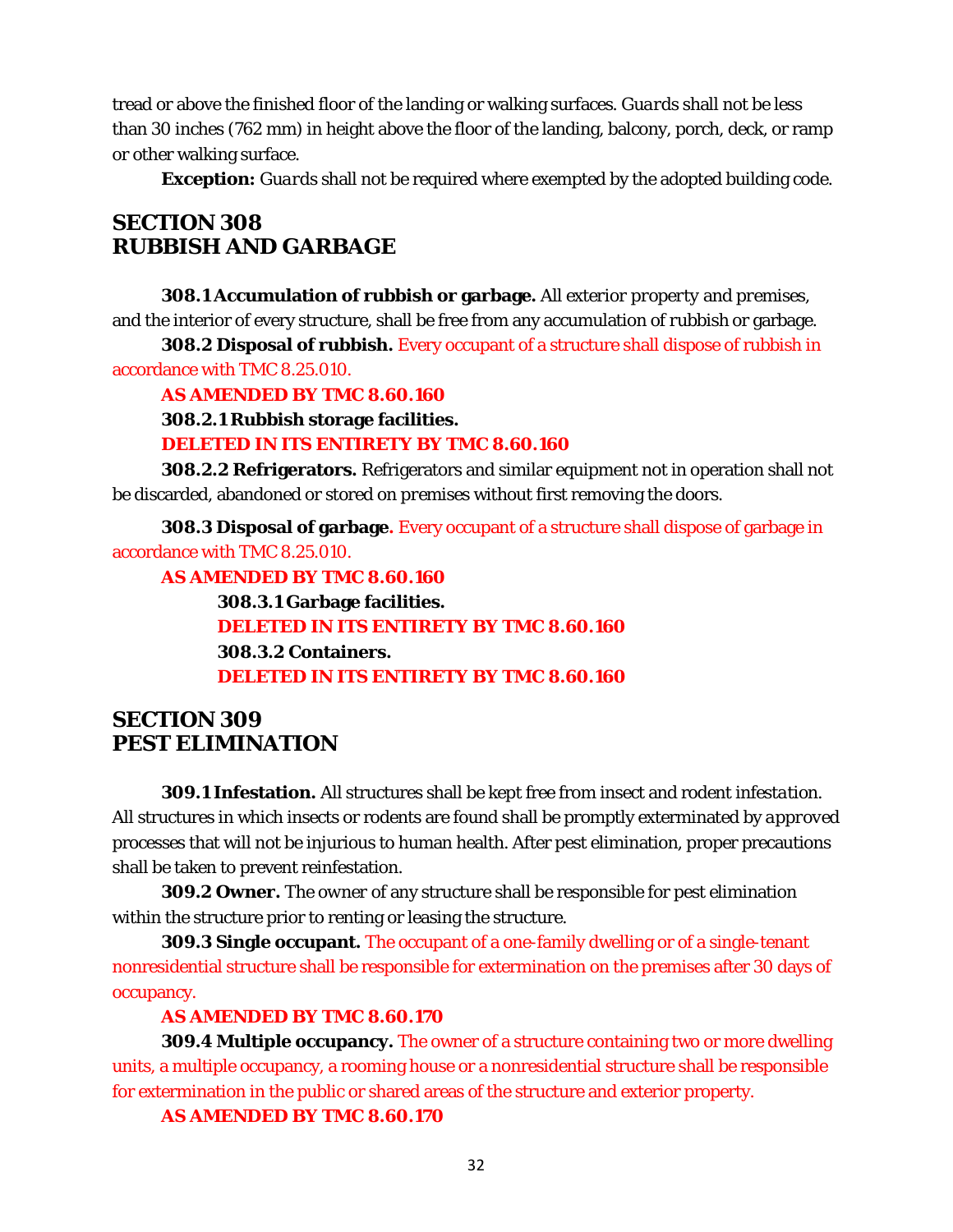**309.5 Occupant.** The *occupant* of any structure shall be responsible for the continued rodent and pest-free condition of the structure.

**Exception:** Where the *infestations* are caused by defects in the structure, the *owner* shall be responsible for pest elimination.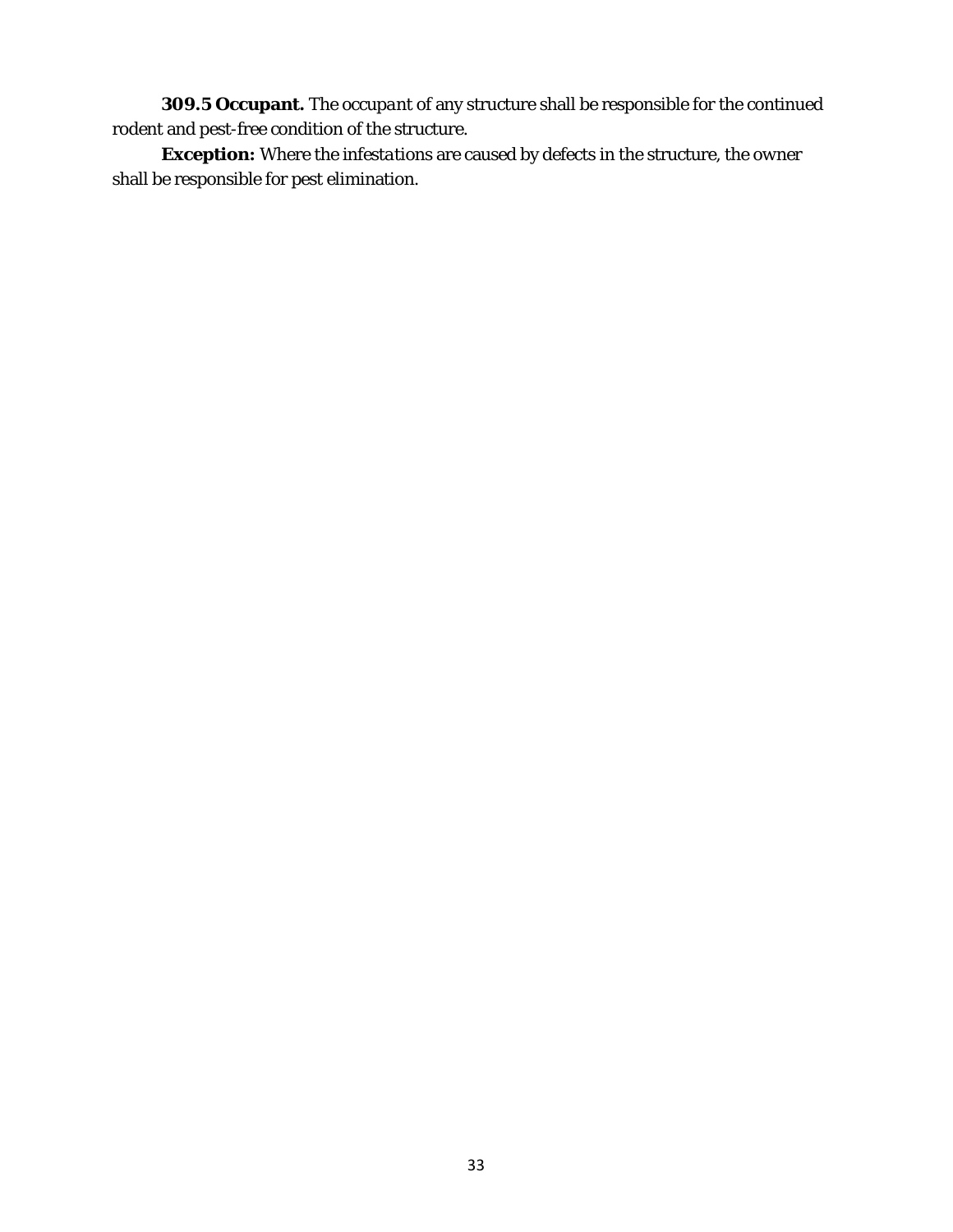# <span id="page-33-0"></span>**CHAPTER 4 LIGHT, VENTILATION AND OCCUPANCY LIMITATIONS**

## <span id="page-33-1"></span>**SECTION 401 GENERAL**

**401.1 Scope.** The provisions of this chapter shall govern the minimum conditions and standards for light, *ventilation* and space for occupying a structure.

**401.2 Responsibility.** The *owner* of the structure shall provide and maintain light, *ventilation* and space conditions in compliance with these requirements. A person shall not occupy as *owner-occupant,* or permit another person to occupy, any *premises* that do not comply with the requirements of this chapter.

**401.3 Alternative devices.** In lieu of the means for natural light and *ventilation* herein prescribed, artificial light or mechanical *ventilation* complying with the *International Building Code* shall be permitted.

## <span id="page-33-2"></span>**SECTION 402 LIGHT**

**402.1 Habitable spaces.** Every *habitable space* shall have at least one window of *approved* size facing directly to the outdoors or to a court. The minimum total glazed area for every *habitable space* shall be 8 percent of the floor area of such room. Wherever walls or other portions of a structure face a window of any room and such obstructions are located less than 3 feet (914 mm) from the window and extend to a level above that of the ceiling of the room, such window shall not be deemed to face directly to the outdoors nor to a court and shall not be included as contributing to the required minimum total window area for the room.

**Exception:** Where natural light for rooms or spaces without exterior glazing areas is provided through an adjoining room, the unobstructed opening to the adjoining room shall be at least 8 percent of the floor area of the interior room or space, but a minimum of 25 square feet  $(2.33 \text{ m}^2)$ . The exterior glazing area shall be based on the total floor area being served.

**402.2 Common halls and stairways.** Every common hall and stairway in residential occupancies, other than in one-and two-family dwellings, shall be lighted at all times with at least a 60-watt standard incandescent light bulb for each 200 square feet (19 m<sup>2</sup>) of floor area or equivalent illumination, provided that the spacing between lights shall not be greater than 30 feet (9144 mm). In other than residential occupancies, means of egress, including exterior means of egress, stairways shall be illuminated at all times the building space served by the means of egress is occupied with a minimum of 1 footcandle (11 lux) at floors, landings and treads.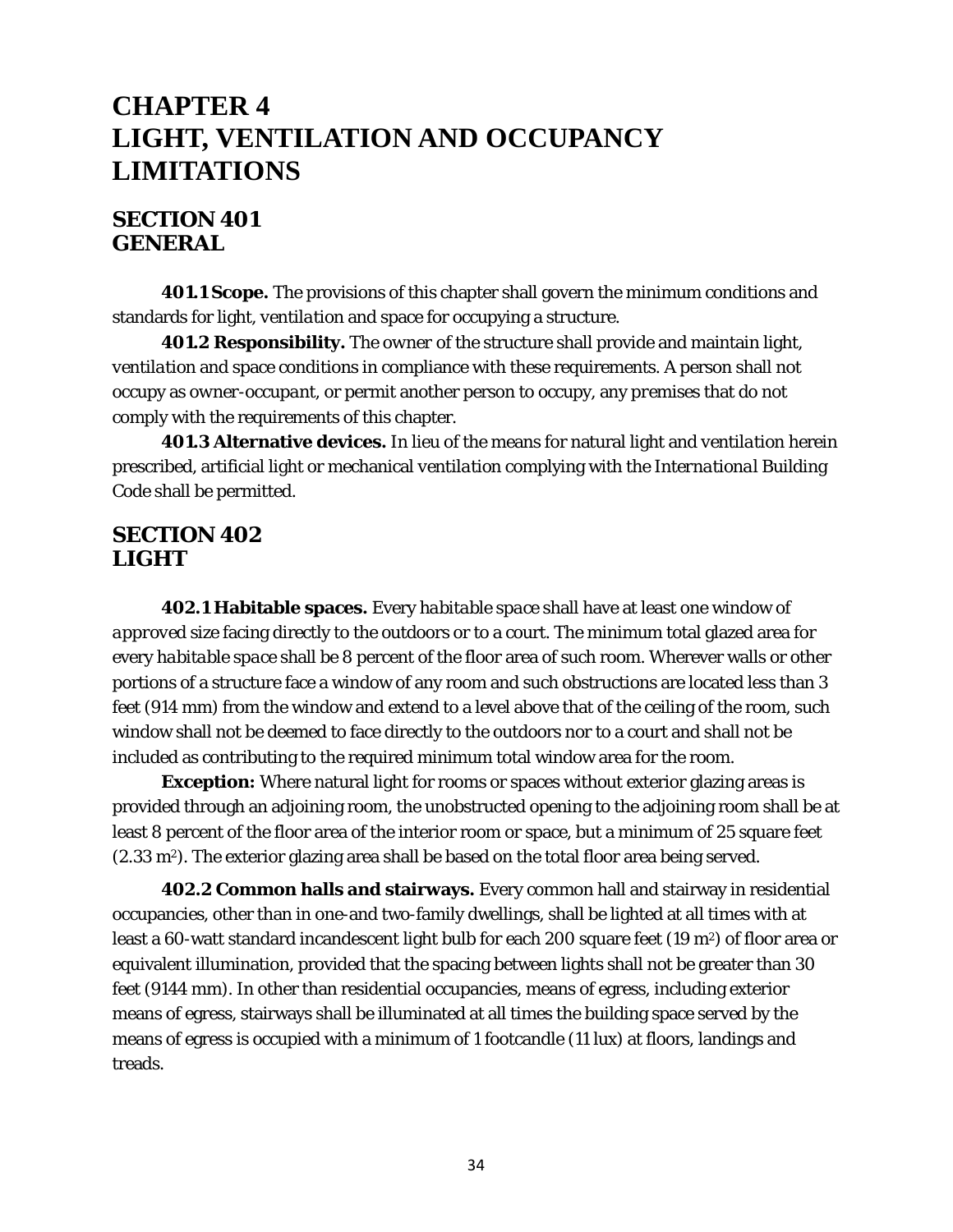**402.3 Other spaces.** All other spaces shall be provided with natural or artificial light sufficient to permit the maintenance of sanitary conditions, and the safe *occupancy* of the space and utilization of the appliances, equipment and fixtures.

## <span id="page-34-0"></span>**SECTION 403 VENTILATION**

**403.1 Habitable spaces.** Every *habitable space* shall have at least one openable window. The total openable area of the window in every room shall be equal to at least 45 percent of the minimum glazed area required in Section 402.1.

**Exception:** Where rooms and spaces without openings to the outdoors are ventilated through an adjoining room, the unobstructed opening to the adjoining room shall be at least 8 percent of the floor area of the interior room or space, but a minimum of 25 square feet (2.33 m2). The *ventilation* openings to the outdoors shall be based on a total floor area being ventilated.

**403.2 Bathrooms and toilet rooms.** Every *bathroom* and *toilet room* shall comply with the *ventilation* requirements for *habitable spaces* as required by Section 403.1, except that a window shall not be required in such spaces equipped with a mechanical *ventilation* system. Air exhausted by a mechanical *ventilation* system from a *bathroom* or *toilet room* shall discharge to the outdoors and shall not be recirculated.

**403.3 Cooking facilities.** Unless *approved* through the certificate of *occupancy,* cooking shall not be permitted in any *rooming unit* or dormitory unit, and a cooking facility or appliance shall not be permitted to be present in the *rooming unit* or dormitory unit.

## **Exceptions:**

- 1. Where specifically *approved* in writing by the *code official.*
- 2. Devices such as coffee pots and microwave ovens shall not be considered cooking appliances.

**403.4 Process ventilation.** Where injurious, toxic, irritating or noxious fumes, gases, dusts or mists are generated, a local exhaust *ventilation* system shall be provided to remove the contaminating agent at the source. Air shall be exhausted to the exterior and not be recirculated to any space.

**403.5 Clothes dryer exhaust.** Clothes dryer exhaust systems shall be independent of all other systems and shall be exhausted outside the structure in accordance with the manufacturer's instructions.

**Exception:** Listed and *labeled* condensing (ductless) clothes dryers.

# <span id="page-34-1"></span>**SECTION 404 OCCUPANCY LIMITATIONS**

**404.1 Privacy.** *Dwelling units,* hotel units, *housekeeping units, rooming units* and dormitory units shall be arranged to provide privacy and be separate from other adjoining spaces.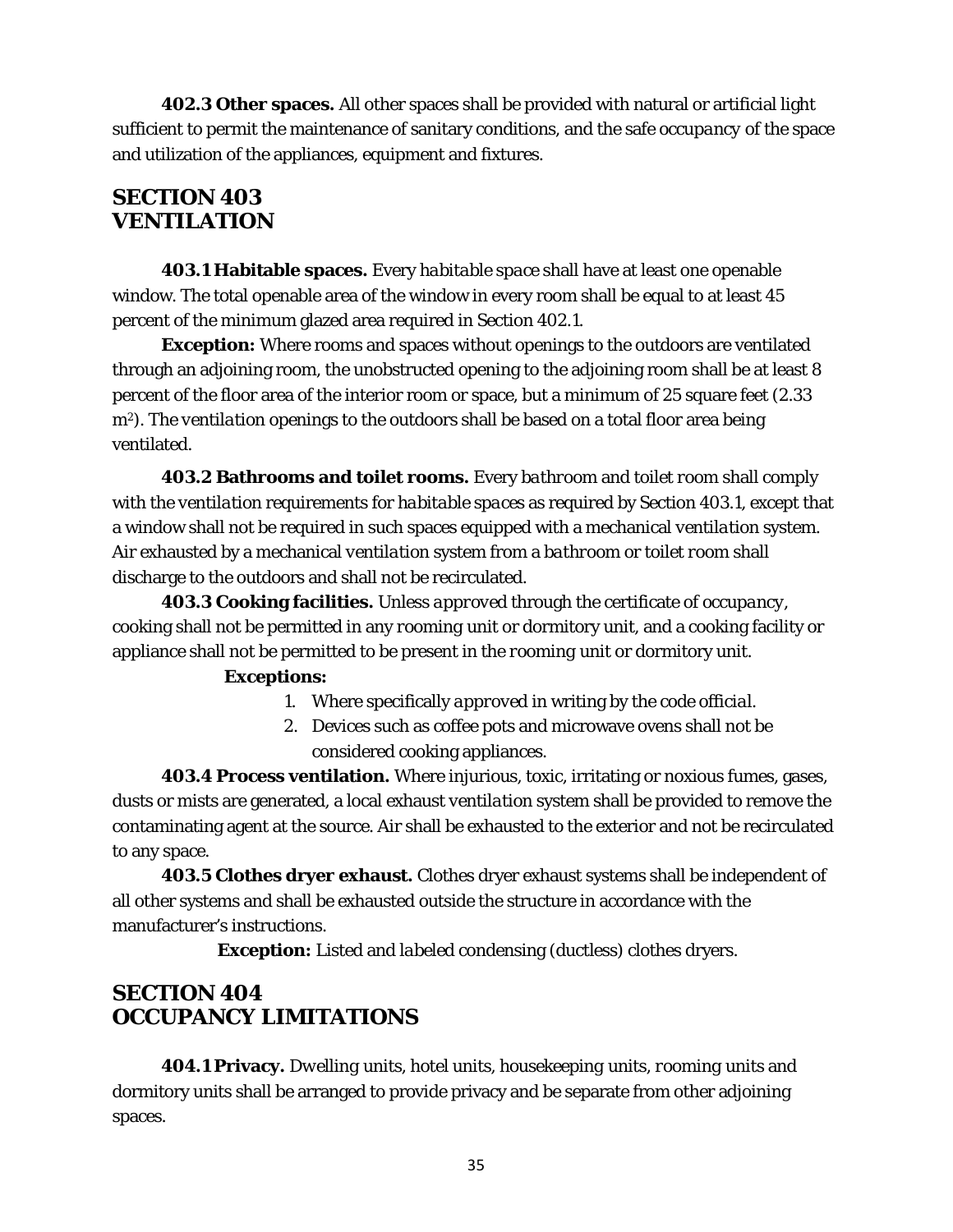**404.2 Minimum room widths.** A habitable room, other than a kitchen, shall be a minimum of 7 feet (2134 mm) in any plan dimension. Kitchens shall have a minimum clear passageway of 3 feet (914 mm) between counterfronts and appliances or counterfronts and walls.

**404.3 Minimum ceiling heights.** *Habitable spaces,* hallways, corridors, laundry areas, *bathrooms, toilet rooms* and habitable *basement* areas shall have a minimum clear ceiling height of 7 feet (2134 mm).

### **Exceptions:**

- 1. In one- and two-family dwellings, beams or girders spaced a minimum of 4 feet (1219 mm) on center and projecting a maximum of 6 inches (152 mm) below the required ceiling height.
- 2. *Basement* rooms in one- and two-family dwellings occupied exclusively for laundry, study or recreation purposes, having a minimum ceiling height of 6 feet 8 inches (2033 mm) with a minimum clear height of 6 feet 4 inches (1932 mm) under beams, girders, ducts and similar obstructions.
- 3. Rooms occupied exclusively for sleeping, study or similar purposes and having a sloped ceiling over all or part of the room, with a minimum clear ceiling height of 7 feet (2134 mm) over a minimum of one-third of the required minimum floor area. In calculating the floor area of such rooms, only those portions of the floor area with a minimum clear ceiling height of 5 feet (1524 mm) shall be included.

**404.4 Bedroom and living room requirements.** Every *bedroom* and living room shall comply with the requirements of Sections 404.4.1 through 404.4.5.

**404.4.1 Room area.** Every living room shall contain at least 120 square feet (11.2 m<sup>2</sup>) and every bedroom shall contain a minimum of 70 square feet (6.5 m2) and every bedroom occupied by more than one person shall contain a minimum of 50 square feet  $(4.6 \text{ m}^2)$  of floor area for each occupant thereof.

**404.4.2 Access from bedrooms.** *Bedrooms* shall not constitute the only means of access to other *bedrooms* or *habitable spaces* and shall not serve as the only means of egress from other *habitable spaces.*

**Exception:** Units that contain fewer than two *bedrooms.*

**404.4.3 Water closet accessibility.** Every *bedroom* shall have access to at least one water closet and one lavatory without passing through another *bedroom.* Every *bedroom* in a *dwelling unit* shall have access to at least one water closet and lavatory located in the same story as the *bedroom* or an adjacent story.

**404.4.4 Prohibited occupancy.** Kitchens and nonhabitable spaces shall not be used for sleeping purposes.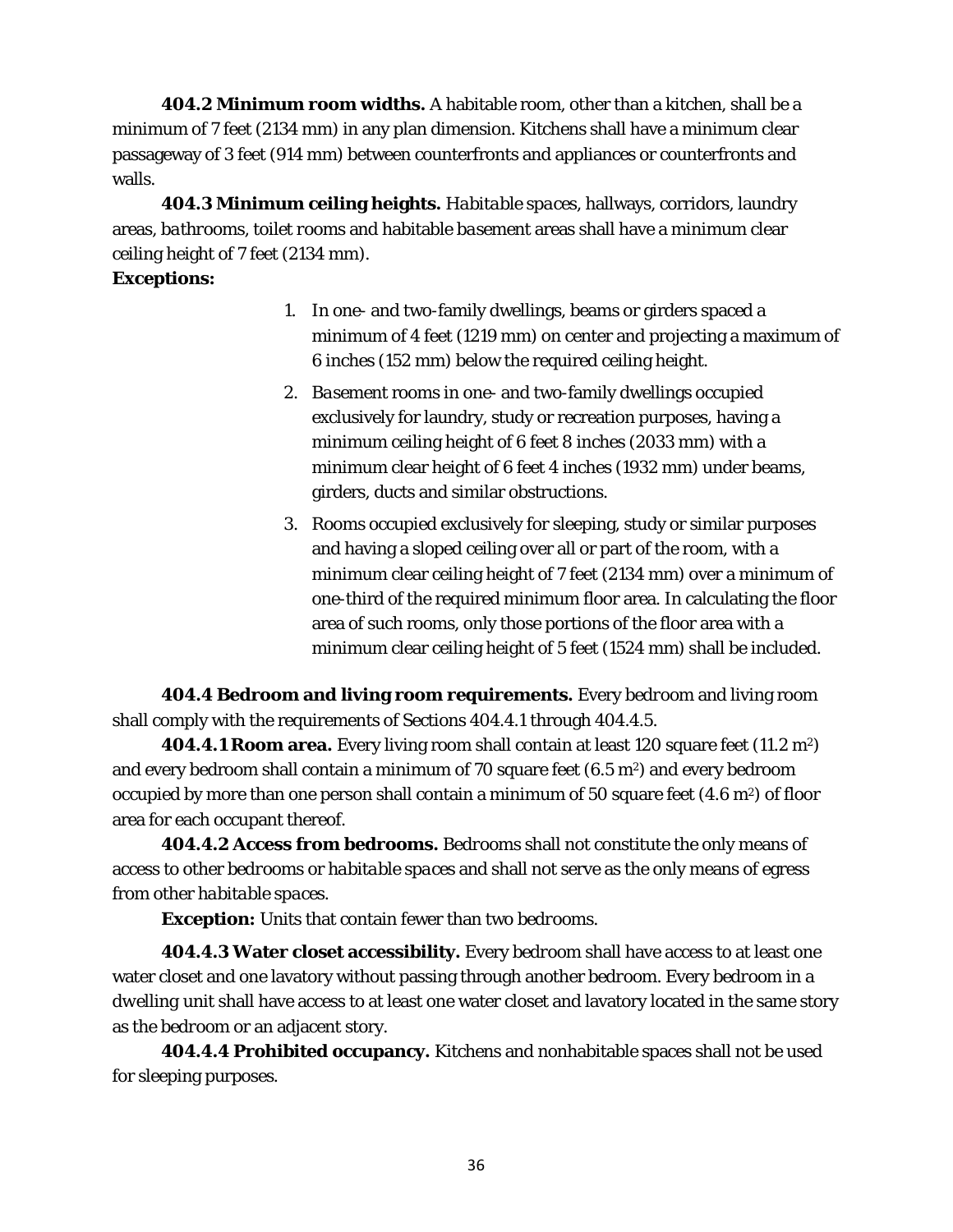**404.4.5 Other requirements.** *Bedrooms* shall comply with the applicable provisions of this code including, but not limited to, the light, *ventilation,* room area, ceiling height and room width requirements of this chapter; the plumbing facilities and water-heating facilities requirements of Chapter 5; the heating facilities and electrical receptacle requirements of Chapter 6; and the smoke detector and emergency escape requirements of Chapter 7.

**404.5 Overcrowding.** Dwelling units shall not be occupied by more occupants than permitted by the minimum area requirements of Table 404.5.

| <b>TABLE 404.5</b><br><b>MINIMUM AREA REQUIREMENTS</b>            |                                    |               |                     |
|-------------------------------------------------------------------|------------------------------------|---------------|---------------------|
|                                                                   | <b>MINIMUM AREA IN SQUARE FEET</b> |               |                     |
| <b>SPACE</b>                                                      | 1-2 occupants                      | 3-5 occupants | 6 or more occupants |
| Living room <sup>a, b</sup>                                       | 120                                | 120           | 150                 |
| Dining room <sup>a, b</sup>                                       | No requirement                     | 80            | 100                 |
| <b>Bedrooms</b>                                                   | Shall comply with Section 404.4.1  |               |                     |
| For SI: 1 square foot = $0.093$ m <sup>2</sup> .                  |                                    |               |                     |
| 2 See Section 404 5.2 for combined living room/dining room spaces |                                    |               |                     |

tor combined living room/dining room spaces. b. See Section 404.5.1 for limitations on determining the minimum occupancy area for sleeping purposes.

**404.5.1 Sleeping area.** The minimum occupancy area required by Table 404.5 shall not be included as a sleeping area in determining the minimum occupancy area for sleeping purposes. All sleeping areas shall comply with Section 404.4.

**404.5.2 Combined spaces.** Combined living room and dining room spaces shall comply with the requirements of Table 404.5 if the total area is equal to that required for separate rooms and if the space is located so as to function as a combination living room/dining room.

**404.6 Efficiency unit.** Nothing in this section shall prohibit an efficiency living unit from meeting the following requirements:

- 1. A unit occupied by not more than one occupant shall have a minimum clear floor area of 120 square feet  $(11.2 \text{ m}^2)$ . A unit occupied by not more than two *occupants* shall have a minimum clear floor area of 220 square feet (20.4 m2). A unit occupied by three *occupants* shall have a minimum clear floor area of 320 square feet (29.7 m2). These required areas shall be exclusive of the areas required by Items 2 and 3.
- 2. The unit shall be provided with a kitchen sink, cooking appliance and refrigeration facilities, each having a minimum clear working space of 30 inches (762 mm) in front. Light and *ventilation* conforming to this code shall be provided.
- 3. The unit shall be provided with a separate *bathroom* containing a water closet, lavatory and bathtub or shower.
- 4. The maximum number of *occupants* shall be three.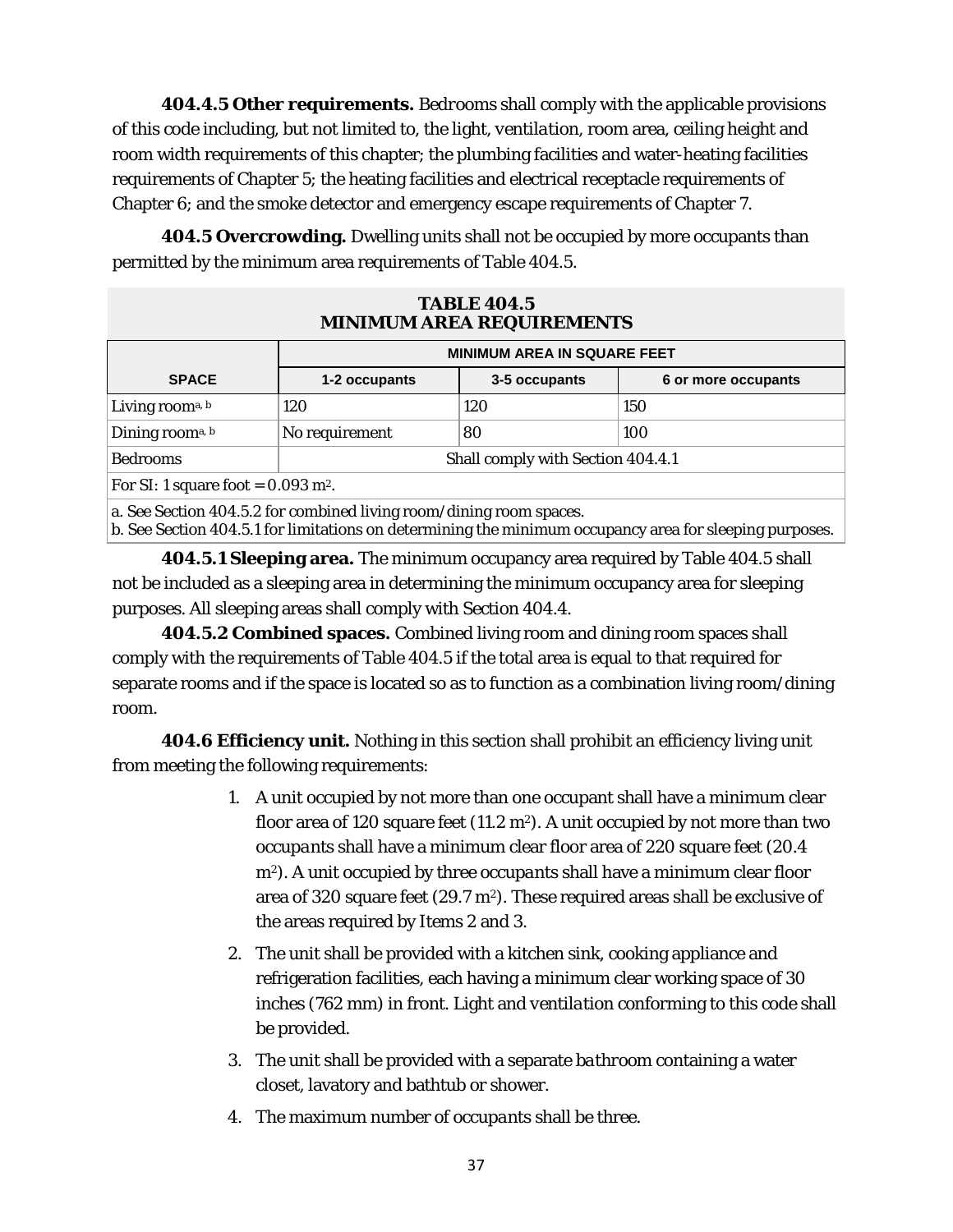**404.7 Food preparation.** All spaces to be occupied for food preparation purposes shall contain suitable space and equipment to store, prepare and serve foods in a sanitary manner. There shall be adequate facilities and services for the sanitary disposal of food wastes and refuse, including facilities for temporary storage.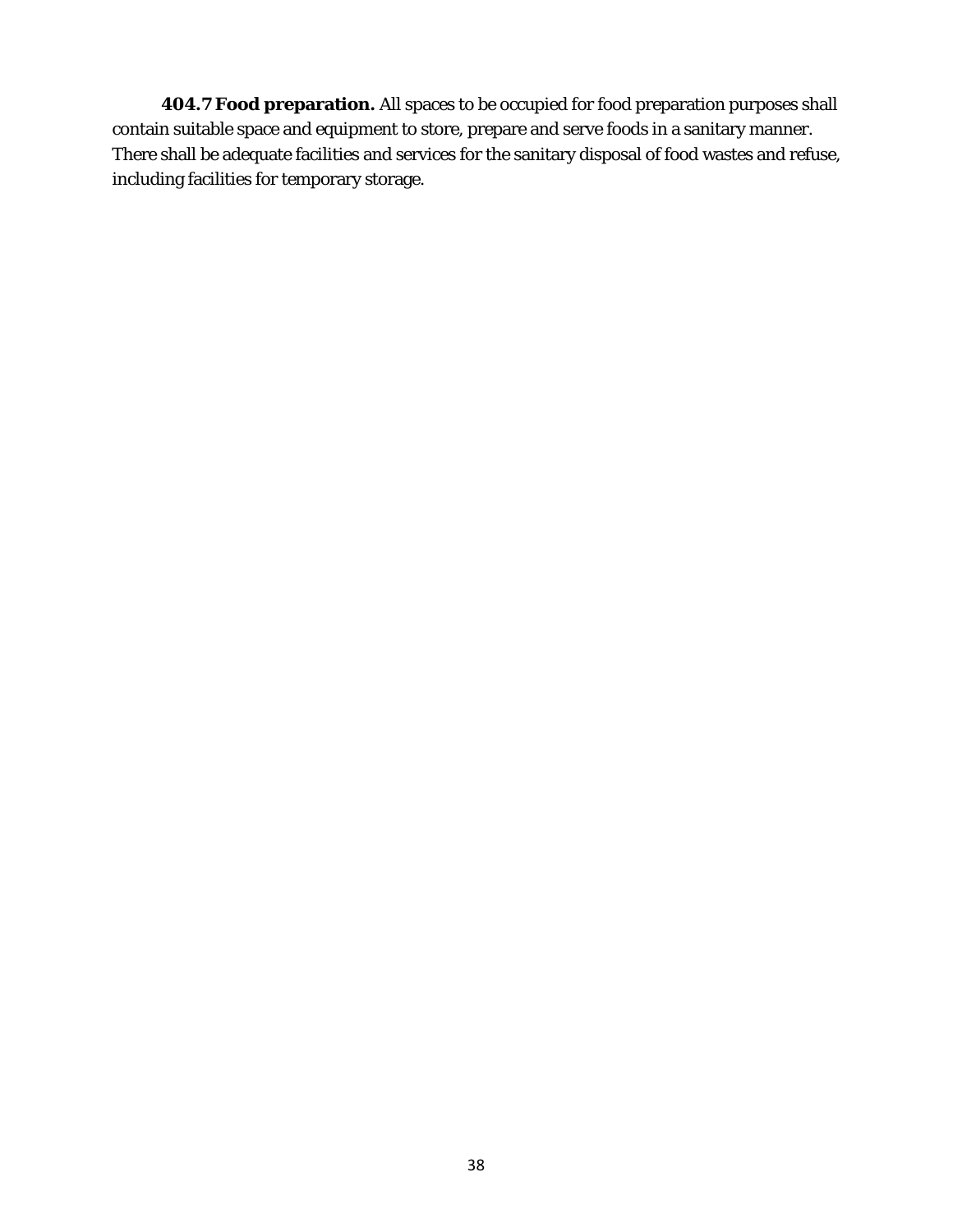## **CHAPTER 5 PLUMBING FACILITIES AND FIXTURE REQUIREMENTS**

### **SECTION 501 GENERAL**

**501.1 Scope.** The provisions of this chapter shall govern the minimum plumbing systems, facilities and plumbing fixtures to be provided.

**501.2 Responsibility.** The *owner* of the structure shall provide and maintain such plumbing facilities and plumbing fixtures in compliance with these requirements. A person shall not occupy as *owner-occupant* or permit another person to occupy any structure or *premises* which does not comply with the requirements of this chapter.

### **SECTION 502 REQUIRED FACILITIES**

**[P] 502.1 Dwelling units.** Every *dwelling unit* shall contain its own bathtub or shower, lavatory, water closet and kitchen sink which shall be maintained in a sanitary, safe working condition. The lavatory shall be placed in the same room as the water closet or located in close proximity to the door leading directly into the room in which such water closet is located. A kitchen sink shall not be used as a substitute for the required lavatory.

**[P] 502.2 Rooming houses.** At least one water closet, lavatory and bathtub or shower shall be supplied for each four *rooming units.*

**[P] 502.3 Hotels.** Where private water closets, lavatories and baths are not provided, one water closet, one lavatory and one bathtub or shower having access from a public hallway shall be provided for each ten *occupants.*

**|P] 502.4 Employees' facilities.** A minimum of one water closet, one lavatory and one drinking facility shall be available to employees.

**[P] 502.4.1 Drinking facilities.** Drinking facilities shall be a drinking fountain, water cooler, bottled water cooler or disposable cups next to a sink or water dispenser. Drinking facilities shall not be located in *toilet rooms* or *bathrooms.*

**[P] 502.5 Public toilet facilities.** Public toilet facilities shall be maintained in a safe sanitary and working condition in accordance with the *International Plumbing Code.* Except for periodic maintenance or cleaning, public access and use shall be provided to the toilet facilities at all times during *occupancy* of the *premises.*

## **SECTION 503 TOILET ROOMS**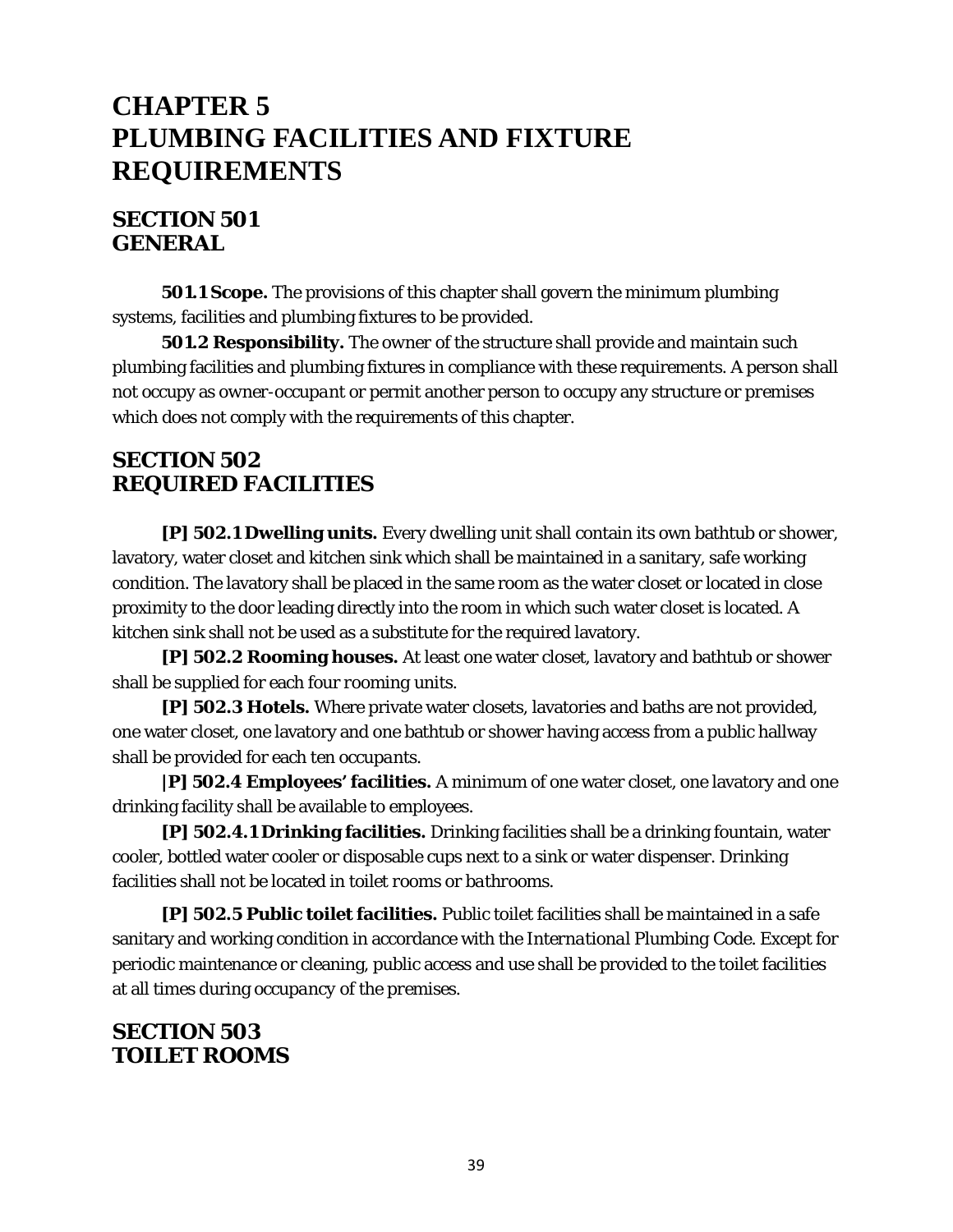**[P] 503.1 Privacy.** *Toilet rooms* and *bathrooms* shall provide privacy and shall not constitute the only passageway to a hall or other space, or to the exterior. A door and interior locking device shall be provided for all common or shared *bathrooms* and *toilet rooms* in a multiple dwelling.

**[P] 503.2 Location.** *Toilet rooms* and *bathrooms* serving hotel units, *rooming units* or dormitory units or *housekeeping units,* shall have access by traversing a maximum of one flight of stairs and shall have access from a common hall or passageway.

**[P] 503.3 Location of employee toilet facilities.** Toilet facilities shall have access from within the employees' working area. The required toilet facilities shall be located a maximum of one story above or below the employees' working area and the path of travel to such facilities shall not exceed a distance of 500 feet (152 m). Employee facilities shall either be separate facilities or combined employee and public facilities.

**Exception:** Facilities that are required for employees in storage structures or kiosks, which are located in adjacent structures under the same ownership, lease or control, shall not exceed a travel distance of 500 feet (152 m) from the employees' regular working area to the facilities.

**[P] 503.4 Floor surface.** In other than *dwelling units,* every *toilet room* floor shall be maintained to be a smooth, hard, nonabsorbent surface to permit such floor to be easily kept in a clean and sanitary condition.

## **SECTION 504 PLUMBING SYSTEMS AND FIXTURES**

**[P] 504.1 General.** All plumbing fixtures shall be properly installed and maintained in working order, and shall be kept free from obstructions, leaks and defects and be capable of performing the function for which such plumbing fixtures are designed. All plumbing fixtures shall be maintained in a safe, sanitary and functional condition.

**[P] 504.2 Fixture clearances.** Plumbing fixtures shall have adequate clearances for usage and cleaning.

**[P] 504.3 Plumbing system hazards.** Where it is found that a plumbing system in a structure constitutes a hazard to the *occupants* or the structure by reason of inadequate service, inadequate venting, cross connection, backsiphonage, improper installation, *deterioration* or damage or for similar reasons, the *code official* shall require the defects to be corrected to eliminate the hazard.

## **SECTION 505 WATER SYSTEM**

**505.1 General.** Every sink, lavatory, bathtub or shower, drinking fountain, water closet or other plumbing fixture shall be properly connected to either a public water system or to an *approved* private water system. All kitchen sinks, lavatories, laundry facilities, bathtubs and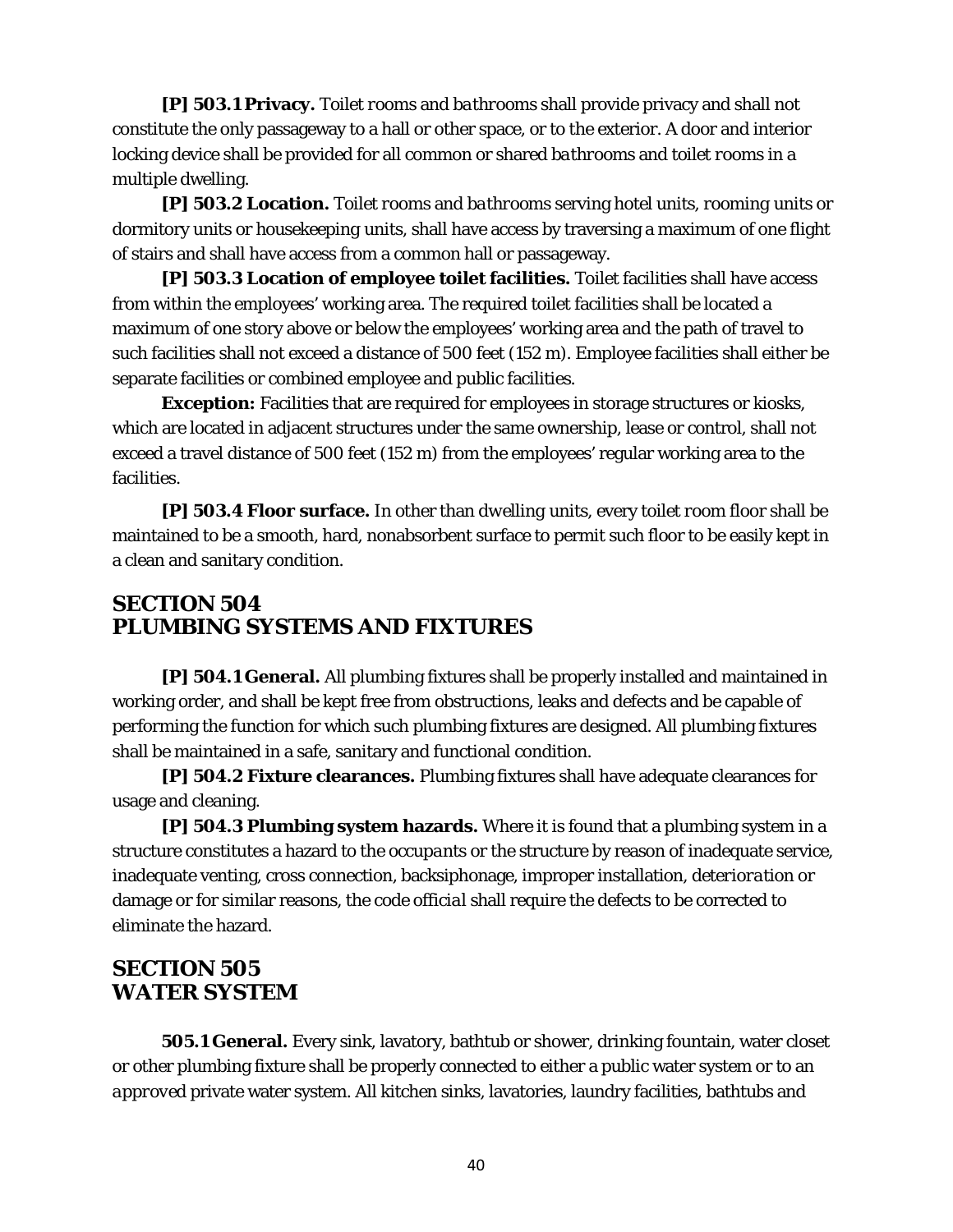showers shall be supplied with hot or tempered and cold running water in accordance with the *International Plumbing Code.*

**[P] 505.2 Contamination.** The water supply shall be maintained free from contamination, and all water inlets for plumbing fixtures shall be located above the flood-level rim of the fixture. Shampoo basin faucets, janitor sink faucets and other hose bibs or faucets to which hoses are attached and left in place, shall be protected by an approved atmospheric-type vacuum breaker or an approved permanently attached hose connection vacuum breaker.

**505.3 Supply.** The water supply system shall be installed and maintained to provide a supply of water to plumbing fixtures, devices and appurtenances in sufficient volume and at pressures adequate to enable the fixtures to function properly, safely, and free from defects and leaks.

**505.4 Water heating facilities.** Water heating facilities shall be properly installed, maintained and capable of providing an adequate amount of water to be drawn at every required sink, lavatory, bathtub, shower and laundry facility at a minimum temperature of 110°F (43°C). A gas-burning water heater shall not be located in any *bathroom, toilet room, bedroom* or other occupied room normally kept closed, unless adequate combustion air is provided. An *approved* combination temperature and pressure-relief valve and relief valve discharge pipe shall be properly installed and maintained on water heaters.

## **SECTION 506 SANITARY DRAINAGE SYSTEM**

**[P] 506.1 General.** All plumbing fixtures shall be properly connected to either a public sewer system or to an *approved* private sewage disposal system.

**[P] 506.2 Maintenance.** Every plumbing stack, vent, waste and sewer line shall function properly and be kept free from obstructions, leaks and defects.

**[P] 506.3 Grease interceptors.** Grease interceptors and automatic grease removal devices shall be maintained in accordance with this code and the manufacturer's installation instructions. Grease interceptors and automatic grease removal devices shall be regularly serviced and cleaned to prevent the discharge of oil, grease, and other substances harmful or hazardous to the building drainage system, the public sewer, the private sewage disposal system or the sewage treatment plant or processes. All records of maintenance, cleaning and repairs shall be available for inspection by the code official.

### **SECTION 507 STORM DRAINAGE**

**[P] 507.1 General.** Drainage of roofs and paved areas, *yards* and courts, and other open areas on the *premises* shall not be discharged in a manner that creates a public nuisance.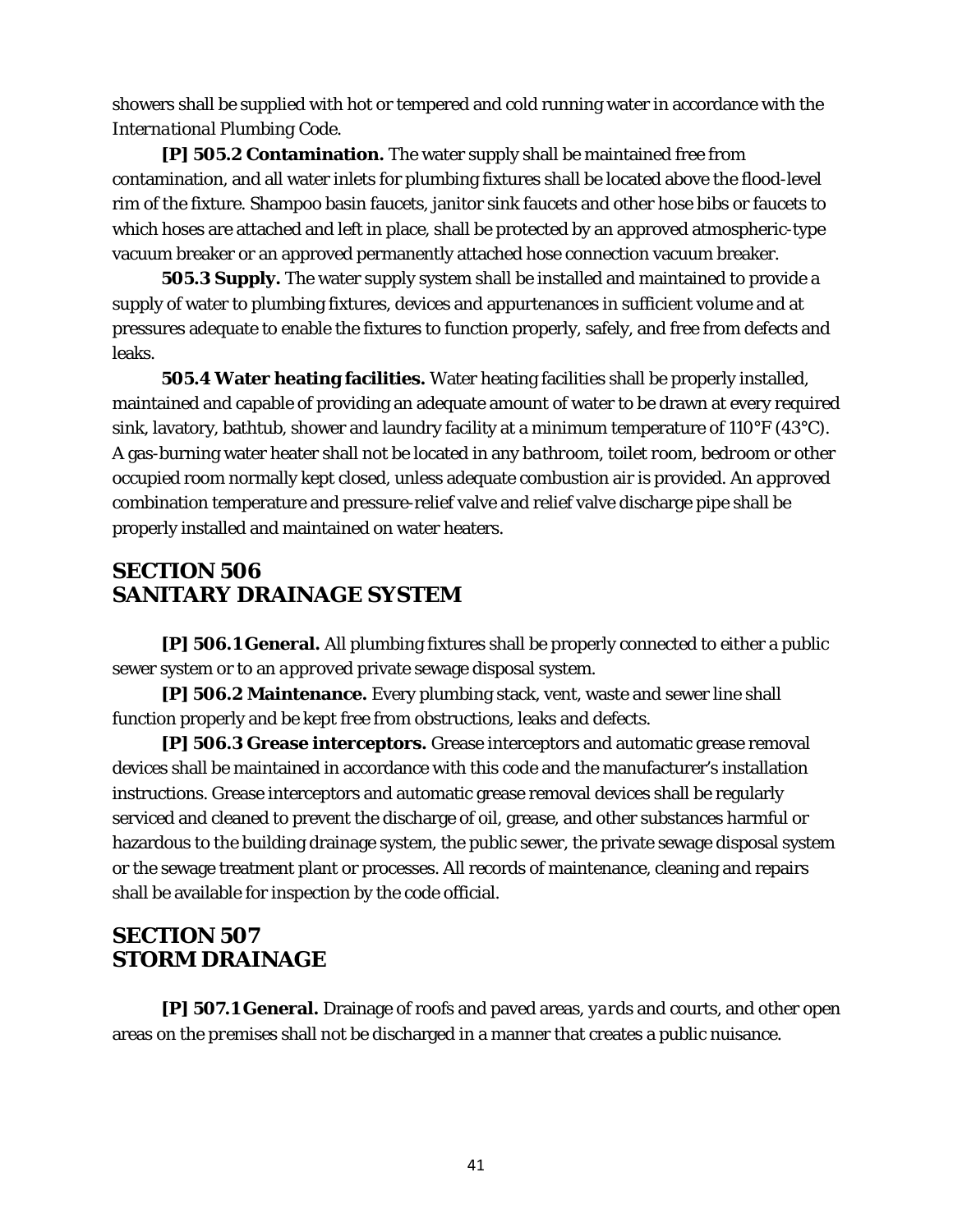# **CHAPTER 6 MECHANICAL AND ELECTRICAL REQUIREMENTS**

### **SECTION 601 GENERAL**

**601.1 Scope.** The provisions of this chapter shall govern the minimum mechanical and electrical facilities and equipment to be provided.

**601.2 Responsibility.** The *owner* of the structure shall provide and maintain mechanical and electrical facilities and equipment in compliance with these requirements. A person shall not occupy as *owner-occupant* or permit another person to occupy any *premises* which does not comply with the requirements of this chapter.

## **SECTION 602 HEATING FACILITIES**

**602.1 Facilities required.** Heating facilities shall be provided in structures as required by this section.

**602.2 Residential occupancies.** Dwellings shall be provided with heating facilities capable of maintaining a room temperature of 68ºF (20ºC) in all habitable rooms, bathrooms and toilet rooms. Cooking appliances shall not be used, nor shall portable unvented fuel-burning space heaters be used, as a means to provide required heating.

#### **AS AMENDED BY TMC 8.60.180**

**602.3 Heat supply.** Every owner and operator of any building who rents, leases or lets one or more dwelling units or sleeping units on terms, either express or implied, to furnish heat to the occupants shall supply heat to maintain a temperature of not less than 68ºF (20ºC) in all habitable rooms, bathrooms and toilet rooms.

#### **Exceptions:**

1. When the outdoor temperature is below the winter outdoor design temperature for the locality, maintenance of the minimum room temperature shall not be required provided that the heating system is operating at its full design capacity. The winter outdoor design temperature for the locality shall be as indicated in Appendix D of the International Plumbing Code.

#### **AS AMENDED BY TMC 8.60.180**

#### **602.4 Occupiable work spaces.**

Indoor occupiable work spaces shall be supplied with heat to maintain a temperature of not less than 65ºF (18ºC) during the period the spaces are occupied.

Exceptions:

1. Processing, storage and operation areas that require cooling or special temperature conditions.

2. Areas in which persons are primarily engaged in vigorous physical activities.

#### **AS AMENDED BY TMC 8.60.180**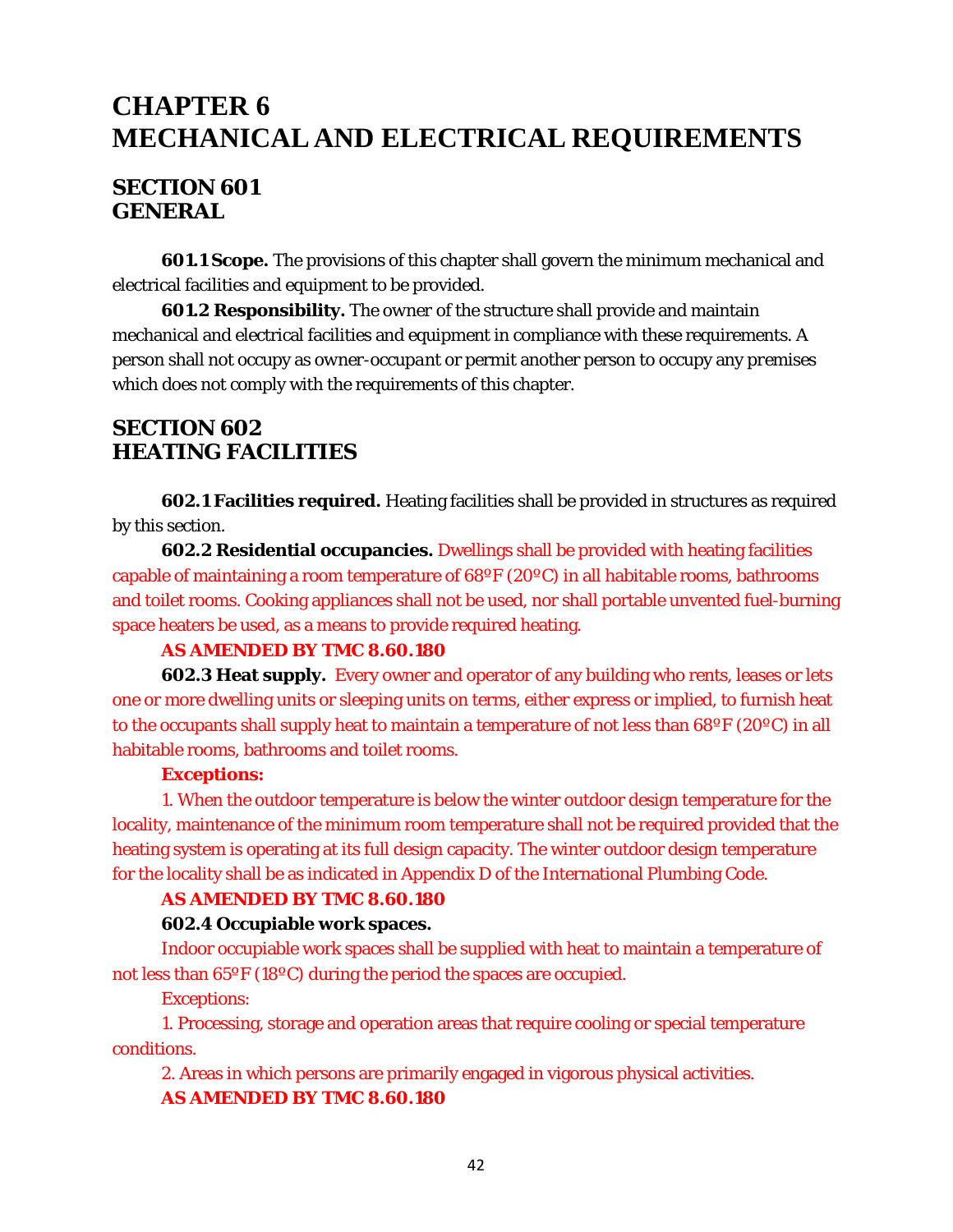**602.5 Room temperature measurement.** The required room temperatures shall be measured 3 feet (914 mm) above the floor near the center of the room and 2 feet (610 mm) inward from the center of each exterior wall.

## **SECTION 603 MECHANICAL EQUIPMENT**

**603.1 Mechanical appliances.** All mechanical appliances, fireplaces, solid fuelburning appliances, cooking appliances and water heating appliances shall be properly installed and maintained in a safe working condition, and shall be capable of performing the intended function.

**603.2 Removal of combustion products.** All fuel-burning equipment and appliances shall be connected to an *approved* chimney or vent.

**Exception:** Fuel-burning equipment and appliances which are *labeled* for unvented operation.

**603.3 Clearances.** All required clearances to combustible materials shall be maintained.

**603.4 Safety controls.** All safety controls for fuel-burning equipment shall be maintained in effective operation.

**603.5 Combustion air.** A supply of air for complete combustion of the fuel and for *ventilation* of the space containing the fuel-burning equipment shall be provided for the fuelburning equipment.

**603.6 Energy conservation devices.** Devices intended to reduce fuel consumption by attachment to a fuel-burning appliance, to the fuel supply line thereto, or to the vent outlet or vent piping therefrom, shall not be installed unless *labeled* for such purpose and the installation is specifically *approved.*

## **SECTION 604 ELECTRICAL FACILITIES**

**604.1 Facilities required.** Every occupied building shall be provided with an electrical system in compliance with the requirements of this section and Section 605.

**604.2 Service.** The size and usage of appliances and equipment shall serve as a basis for determining the need for additional facilities in accordance with NFPA 70. *Dwelling units* shall be served by a three-wire. 120/240 volt, single-phase electrical service having a minimum rating of 60 amperes.

**604.3 Electrical system hazards.** Where it is found that the electrical system in a structure constitutes a hazard to the *occupants* or the structure by reason of inadequate service, improper fusing, insufficient receptacle and lighting outlets, improper wiring or installation, *deterioration* or damage, or for similar reasons, the *code official* shall require the defects to be corrected to eliminate the hazard.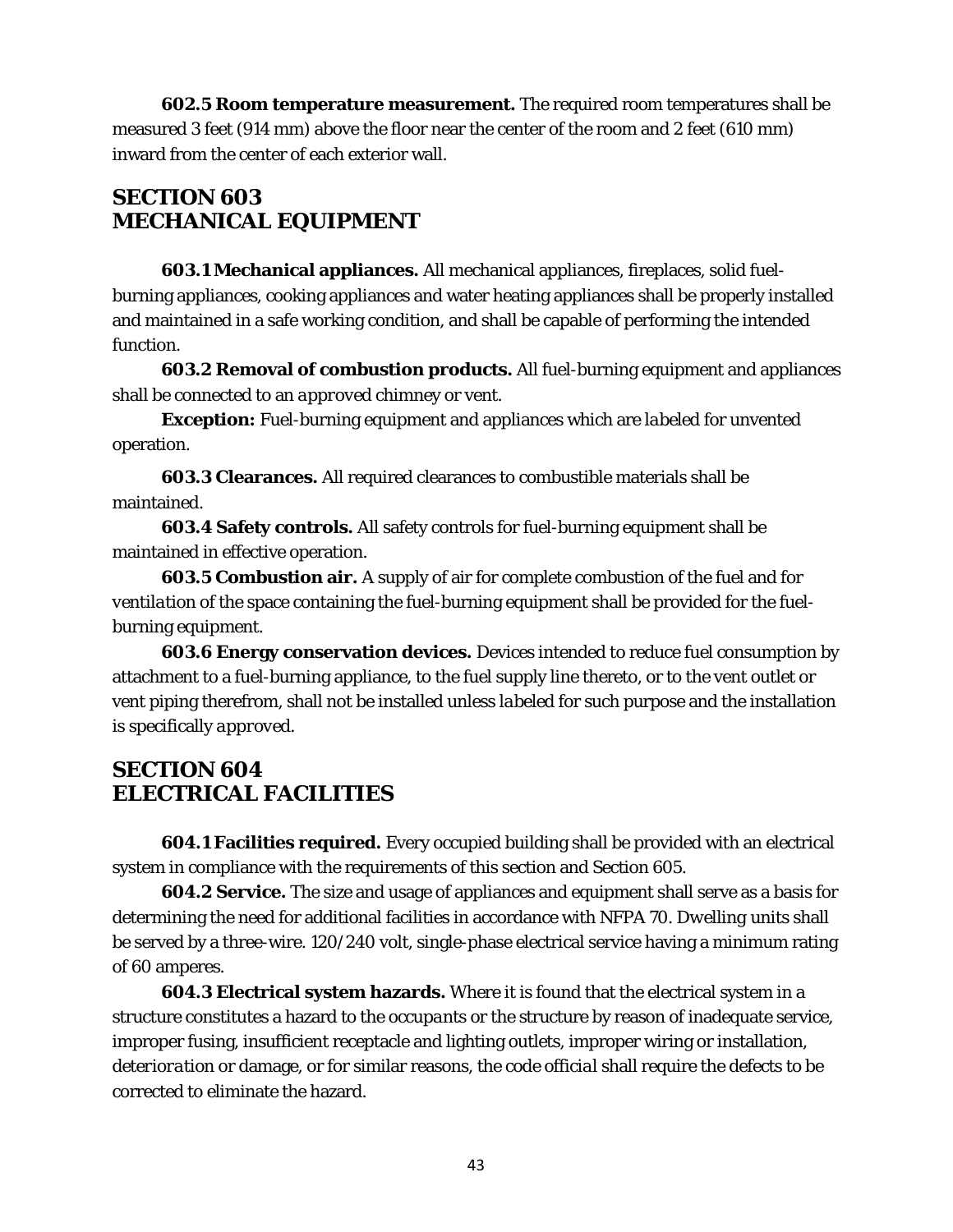# **604.3.1 Abatement of electrical hazards associated with water exposure.** The

provisions of this section shall govern the repair and replacement of electrical systems and equipment that have been exposed to water.

**604.3.1.1 Electrical equipment.** Electrical distribution equipment, motor circuits, power equipment, transformers, wire, cable, flexible cords, wiring devices, ground fault circuit interrupters, surge protectors, molded case circuit breakers, low-voltage fuses, luminaires, ballasts, motors and electronic control, signaling and communication equipment that have been exposed to water shall be replaced in accordance with the provisions of the *International Building Code.*

**Exception:** The following equipment shall be allowed to be repaired where an inspection report from the equipment manufacturer or *approved* manufacturer's representative indicates that the equipment has not sustained damage that requires replacement:

- 1. Enclosed switches, rated a maximum of 600 volts or less;
- 2. Busway, rated a maximum of 600 volts;
- 3. Panelboards, rated a maximum of 600 volts;
- 4. Switchboards, rated a maximum of 600 volts;
- 5. Fire pump controllers, rated a maximum of 600 volts;
- 6. Manual and magnetic motor controllers;
- 7. Motor control centers;
- 8. Alternating current high-voltage circuit breakers;
- 9. Low-voltage power circuit breakers;
- 10. Protective relays, meters and current transformers;
- 11. Low- and medium-voltage switchgear;
- 12. Liquid-filled transformers;
- 13. Cast-resin transformers;
- 14. Wire or cable that is suitable for wet locations and whose ends have not been exposed to water;
- 15. Wire or cable, not containing fillers, that is suitable for wet locations and whose ends have not been exposed to water;
- 16. Luminaires that are listed as submersible;
- 17. Motors;
- 18. Electronic control, signaling and communication equipment.

**604.3.2 Abatement of electrical hazards associated with fire exposure.** The provisions of this section shall govern the repair and replacement of electrical systems and equipment that have been exposed to fire.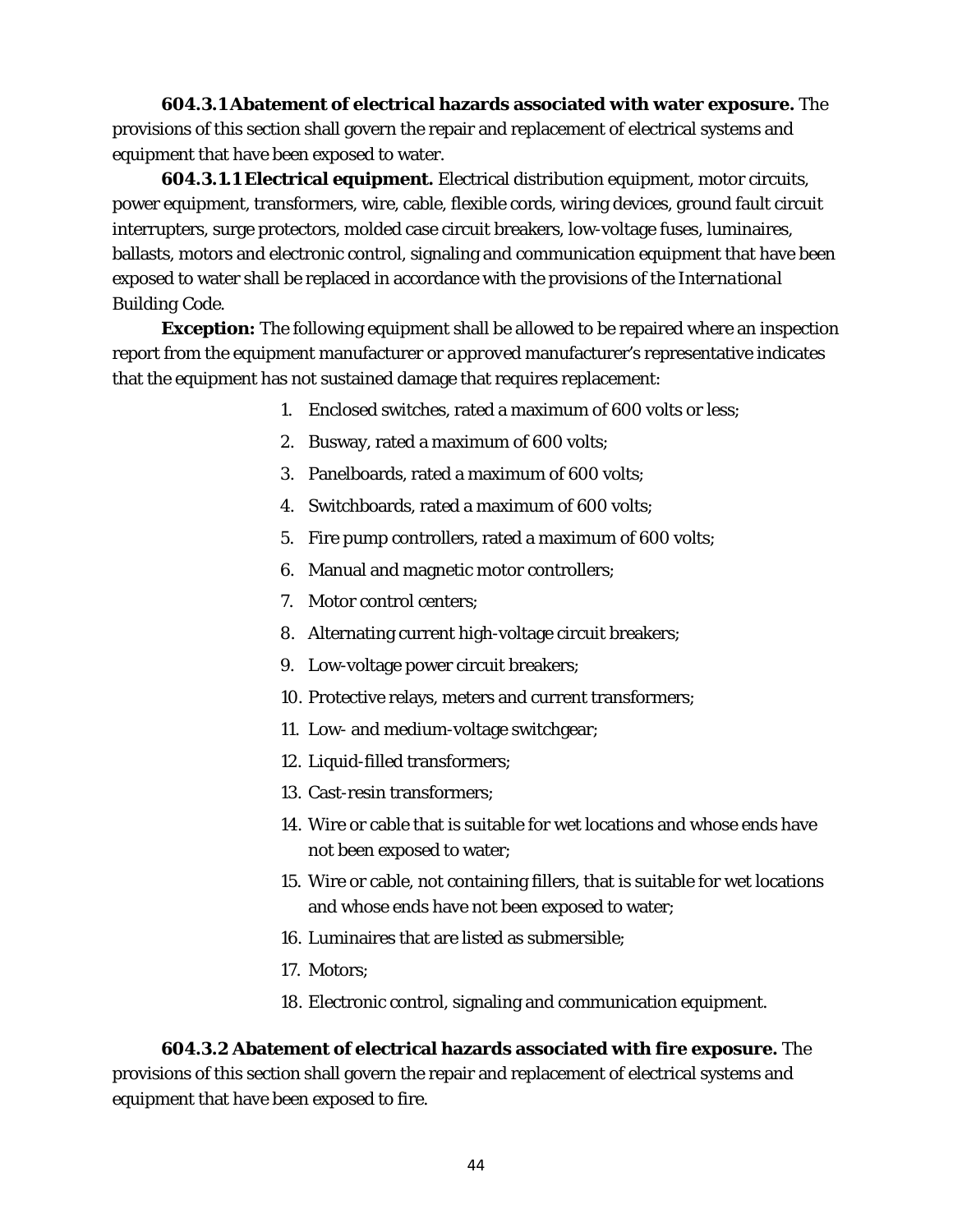**604.3.2.1 Electrical equipment.** Electrical switches, receptacles and fixtures, including furnace, water heating, security system and power distribution circuits, that have been exposed to fire, shall be replaced in accordance with the provisions of the *International Building Code.*

**Exception:** Electrical switches, receptacles and fixtures that shall be allowed to be repaired where an inspection report from the equipment manufacturer or *approved* manufacturer's representative indicates that the equipment has not sustained damage that requires replacement.

## **SECTION 605 ELECTRICAL EQUIPMENT**

**605.1 Installation.** All electrical equipment, wiring and appliances shall be properly installed and maintained in a safe and *approved* manner.

**605.2 Receptacles.** Every habitable space in a dwelling shall contain at least two separate and remote receptacle outlets. Every laundry area shall contain at least one groundedtype receptacle or a receptacle with a ground fault circuit interrupter. Every bathroom shall contain at least one receptacle. All kitchen countertop receptacles and all bathroom receptacles are required to be a receptacle with a ground fault circuit interrupter. All receptacle outlets shall have the appropriate faceplate cover for that location.

#### **AS AMENDED BY TMC 8.60.190**

**605.3 Luminaires.** Every public hall, interior stairway, *toilet room,* kitchen, *bathroom,* laundry room, boiler room and furnace room shall contain at least one electric luminaire. Pool and spa luminaries over 15 V shall have ground fault circuit interrupter protection.

**605.4 Wiring.** Flexible cords shall not be used for permanent wiring, or for running through doors, windows, or cabinets, or concealed within walls, floors, or ceilings.

## **SECTION 606 ELEVATORS, ESCALATORS AND DUMBWAITERS**

**606.1 General.** Elevators, dumbwaiters and escalators shall be maintained in compliance with ASME A 17.1. The most current certificate of inspection shall be on display at all times within the elevator or attached to the escalator or dumbwaiter, be available for public inspection in the office of the building *operator* or be posted in a publicly conspicuous location *approved* by the *code official.* The inspection and tests shall be performed at not less than the periodic intervals listed in ASME A 17.1, Appendix N, except where otherwise specified by the authority having jurisdiction.

**606.2 Elevators.** In buildings equipped with passenger elevators, at least one elevator shall be maintained in operation at all times when the building is occupied.

**Exception:** Buildings equipped with only one elevator shall be permitted to have the elevator temporarily out of service for testing or servicing.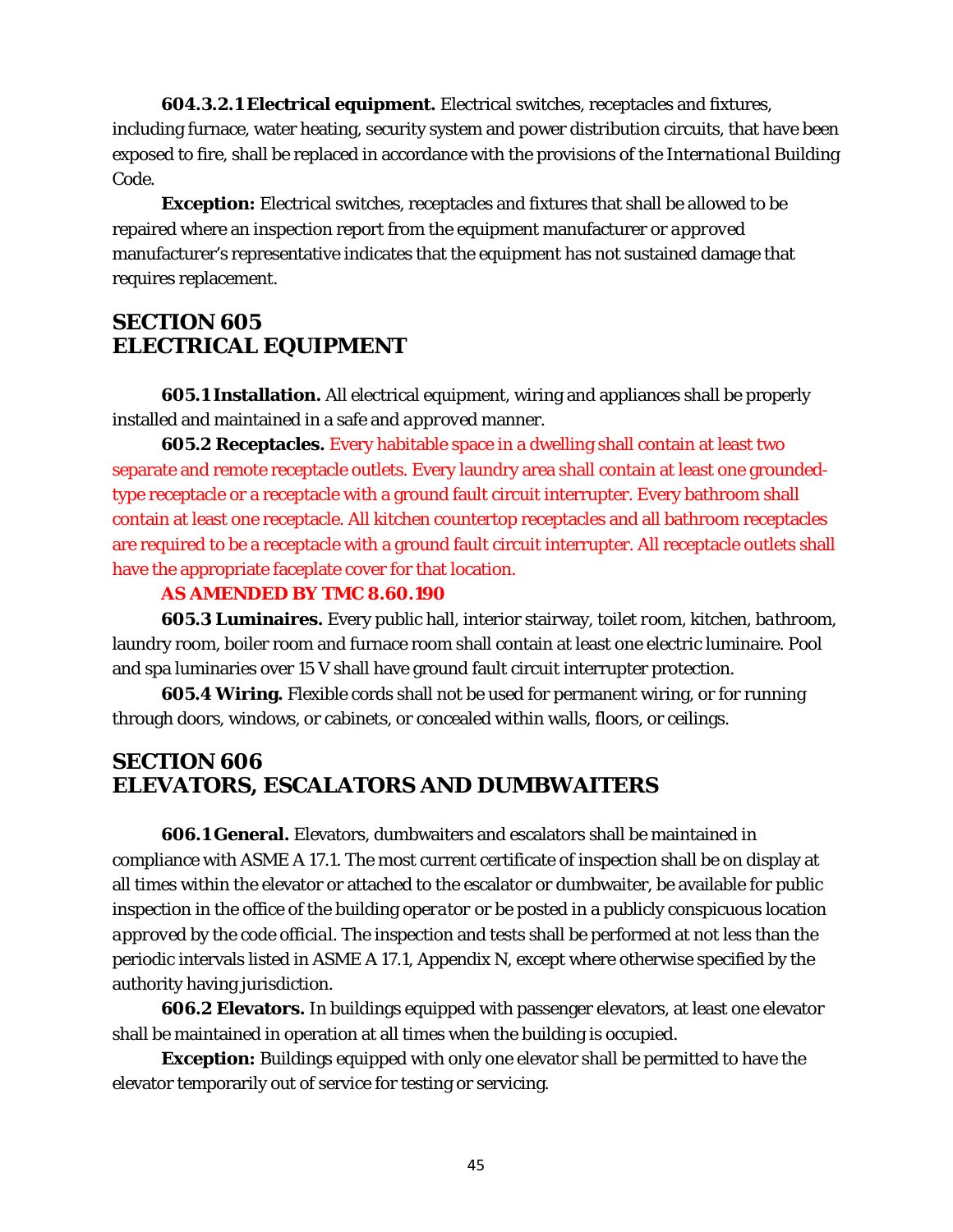## **SECTION 607 DUCT SYSTEMS**

**607.1 General.** Duct systems shall be maintained free of obstructions and shall be capable of performing the required function.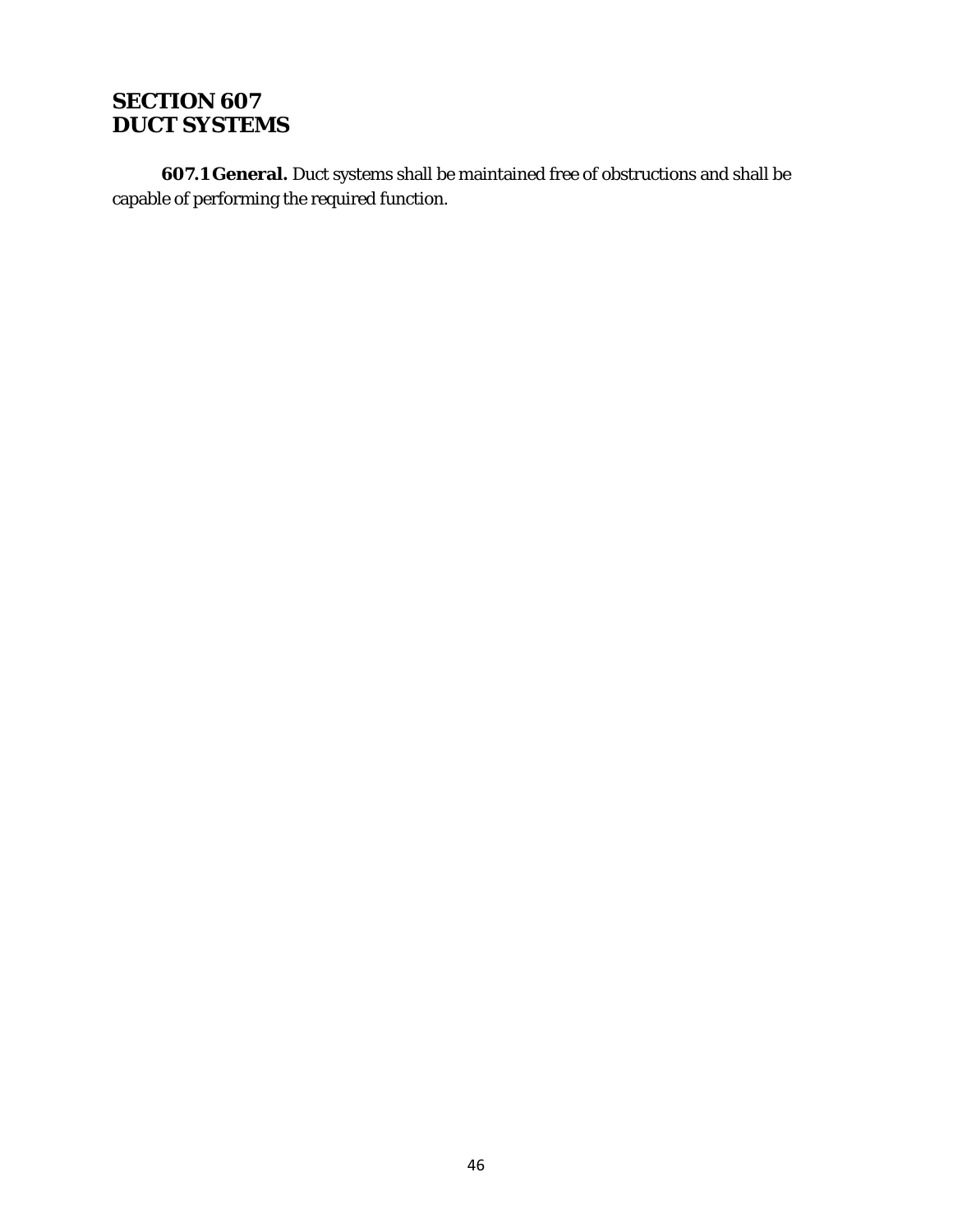## **CHAPTER 7 FIRE SAFETY REQUIREMENTS**

### **SECTION 701 GENERAL**

**701.1 Scope.** The provisions of this chapter shall govern the minimum conditions and standards for fire safety relating to structures and exterior *premises,* including fire safety facilities and equipment to be provided.

**701.2 Responsibility.** The *owner* of the *premises* shall provide and maintain such fire safety facilities and equipment in compliance with these requirements. A person shall not occupy as *owner-occupant* or permit another person to occupy any *premises* that do not comply with the requirements of this chapter.

#### **SECTION 702 MEANS OF EGRESS**

**[F] 702.1 General.** A safe, continuous and unobstructed path of travel shall be provided from any point in a building or structure to the *public way.* Means of egress shall comply with the *International Fire Code.*

**[F] 702.2 Aisles.** The required width of aisles in accordance with the *International Fire Code* shall be unobstructed.

**[F] 702.3 Locked doors.** All means of egress doors shall be readily openable from the side from which egress is to be made without the need for keys, special knowledge or effort, except where the door hardware conforms to that permitted by the *International Building Code.*

**[F] 702.4 Emergency escape openings.** Required emergency escape openings shall be maintained in accordance with the code in effect at the time of construction, and the following. Required emergency escape and rescue openings shall be operational from the inside of the room without the use of keys or tools. Bars, grilles, grates or similar devices are permitted to be placed over emergency escape and rescue openings provided the minimum net clear opening size complies with the code that was in effect at the time of construction and such devices shall be releasable or removable from the inside without the use of a key, tool or force greater than that which is required for normal operation of the escape and rescue opening.

## **SECTION 703 FIRE-RESISTANCE RATINGS**

**[F] 703.1 Fire-resistance-rated assemblies.** The required fire-resistance rating of fire-resistance-rated walls, fire stops, shaft enclosures, partitions and floors shall be maintained.

**[F] 703.2 Opening protectives.** Required opening protectives shall be maintained in an operative condition. All fire and smokestop doors shall be maintained in operable condition.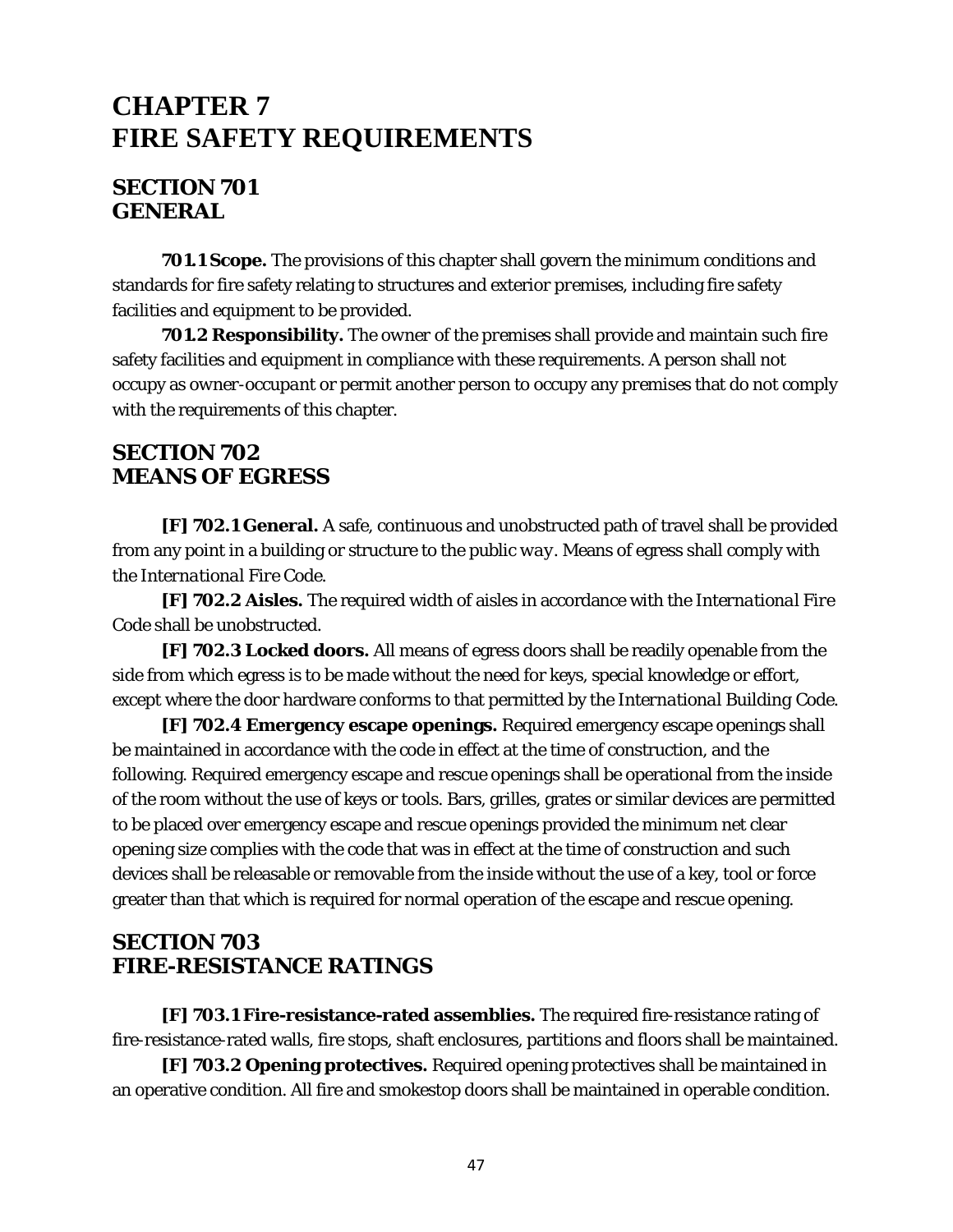Fire doors and smoke barrier doors shall not be blocked or obstructed or otherwise made inoperable.

### **SECTION 704 FIRE PROTECTION SYSTEMS**

**[F] 704.1 General.** All systems, devices and equipment to detect a fire, actuate an alarm, or suppress or control a fire or any combination thereof shall be maintained in an operable condition at all times in accordance with the *International Fire Code.*

**[F] 704.1.1 Automatic sprinkler systems.** Inspection, testing and maintenance of automatic sprinkler systems shall be in accordance with NFPA 25.

**[F] 704.2 Smoke alarms.** Single- or multiple-station smoke alarms shall be installed and maintained in Groups R-2, R-3, R-4 and in dwellings not regulated in Group R occupancies, regardless of *occupant* load at all of the following locations:

- 1. On the ceiling or wall outside of each separate sleeping area in the immediate vicinity of *bedrooms.*
- 2. In each room used for sleeping purposes.
- 3. In each story within a *dwelling unit,* including *basements* and cellars but not including crawl spaces and uninhabitable attics. In dwellings or *dwelling units* with split levels and without an intervening door between the adjacent levels, a smoke alarm installed on the upper level shall suffice for the adjacent lower level provided that the lower level is less than one full story below the upper level.

Single- or multiple-station smoke alarms shall be installed in other groups in accordance with the *International Fire Code.*

**[F] 704.3 Power source.** In Group R occupancies and in dwellings not regulated as Group R occupancies, single-station smoke alarms shall receive their primary power from the building wiring provided that such wiring is served from a commercial source and shall be equipped with a battery backup. Smoke alarms shall emit a signal when the batteries are low. Wiring shall be permanent and without a disconnecting switch other than as required for overcurrent protection.

**Exception:** Smoke alarms are permitted to be solely battery operated in buildings where no construction is taking place, buildings that are not served from a commercial power source and in existing areas of buildings undergoing alterations or repairs that do not result in the removal of interior wall or ceiling finishes exposing the structure, unless there is an attic, crawl space or *basement* available which could provide access for building wiring without the removal of interior finishes.

**[F] 704.4 Interconnection.** Where more than one smoke alarm is required to be installed within an individual *dwelling unit* in Group R-2, R-3, R-4 and in dwellings not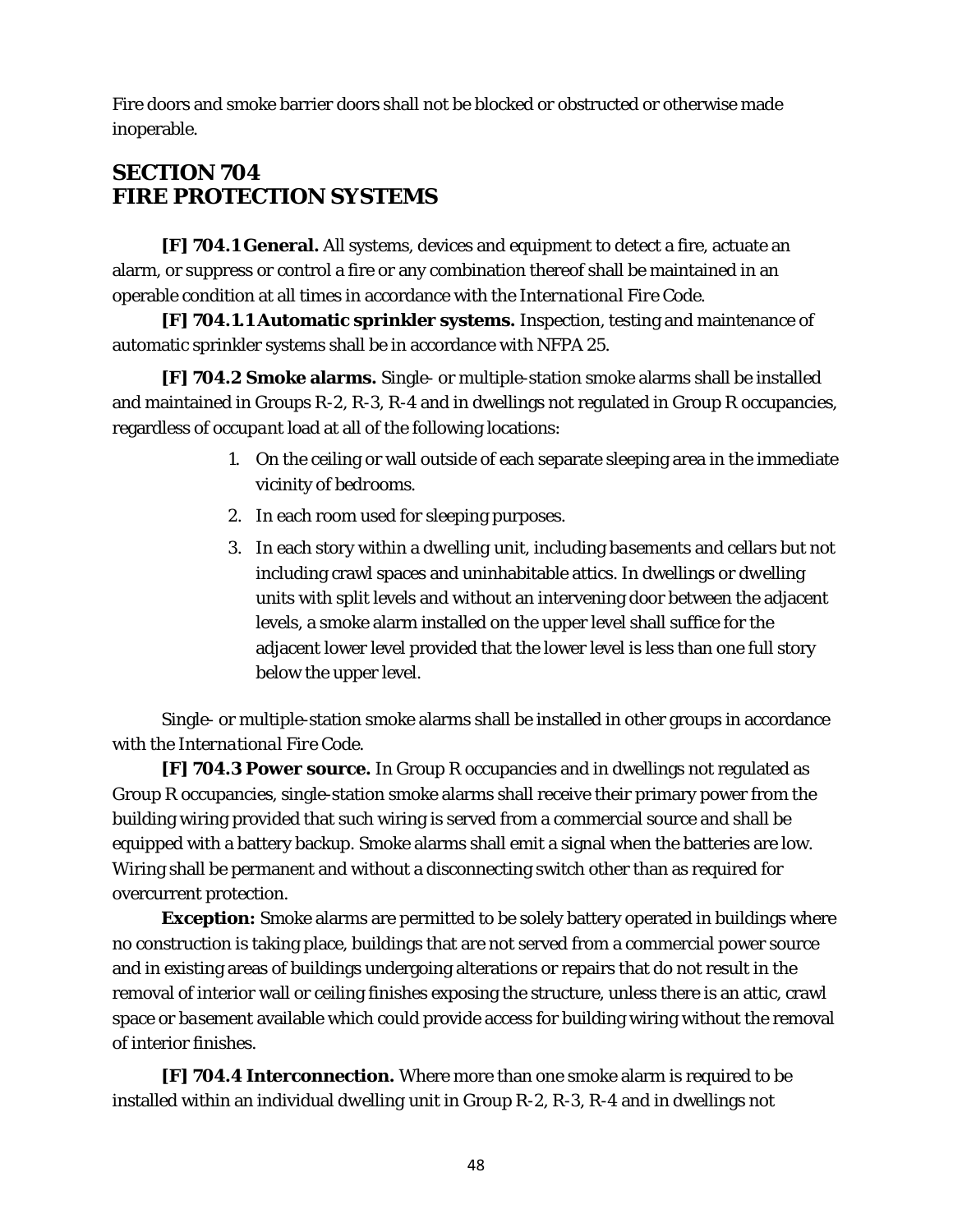regulated as Group R occupancies, the smoke alarms shall be interconnected in such a manner that the activation of one alarm will activate all of the alarms in the individual unit. The alarm shall be clearly audible in all *bedrooms* over background noise levels with all intervening doors closed.

#### **Exceptions:**

- 1. Interconnection is not required in buildings which are not undergoing alterations, repairs or construction of any kind.
- 2. Smoke alarms in existing areas are not required to be interconnected where alterations or repairs do not result in the removal of interior wall or ceiling finishes exposing the structure, unless there is an attic, crawl space or *basement* available which could provide access for interconnection without the removal of interior finishes.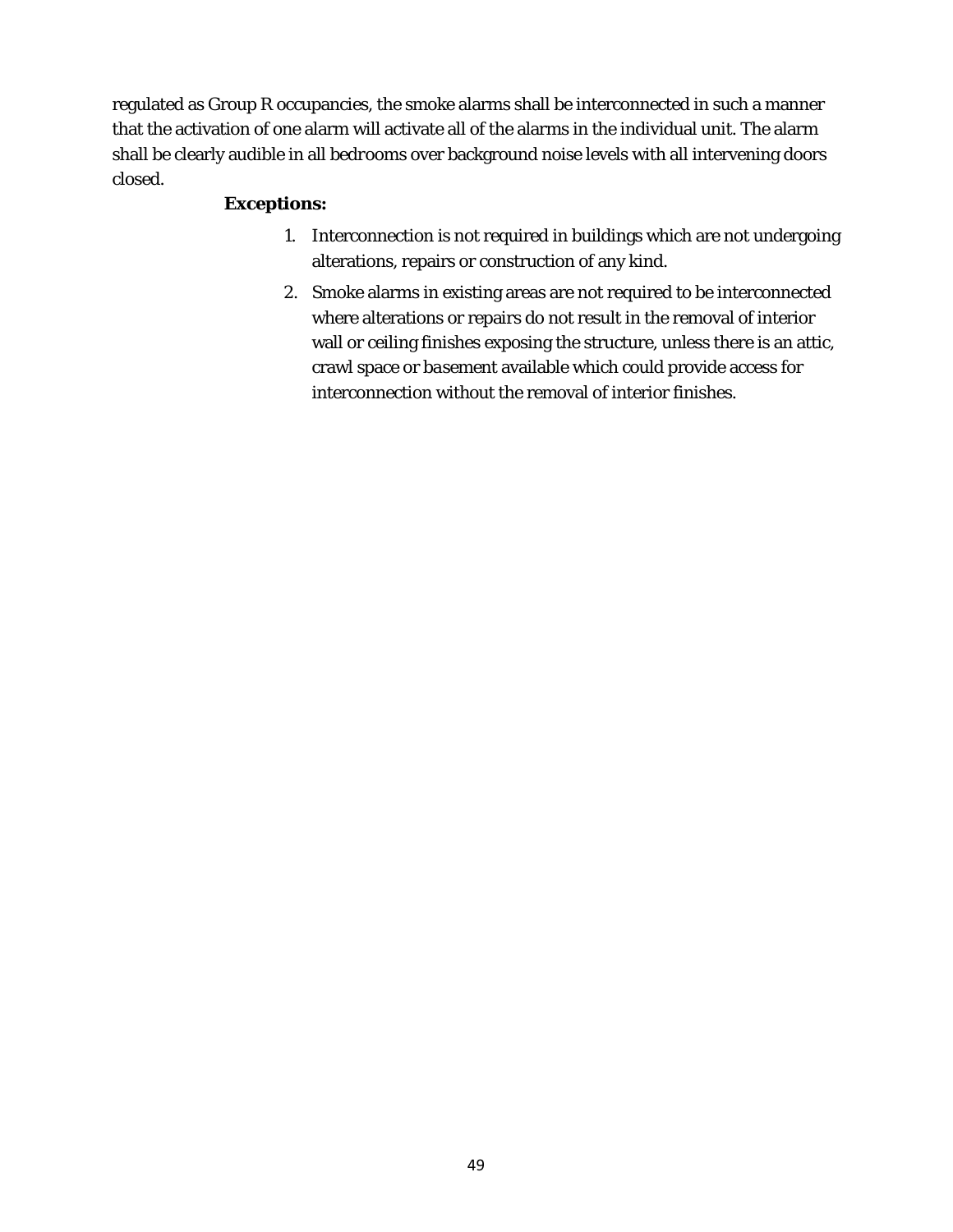# **CHAPTER 8 REFERENCED STANDARDS**

This chapter lists the standards that are referenced in various sections of this document. The standards are listed herein by the promulgating agency of the standard, the standard identification, the effective date and title and the section or sections of this document that reference the standard. The application of the referenced standards shall be as specified in Section 102.7.

| <b>ASME</b><br><b>Three Park Avenue</b><br>New York. NY 10016-5990 |                                                                                                     | <b>American Society of Mechanical Engineers</b> |                                                                                                                                   |                                                         |                                            |
|--------------------------------------------------------------------|-----------------------------------------------------------------------------------------------------|-------------------------------------------------|-----------------------------------------------------------------------------------------------------------------------------------|---------------------------------------------------------|--------------------------------------------|
| Standard<br>reference<br>number                                    |                                                                                                     |                                                 | <b>Title</b>                                                                                                                      |                                                         | Referenced<br>in code<br>section number    |
| A17.1/CSA B44-2007                                                 |                                                                                                     |                                                 | <b>Safety Code for Elevators and Escalators</b>                                                                                   |                                                         | 606.1                                      |
| <b>ASTM</b>                                                        | <b>ASTM</b> International<br>100 Barr Harbor Drive<br>West Conshohocken, PA 19428-2959              |                                                 |                                                                                                                                   |                                                         |                                            |
| <b>Standard</b><br>reference<br>number                             |                                                                                                     | <b>Title</b>                                    |                                                                                                                                   |                                                         | Referenced<br>in code<br>section<br>number |
| F1346-91<br>(2003)                                                 |                                                                                                     |                                                 | Performance Specifications for Safety Covers and Labeling<br>Requirements<br>for All Covers for Swimming Pools, Spas and Hot Tubs |                                                         | 303.2                                      |
| <b>ICC</b>                                                         | <b>International Code Council</b><br>500 New Jersey Avenue, NW<br>6th Floor<br>Washington, DC 20001 |                                                 |                                                                                                                                   |                                                         |                                            |
| Standard<br>reference<br>number                                    | <b>Title</b>                                                                                        |                                                 |                                                                                                                                   |                                                         | Referenced<br>in code<br>section number    |
| $IBC-12$                                                           | <b>International Building Code®</b>                                                                 |                                                 |                                                                                                                                   | 102.3, 201.3, 401.3, 702.3                              |                                            |
| $IEBC-12$                                                          | International Existing Building Code®                                                               |                                                 |                                                                                                                                   | 305.1.1, 306.1.1                                        |                                            |
| $IFC-12$                                                           | <b>International Fire Code®</b>                                                                     |                                                 |                                                                                                                                   | 201.3. 604.3.1.1, 604.3.2.1, 702.1, 702.2, 704.1, 704.2 |                                            |
| $IFGC-12$                                                          | International Fuel Gas Code®                                                                        |                                                 |                                                                                                                                   |                                                         | 102.3                                      |
| $IMC-12$                                                           | <b>International Mechanical Code®</b>                                                               |                                                 |                                                                                                                                   | 102.3, 201.3                                            |                                            |
| $IPC-12$                                                           | <b>International Plumbing Code®</b>                                                                 |                                                 |                                                                                                                                   | 201.3.505.1, 602.2, 602.3                               |                                            |
| $IRC-12$                                                           | <b>International Residential Code®</b>                                                              |                                                 |                                                                                                                                   | 201.3                                                   |                                            |
| IZC—12                                                             | <b>International Zoning Code</b> ®                                                                  |                                                 |                                                                                                                                   |                                                         | 102.3, 201.3                               |
| <b>NFPA</b>                                                        | <b>National Fire Protection Association</b><br>1 Batterymarch Park<br>Quincy, MA 02269              |                                                 |                                                                                                                                   |                                                         |                                            |
| Standard Title<br>reference                                        |                                                                                                     |                                                 |                                                                                                                                   |                                                         | Referenced<br>in code                      |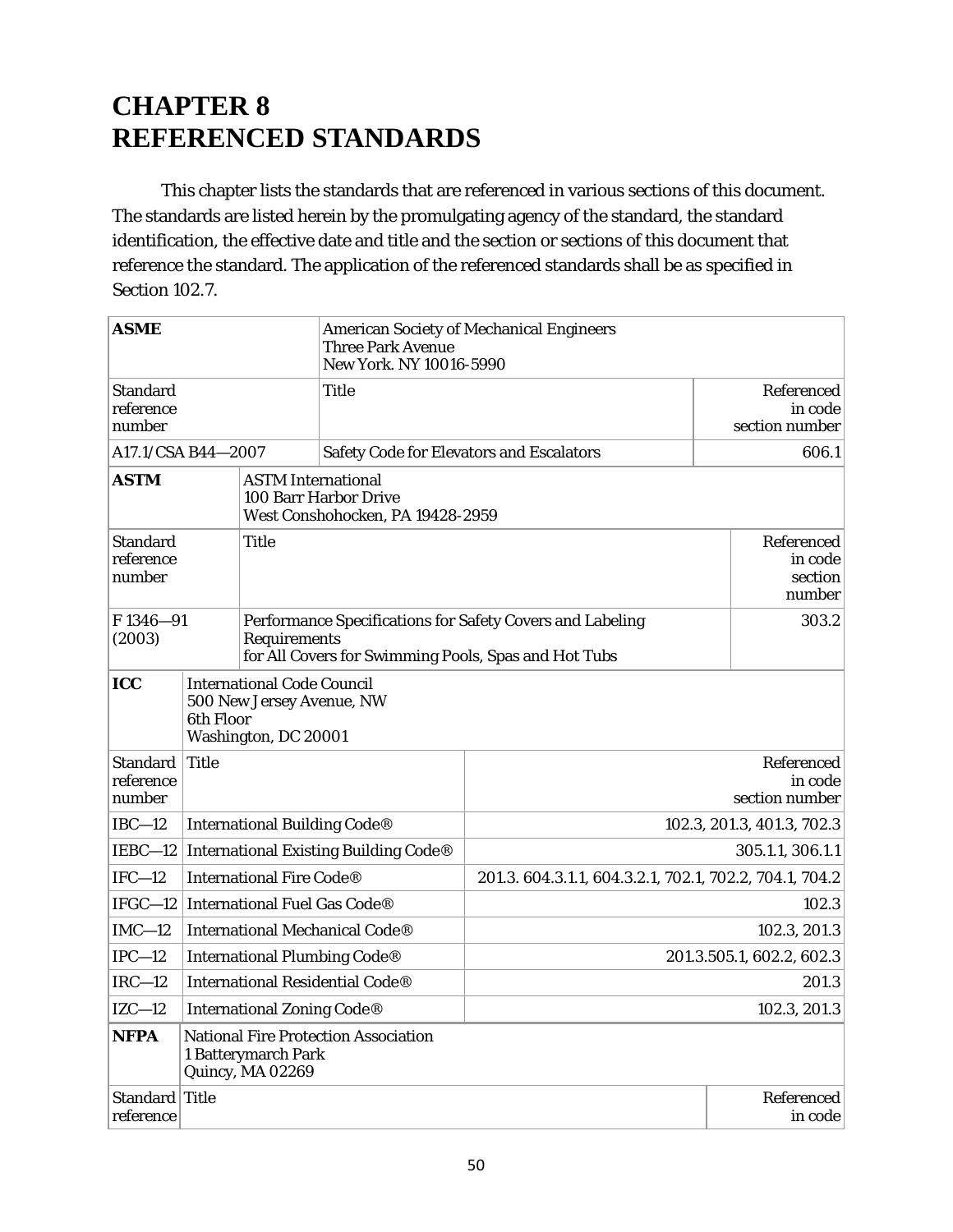| number      |                                                                                      | section number         |
|-------------|--------------------------------------------------------------------------------------|------------------------|
| $ 25 - 11 $ | Inspection, Testing and Maintenance of Water-Based Fire Protection<br><b>Systems</b> | 704.1.1                |
| $ 70-11$    | National Electrical Code                                                             | 102.4, 201.3,<br>604.2 |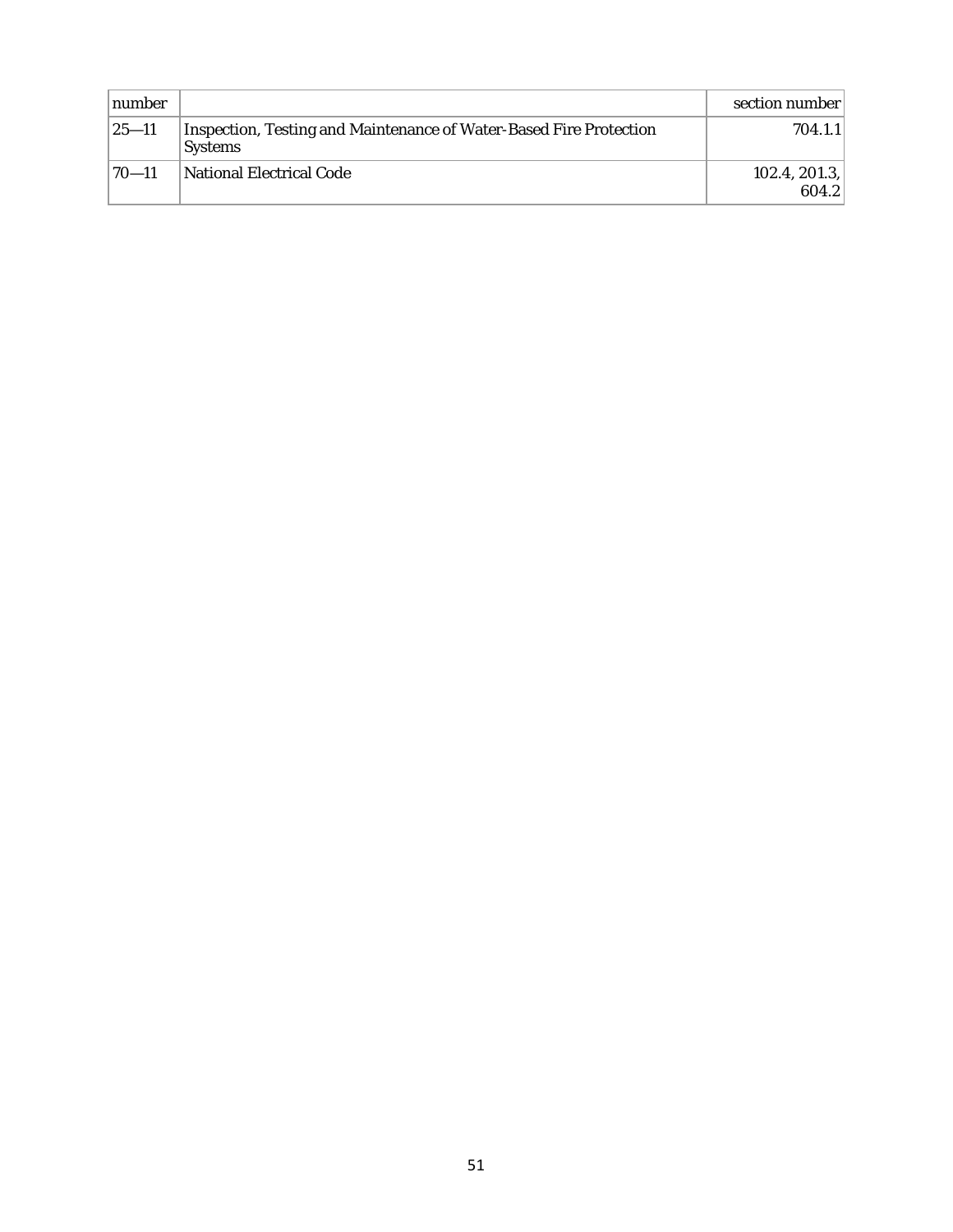# **APPENDIX A BOARDING STANDARD**

The provisions contained in this appendix are not mandatory unless specifically referenced in the adopting ordinance.

## **A101 GENERAL**

**A101.1 General.** All windows and doors shall be boarded in an *approved* manner to prevent entry by unauthorized persons and shall be painted to correspond to the color of the existing structure.

## **A102 MATERIALS**

**A102.1 Boarding sheet material.** Boarding sheet material shall be minimum ½-inch (12.7 mm) thick wood structural panels complying with the *International Building Code.*

**A102.2 Boarding framing material.** Boarding framing material shall be minimum nominal 2-inch by 4-inch (51 mm by 102 mm) solid sawn lumber complying with the *International Building Code.*

**A102.3 Boarding fasteners.** Boarding fasteners shall be minimum <sup>3</sup>%-inch (9.5 mm) diameter carriage bolts of such a length as required to penetrate the assembly and as required to adequately attach the washers and nuts. Washers and nuts shall comply with the *International Building Code.*

## **A103 INSTALLATION**

**A103.1 Boarding installation.** The boarding installation shall be in accordance with Figures A103.1(1) and A103.1(2) and Sections A103.2 through A103.5.

**A103.2 Boarding sheet material.** The boarding sheet material shall be cut to fit the door or window opening neatly or shall be cut to provide an equal overlap at the perimeter of the door or window.

**A103.3 Windows.** The window shall be opened to allow the carriage bolt to pass through or the window sash shall be removed and stored. The 2-inch by 4-inch (51 mm by 102 mm) strong back framing material shall be cut minimum 2 inches (51 mm) wider than the window opening and shall be placed on the inside of the window opening 6 inches minimum above the bottom and below the top of the window opening. The framing and boarding shall be predrilled. The assembly shall be aligned and the bolts, washers and nuts shall be installed and secured.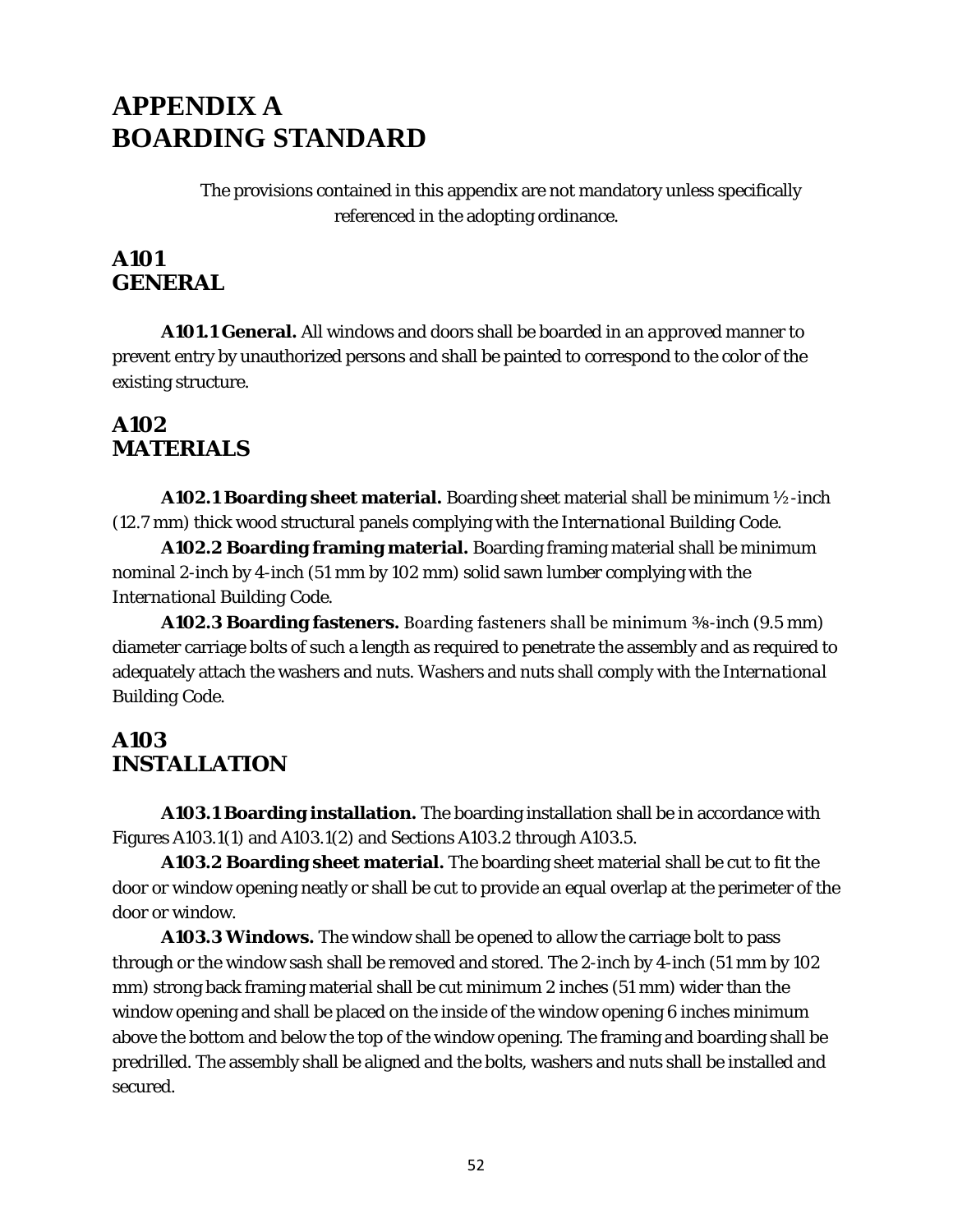**A103.4 Door walls.** The door opening shall be framed with minimum 2-inch by 4-inch (51 mm by 102 mm) framing material secured at the entire perimeter and vertical members at a maximum of 24 inches (610 mm) on center. Blocking shall also be secured at a maximum of 48 inches (1219 mm) on center vertically. Boarding sheet material shall be secured with screws and nails alternating every 6 inches (152 mm) on center.

**A103.5 Doors.** Doors shall be secured by the same method as for windows or door openings. One door to the structure shall be available for authorized entry and shall be secured and locked in an *approved* manner.

## **A104 REFERENCED STANDARDS**

| $ {\rm IBC}-12 $ | International Building Code | A102.1, A102.2, A102.3 |
|------------------|-----------------------------|------------------------|
|                  |                             |                        |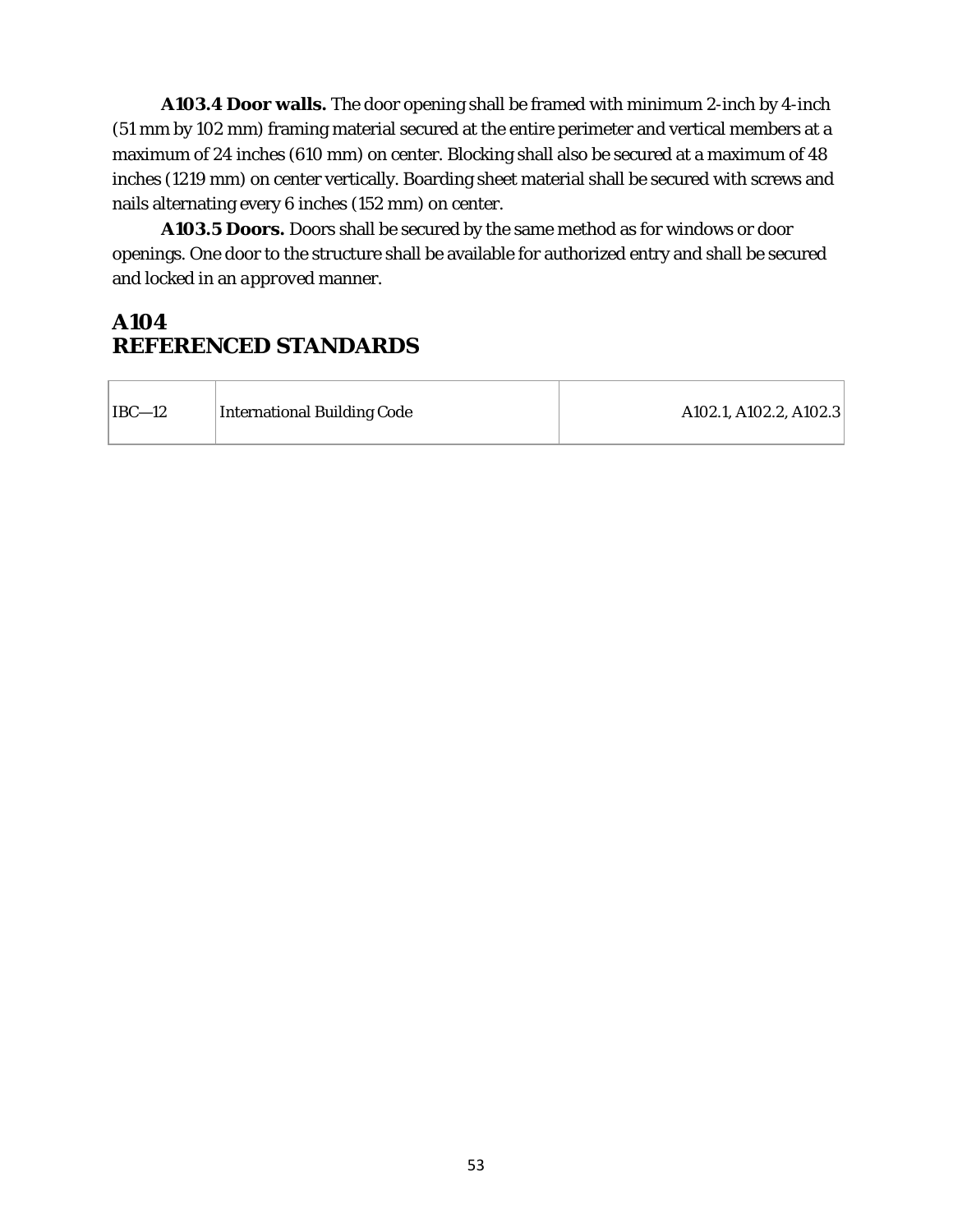

**BOARDING OF DOOR OR WINDOW**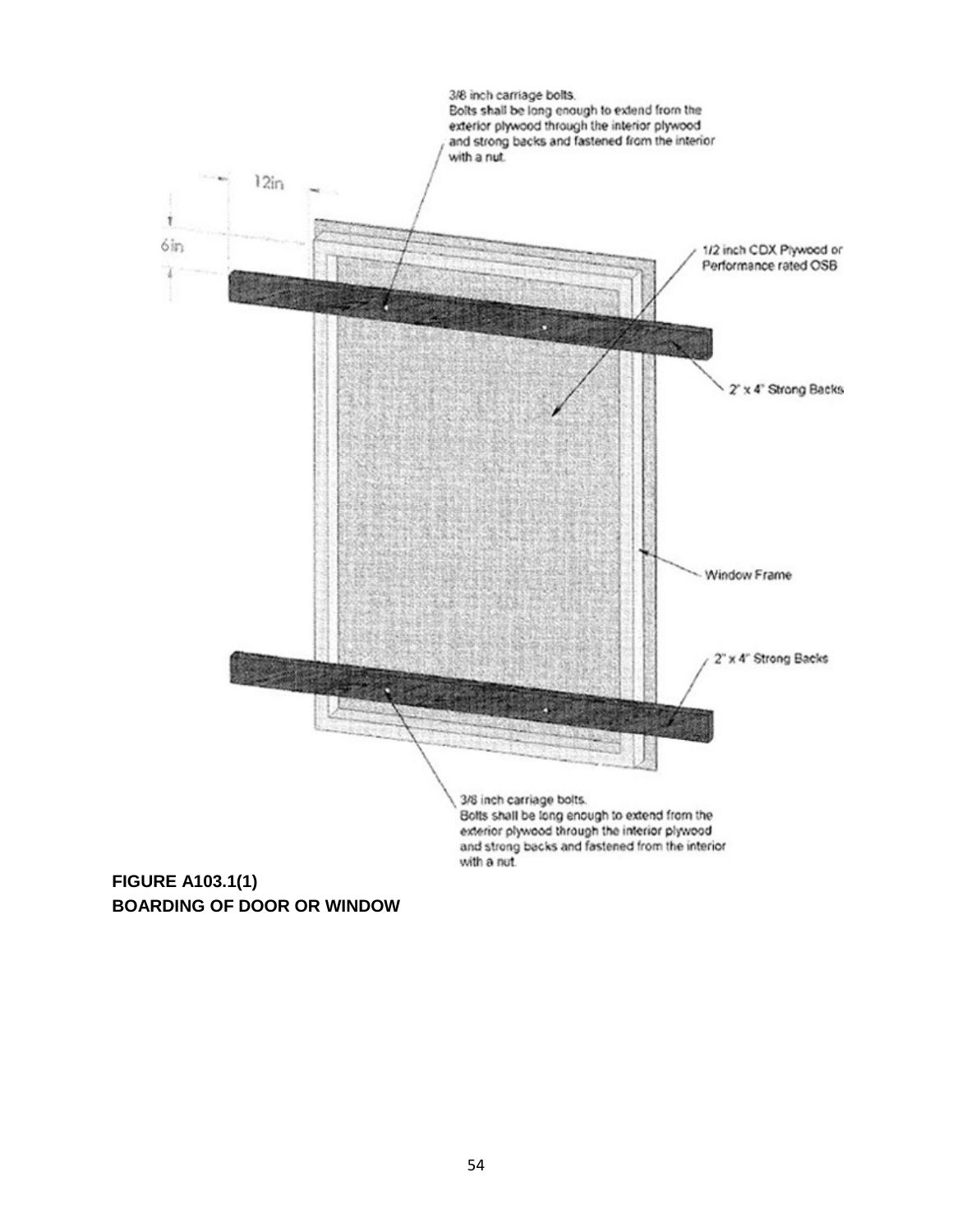

## **FIGURE A103.1(2) BOARDING OF DOOR WALL**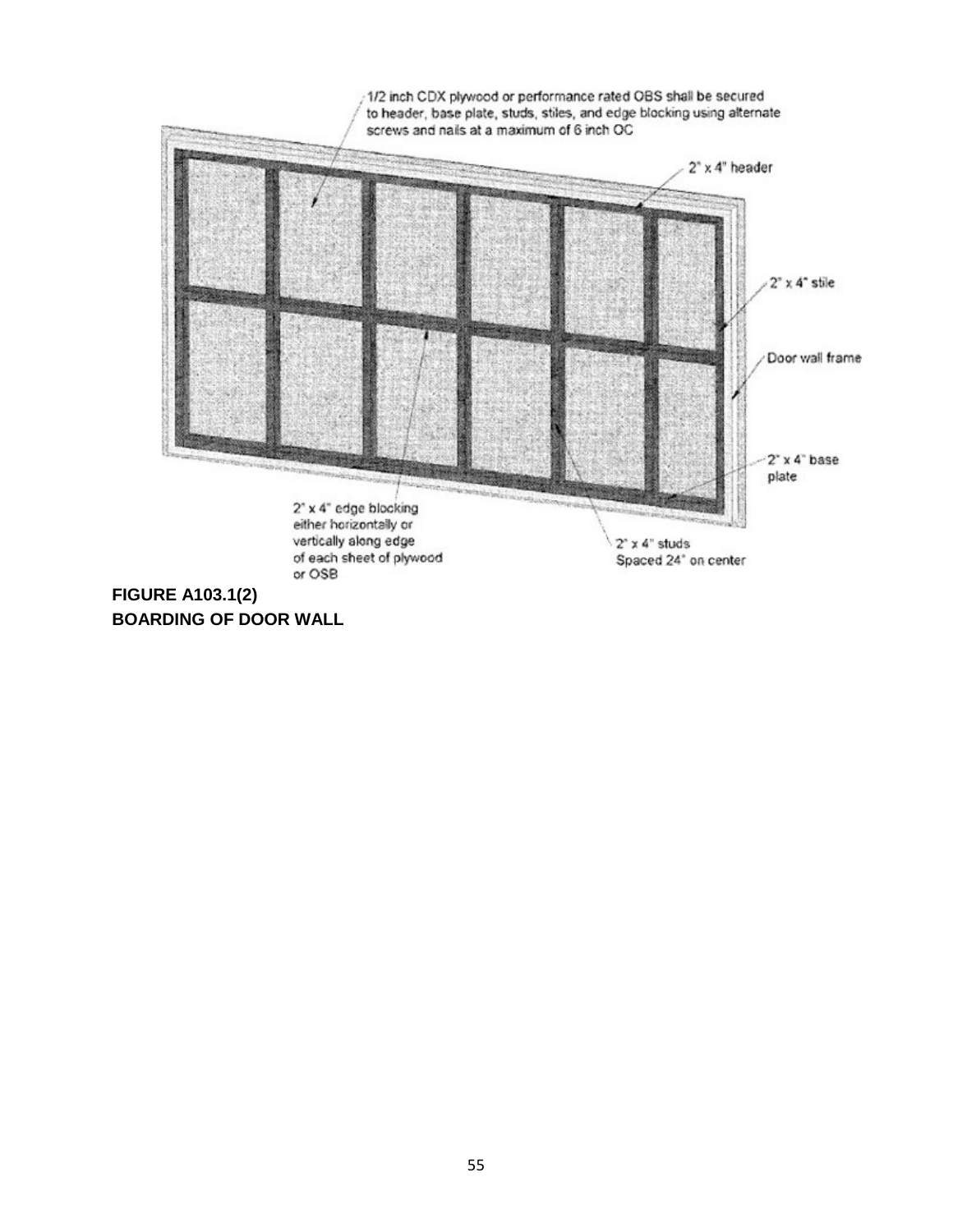# **INDEX**

| A                                       |         |
|-----------------------------------------|---------|
| <b>ACCESS</b>                           |         |
| <b>Emergency egress</b>                 | 702     |
| From bedrooms                           | 404.4.2 |
| Plumbing fixtures, access for cleaning  | 504.2   |
| To Public way                           | 702.1   |
| Toilet room as passageway               | 503.1   |
| <b>Water closet</b>                     | 404.4.3 |
| <b>ADJACENT</b>                         |         |
| Privacy (hotel units, rooming units)    | 404.1   |
| <b>ADMINISTRATION</b>                   |         |
| <b>Scope</b>                            | 101.2   |
| <b>AGENT (See also OPERATOR, OWNER)</b> |         |
| <b>Definition</b>                       | 202     |
| <b>AIR</b>                              |         |
| <b>Combustion air</b>                   | 603.5   |
| <b>AISLES</b>                           |         |
| Minimum width                           | 702.2   |
| <b>ALTERATION</b>                       |         |
| Applicability of other codes            | 102.3   |
| Inspection                              | 104.2   |
| Prosecution                             | 106.3   |
| <b>Unlawful acts</b>                    | 106.1   |
| <b>ANCHOR</b>                           |         |
| Anchored, definition                    | 202     |
| Architectural trim                      | 304.8   |
| Signs, marquees and awnings             | 304.9   |
| <b>Unsafe conditions</b>                | 304.1.1 |
| <b>APPEAL</b>                           |         |
| <b>Application</b>                      | 111.1   |
| <b>Board decision</b>                   | 111.6   |
| <b>Board of appeals</b>                 | 111.2   |
| <b>Court review</b>                     | 111.7   |
| Disqualification                        | 111.2.3 |
| <b>Financial interest</b>               | 111.2.3 |
| Hearing, emergency orders               | 109.6   |
| Membership                              | 111.2   |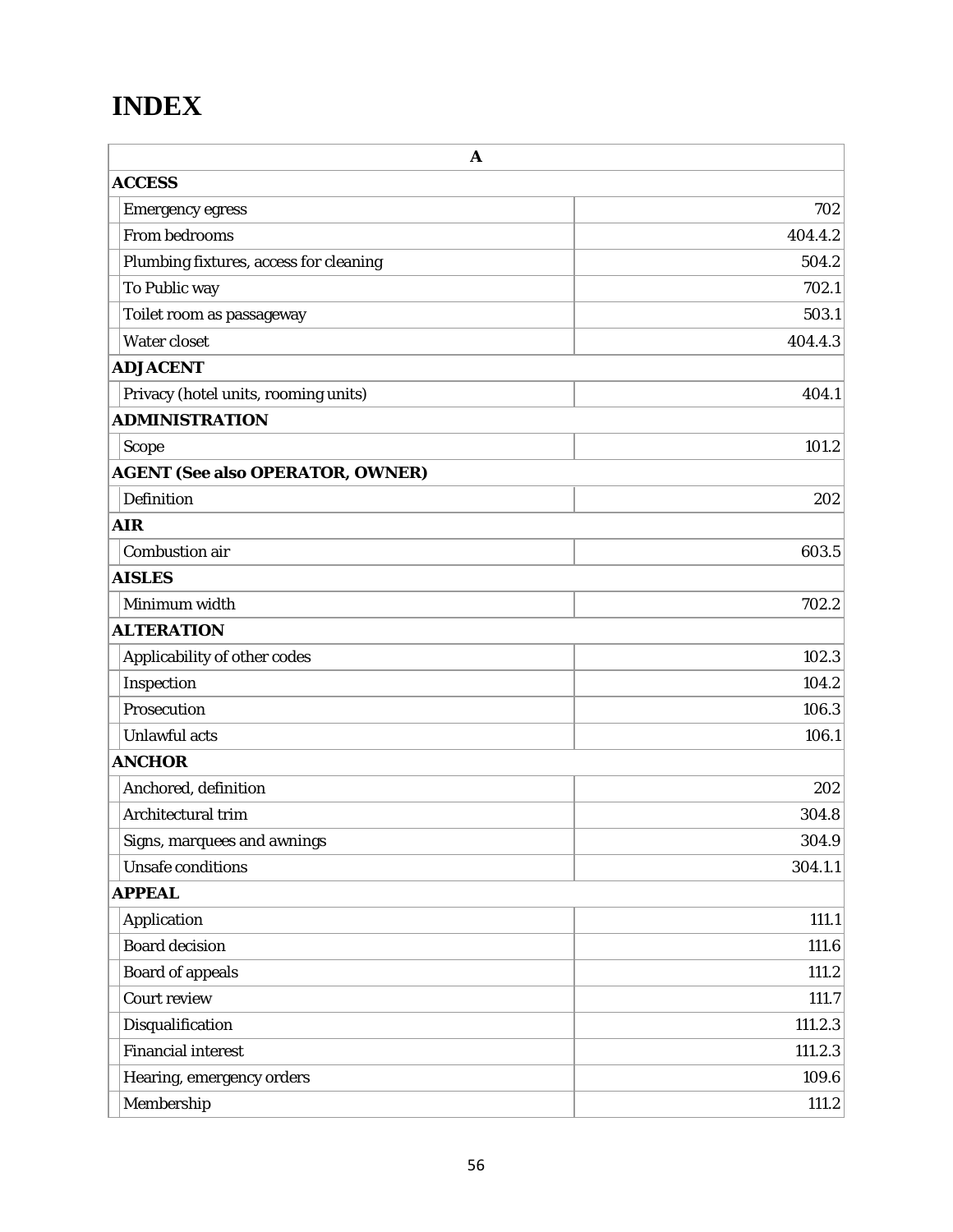| Notice of appeal                             | 111.1        |
|----------------------------------------------|--------------|
| <b>Postponed hearing</b>                     | 111.5        |
| <b>Records</b>                               | 104.6        |
| <b>Right to appeal</b>                       | 111.1        |
| <b>Vote</b>                                  | 111.6        |
| <b>APPLIANCE</b>                             |              |
| Cooking                                      | 403.3, 602.2 |
| Mechanical                                   | 603.1        |
| <b>APPLICABILITY</b>                         |              |
| <b>Application of references</b>             | 102.9        |
| General                                      | 102.1        |
| <b>Other laws</b>                            | 102.10       |
| Referenced codes and standards               | 102.7        |
| <b>APPROVAL</b>                              |              |
| <b>Alternatives</b>                          | 105.2        |
| Authority                                    | 104.1, 105.2 |
| <b>Modifications</b>                         | 105.1        |
| Research reports                             | 105.6        |
| Used material and equipment                  | 105.4        |
| <b>APPROVED</b>                              |              |
| Alternative materials, methods and equipment | 105.2        |
| <b>Definition</b>                            | 202          |
| <b>Energy conservation devices</b>           | 603.6        |
| <b>Garbage storage facilities</b>            | 308.3.1      |
| <b>Modifications</b>                         | 105.1        |
| Used materials and equipment                 | 105.4        |
| <b>ARTIFICIAL</b>                            |              |
| Lighting of habitable rooms                  | 401.3        |
| Lighting of other spaces                     | 402.3        |
| <b>AUTOMOBILE</b>                            |              |
| <b>Motor vehicles</b>                        | 302.8        |
| <b>AWNING</b>                                |              |
| Signs, marquees and awnings                  | 304.9        |
| B                                            |              |
| <b>BALCONY</b>                               |              |
| Handrails and guardrails                     | 304.12       |
| <b>BASEMENT</b>                              |              |
| <b>Definition</b>                            | 202          |
| Hatchways                                    | 304.16       |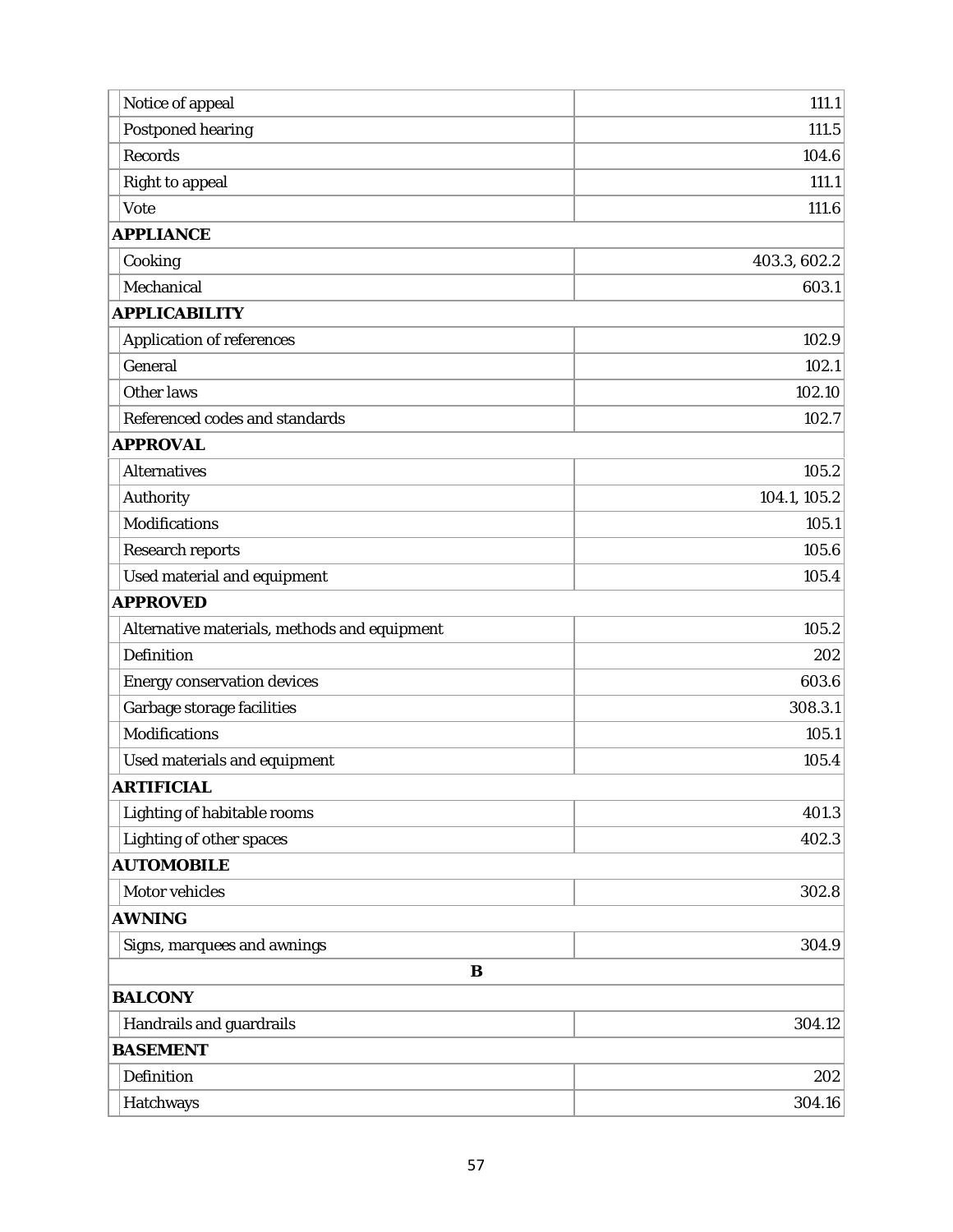| <b>Windows</b>                                | 304.17              |
|-----------------------------------------------|---------------------|
| <b>BATHROOM</b>                               |                     |
| <b>Common bathrooms</b>                       | 502.3, 503.1        |
| Hotels                                        | 502.3               |
| Lighting                                      | 605.3               |
| Locks                                         | 503.1               |
| Outlets required                              | 605.2               |
| Privacy                                       | 503.1               |
| <b>Ventilation</b>                            | 403.2               |
| <b>BATHTUB</b>                                |                     |
| <b>Dwelling units</b>                         | 502.1               |
| <b>Rooming houses</b>                         | 502.2               |
| Sewage system                                 | 506.1               |
| <b>Water-heating facilities</b>               | 505.4               |
| Water system                                  | 505.1               |
| <b>BOARDING</b>                               |                     |
| <b>Boarding standard</b>                      | <b>Appendix A</b>   |
| <b>BOILER</b>                                 |                     |
| Unsafe equipment                              | 108.1.2             |
| $\mathbf C$                                   |                     |
| <b>CAPACITY</b>                               |                     |
| <b>Heating facilities</b>                     | 602.2, 602.3, 602.4 |
| <b>CAR (See AUTOMOBILE)</b><br><b>CEILING</b> |                     |
| <b>Basement rooms</b>                         | 404.3               |
| <b>Fire-resistance ratings</b>                | 703.1               |
| <b>Interior surfaces</b>                      | 305.3               |
| Minimum height                                | 404.3               |
| <b>Sleeping rooms</b>                         | 404.3               |
| <b>CHANGE, MODIFY</b>                         |                     |
| Application of other codes                    | 102.3               |
| <b>CHIMNEY</b>                                |                     |
| <b>Exterior structure</b>                     |                     |
|                                               | 304.11              |
| Flue                                          | 603.2, 603.3        |
| <b>CLEANING</b>                               |                     |
| <b>Access for cleaning</b>                    | 504.2               |
| Disposal of garbage                           | 308.3               |
| Disposal of rubbish                           | 308.2               |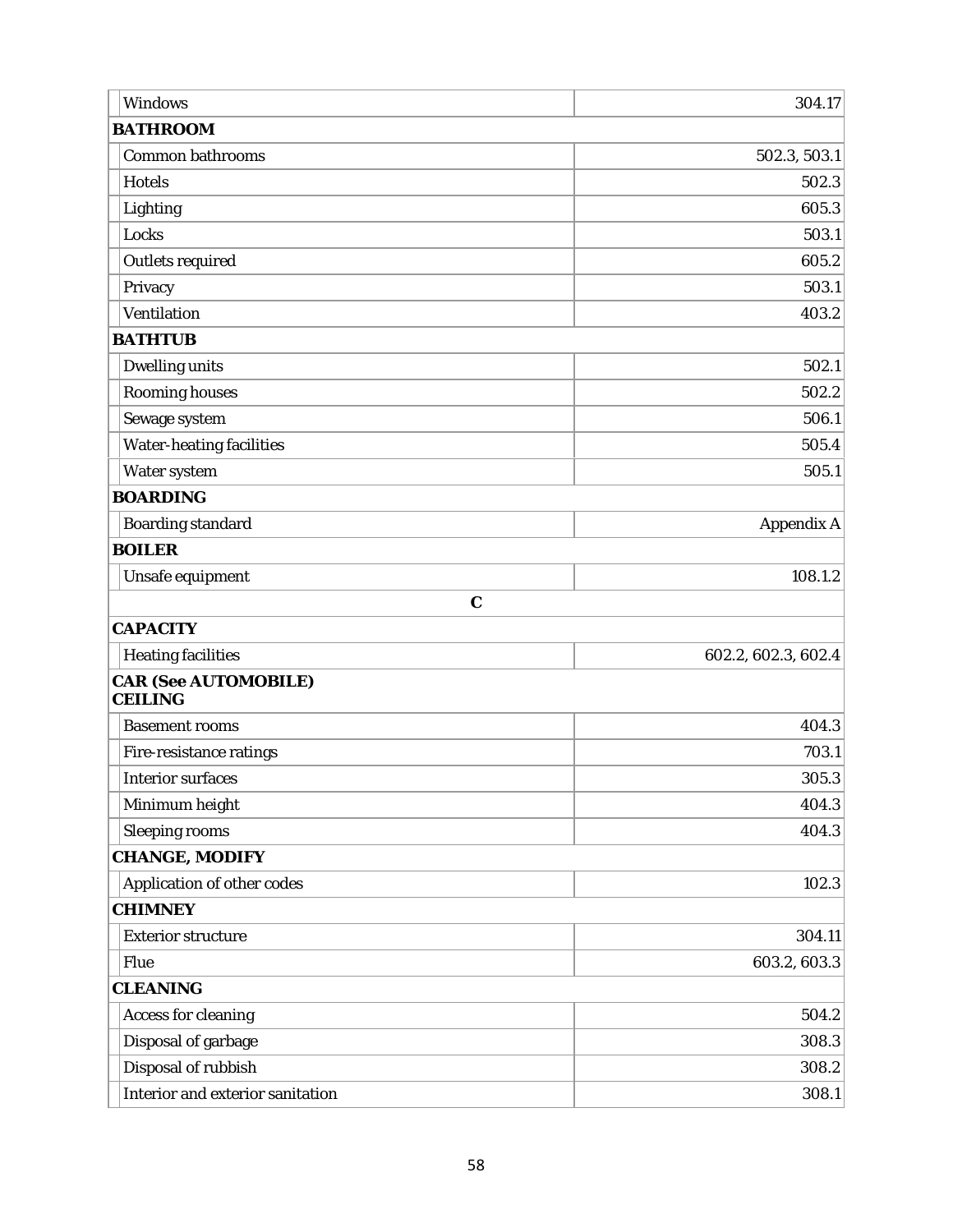| <b>Interior surfaces</b>                | 305.3        |
|-----------------------------------------|--------------|
| Plumbing facilities, maintained         | 504.1        |
| <b>Required plumbing facilities</b>     | 502          |
| <b>Responsibility of persons</b>        | 305.1        |
| <b>Trash containers</b>                 | 308.3.2      |
| Vacant structures and land              | 301.3        |
| <b>CLEARANCE</b>                        |              |
| <b>Heating facilities</b>               | 603.3        |
| <b>Plumbing fixtures</b>                | 504.2        |
| <b>CLOSING</b>                          |              |
| <b>Streets</b>                          | 109.3        |
| <b>Vacant structures</b>                | 108.2        |
| <b>CLOTHES DRYER</b>                    |              |
| <b>Exhaust</b>                          | 403.5        |
| <b>CODE OFFICIAL</b>                    |              |
| Condemnation                            | 108.1        |
| <b>Demolition</b>                       | 110          |
| <b>Duties</b>                           | 104          |
| <b>Emergency order</b>                  | 109          |
| <b>Enforcement authority</b>            | 104.1        |
| Failure to comply with demolition order | 110.3        |
| Identification                          | 104.3        |
| Inspections                             | 104.2        |
| Liability, relief of personal           | 103.4        |
| Membership of board of appeals          | 111.2        |
| Notice of violation                     | 104.5, 107   |
| Notices and orders                      | 107          |
| Official records                        | 104.6        |
| <b>Personal liability</b>               | 103.4        |
| Placarding                              | 108.4        |
| Prosecution                             | 106.3        |
| Removal of placard                      | 108.4.1      |
| Right of entry                          | 104.3        |
| <b>Transfer of ownership</b>            | 107.6        |
| <b>Vacant structures</b>                | 108.2        |
| Voting of appeals board                 | 111.2, 111.6 |
| <b>COMBUSTION</b>                       |              |
| Combustion air                          | 603.5        |
| <b>COMPONENT SERVICEABILITY</b>         |              |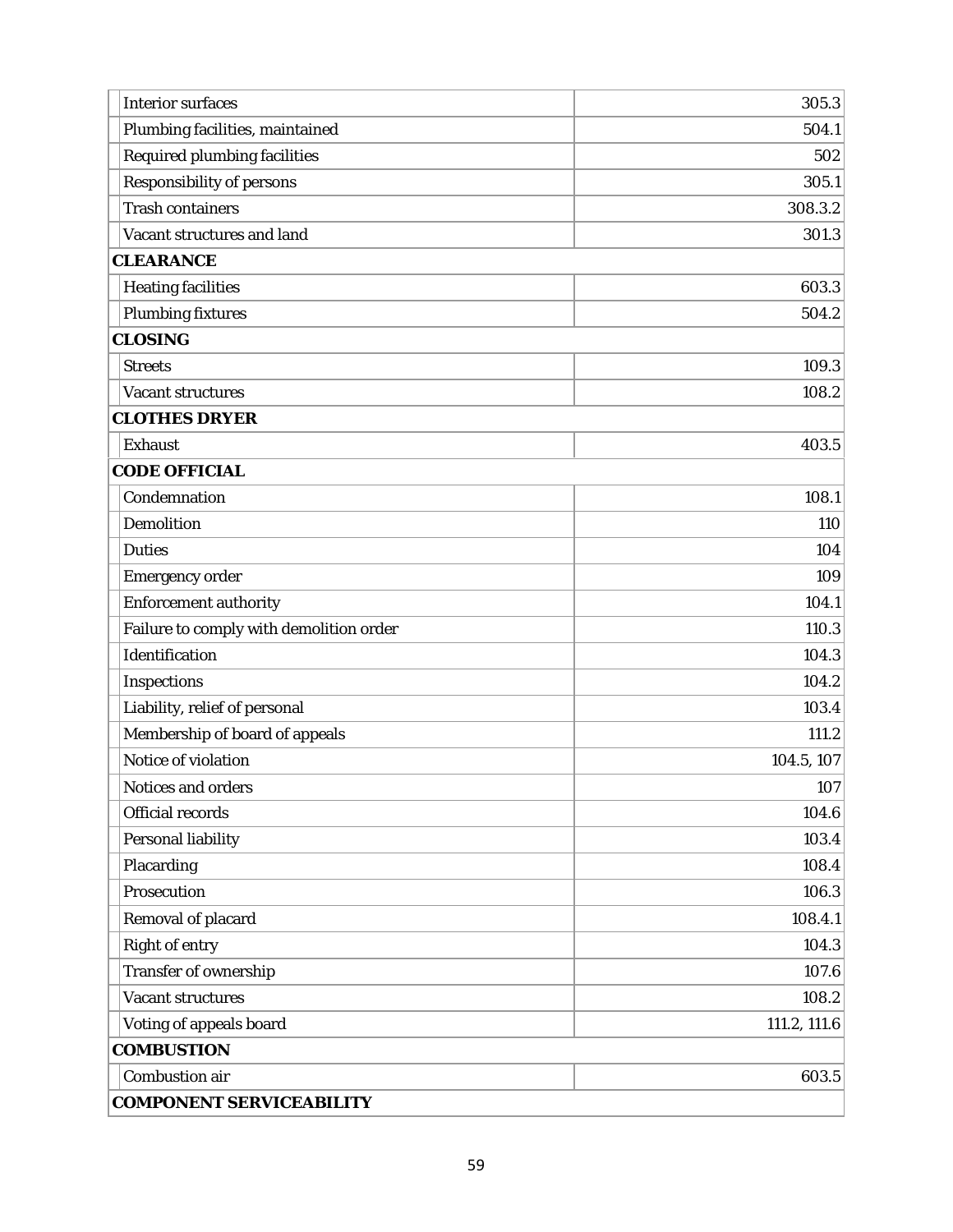| <b>Unsafe conditions</b>            | 306.1.1      |
|-------------------------------------|--------------|
| <b>CONDEMNATION</b>                 |              |
| <b>Closing of vacant structures</b> | 108.2        |
| Failure to comply                   | 110.3        |
| General                             | 108.1        |
| Notices and orders                  | 108.2, 108.3 |
| Placarding                          | 108.4        |
| Removal of placard                  | 108.4.1      |
| <b>CONFLICT</b>                     |              |
| <b>Conflict of interest</b>         | 111.2.3      |
| <b>Violations</b>                   | 106.1        |
| <b>CONNECTION</b>                   |              |
| Sewage system                       | 506.1        |
| <b>Water heating</b>                | 505.4        |
| Water system                        | 505.1        |
| <b>CONSTRUCTION</b>                 |              |
| <b>Existing structures</b>          | 101.2        |
| <b>CONTAINER</b>                    |              |
| Garbage                             | 308.3.2      |
| Rubbish storage                     | 308.2.1      |
| <b>CONTINUOUS</b>                   |              |
| <b>Unobstructed egress</b>          | 702.1        |
| <b>CONTROL</b>                      |              |
| Rodent control                      | 302.5, 304.5 |
| Safety controls                     | 603.4        |
| Weed                                | 302.4        |
| <b>COOLING</b>                      |              |
| <b>Cooling towers</b>               | 304.11       |
| <b>CORRIDOR</b>                     |              |
| <b>Accumulation of rubbish</b>      | 308.1        |
| Light                               | 402.2        |
| <b>Lighting fixtures</b>            | 605.3        |
| <b>Obstructions</b>                 | 702.1, 702.2 |
| Ratings maintained                  | 703          |
| D                                   |              |
| <b>DAMP, DAMPNESS</b>               |              |
| <b>Roofs</b>                        | 304.7        |
| Window, door frames                 | 304.13       |
| DANGEROUS, HAZARDOUS                |              |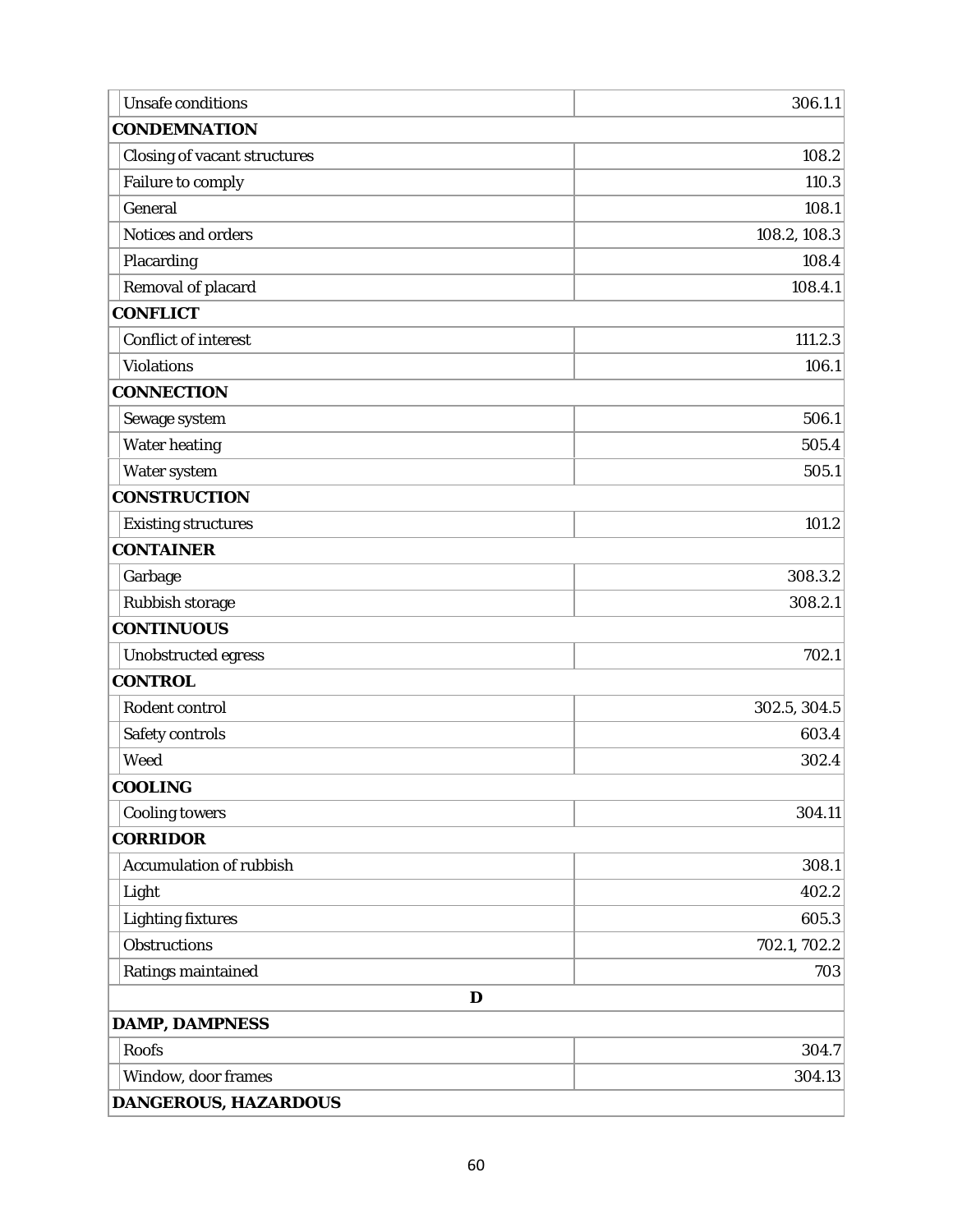| Condemnation                            | 108.1          |
|-----------------------------------------|----------------|
| <b>Demolition</b>                       | 110            |
| <b>Electrical hazards</b>               | 604.3, 604.3.1 |
| <b>Existing remedies</b>                | 102.4          |
| <b>Imminent danger</b>                  | 202            |
| Unsafe equipment                        | 108.1.2        |
| <b>Unsafe structures or premises</b>    | 108.1.5        |
| <b>DECKS</b>                            |                |
| Handrails and guardrails                | 304.12         |
| Maintenance                             | 304.2, 304.10  |
| <b>DEMOLITION</b>                       |                |
| <b>Existing remedies</b>                | 102.4          |
| Failure to comply                       | 110.3          |
| General                                 | 110            |
| Order                                   | 110.2          |
| Salvage materials                       | 110.4          |
| <b>DETECTORS</b>                        |                |
| <b>Smoke</b>                            | 704            |
| <b>DETERIORATION</b>                    |                |
| <b>Components of systems</b>            | 306.1.1        |
| Definition                              | 202            |
| <b>Exterior structure</b>               | 304.1.1        |
| <b>Exterior walls</b>                   | 304.6          |
| <b>DIRECT</b>                           |                |
| <b>Egress</b>                           | 702.1          |
| <b>DISPOSAL</b>                         |                |
| Disposal of garbage                     | 308.3          |
| Disposal of rubbish                     | 308.2          |
| <b>DOOR</b>                             |                |
| Exit doors                              | 702.3          |
| Fire                                    | 703.2          |
| Hardware                                | 304.15         |
| <b>Insect screens</b>                   | 304.14         |
| <b>Interior surfaces</b>                | 305.3          |
| Locks                                   | 304.15, 702.3  |
| Maintenance                             | 304.13, 304.15 |
| Weather tight                           | 304.13         |
| Window and door frames                  | 304.13         |
| DORMITORY (ROOMING HOUSE, HOTEL, MOTEL) |                |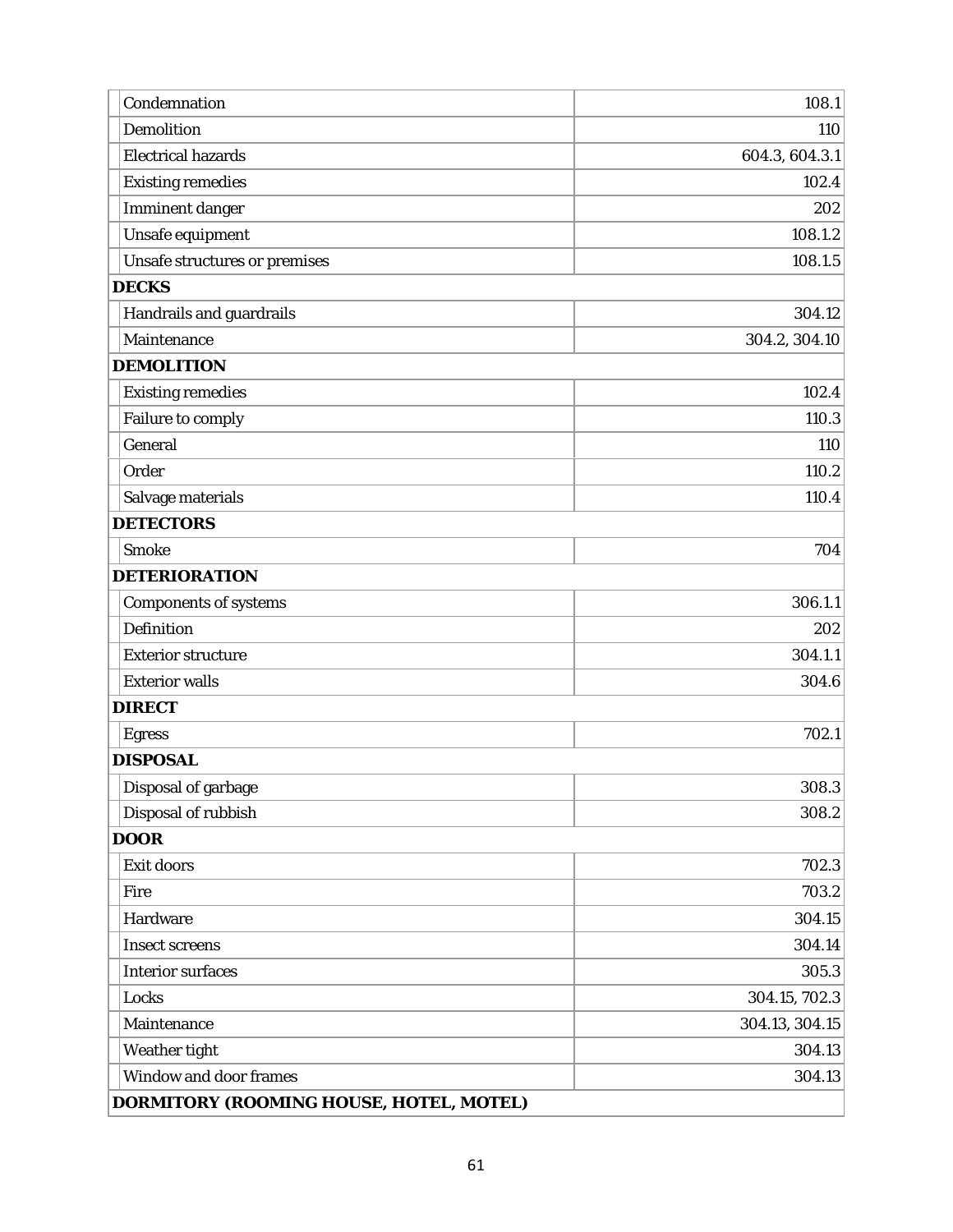| <b>Locked doors</b>                  | 702.3                       |
|--------------------------------------|-----------------------------|
| Privacy                              | 503.1, 503.2                |
| <b>DRAIN, DRAINAGE</b>               |                             |
| <b>Basement hatchways</b>            | 304.16                      |
| <b>Plumbing connections</b>          | 506                         |
| Storm drainage                       | 507                         |
| <b>DUCT</b>                          |                             |
| <b>Exhaust duct</b>                  | 304.9                       |
| Duct systems                         | 607                         |
| <b>DUST</b>                          |                             |
| <b>Process ventilation</b>           | 403.4                       |
| <b>DWELLING</b>                      |                             |
| <b>Cleanliness</b>                   | 305.1, 308.1                |
| Definition                           | 202                         |
| Electrical                           | 604.1                       |
| <b>Heating facilities</b>            | 602                         |
| <b>Required facilities</b>           | 502                         |
| Е                                    |                             |
| <b>EGRESS</b>                        |                             |
| <b>Aisles</b>                        | 702.2                       |
| <b>Emergency escape</b>              | 702.4                       |
| General                              | 702.1                       |
| Lighting                             | 402.2                       |
| <b>Locked</b> doors                  | 702.3                       |
| <b>Obstructions prohibited</b>       | 702.1                       |
| Stairs, porches and railings         | 304.10, 305.4, 305.5, 307.1 |
| ELECTRIC, ELECTRICAL EQUIPMENT       |                             |
| Abatement of hazards, fire exposure  | 604.3.2                     |
| Abatement of hazards, water exposure | 604.3.1                     |
| Condemnation                         | 108.1                       |
| <b>Electrical equipment</b>          | 604.3.1.1                   |
| <b>Facilities required</b>           | 604.1                       |
| <b>Hazards</b>                       | 604.3                       |
| <b>Installation</b>                  | 605.1                       |
| <b>Lighting fixtures</b>             | 605.3                       |
| Receptacles                          | 604.3, 605.2                |
| Responsibility                       | 601.2                       |
| <b>Service</b>                       | 604.2                       |
| ELEVATOR, ESCALATORS, DUMBWAITERS    |                             |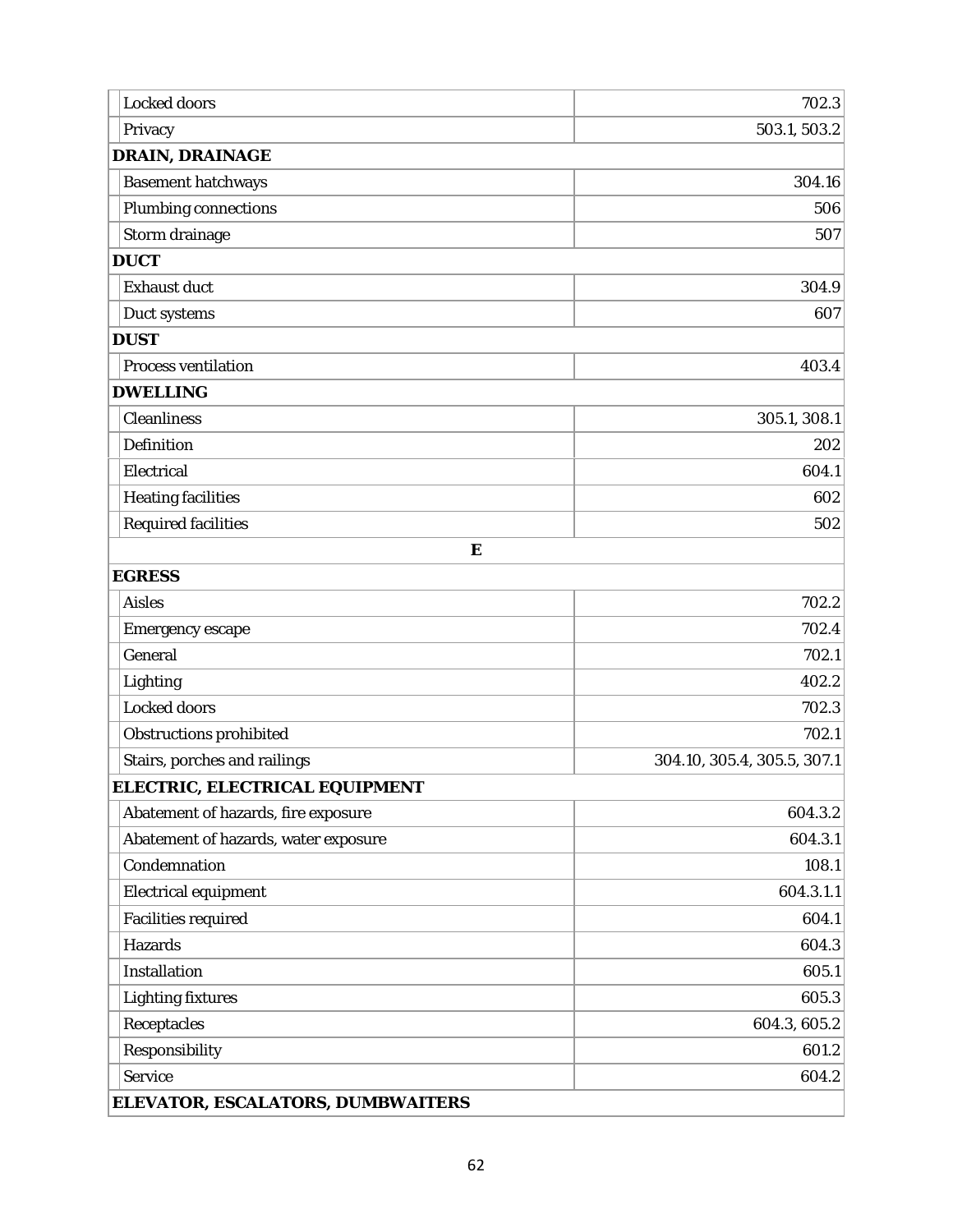| Condemnation                       | 108.1          |
|------------------------------------|----------------|
| General                            | 606.1          |
| Maintenance                        | 606.1, 606.2   |
| <b>EMERGENCY</b>                   |                |
| <b>Emergency escape openings</b>   | 702.4          |
| <b>Emergency measures</b>          | 109            |
| <b>Emergency orders</b>            | 109.1          |
| <b>ENFORCEMENT</b>                 |                |
| Duties and powers                  | 104            |
| <b>Scope</b>                       | 101.2          |
| <b>EQUIPMENT</b>                   |                |
| <b>Alternative</b>                 | 105.2          |
| Combustion air                     | 603.5          |
| Condemnation                       | 108.1.2, 108.3 |
| <b>Electrical installation</b>     | 605.1          |
| <b>Emergency order</b>             | 109.1          |
| <b>Energy conservation devices</b> | 603.6          |
| <b>Installation</b>                | 603.1          |
| <b>Interior structure</b>          | 305.1          |
| Placarding                         | 108.4, 108.5   |
| <b>Prohibited use</b>              | 108.5          |
| Responsibility                     | 601.2          |
| Safety controls                    | 603.4          |
| <b>Scope</b>                       | 101.2          |
| Scope, mechanical and electrical   | 601.1          |
| Support, definition                | 202            |
| Unsafe                             | 108.1.2        |
| <b>Used</b>                        | 105.4          |
| <b>EXHAUST</b>                     |                |
| Clothes dryer                      | 403.5          |
| <b>Exhaust ducts</b>               | 304.9          |
| <b>Process ventilation</b>         | 403.4          |
| <b>EXISTING</b>                    |                |
| <b>Remedies</b>                    | 102.4          |
| <b>Scope</b>                       | 101.2          |
| <b>Structural members</b>          | 304.1.1,304.4  |
| <b>Structures</b>                  | 101.3          |
| <b>EXTERIOR</b>                    |                |
| <b>Decorative features</b>         | 304.8          |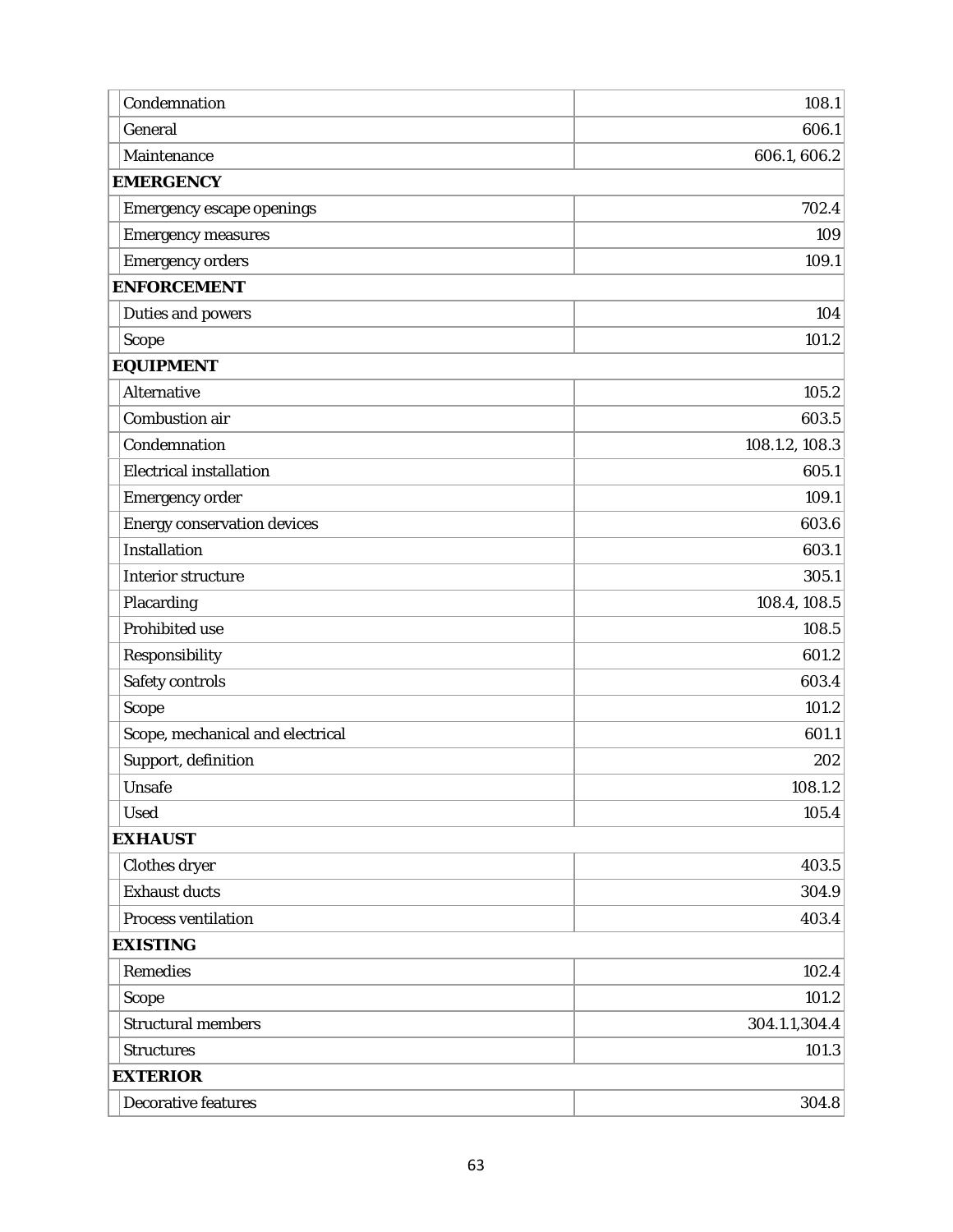| <b>Exterior structure</b>         | 304                        |
|-----------------------------------|----------------------------|
| <b>Exterior walls</b>             | 304.6                      |
| Painting                          | 304.2, 304.6               |
| Rodent harborage                  | 302.5, 304.5               |
| <b>Sanitation</b>                 | 304.1                      |
| <b>Scope</b>                      | 301.1                      |
| <b>Stair</b>                      | 304.10                     |
| <b>Street numbers</b>             | 304.3                      |
| <b>Unsafe conditions</b>          | 304.1.1                    |
| Weather tight                     | 304.13                     |
| F                                 |                            |
| <b>FAN</b>                        |                            |
| <b>Exhaust vents</b>              | 302.6                      |
| <b>FEES, EXPENSES, COST</b>       |                            |
| <b>Closing vacant structures</b>  | 108.2                      |
| <b>Demolition</b>                 | 110.1, 110.3, 110.4        |
| <b>Extermination</b>              | 309.2, 309.3, 309.4, 309.5 |
| General                           | 103.5                      |
| Relief from personal liability    | 103.4                      |
| <b>FENCE</b>                      |                            |
| Accessory                         | 302.7                      |
| Maintenance                       | 304.2                      |
| <b>FIRE</b>                       |                            |
| Automatic sprinkler systems       | 704.1.1                    |
| Fire-resistance-rated assemblies. | 703.1                      |
| Fire protection systems           | 704                        |
| Responsibility, fire safety       | 701.2                      |
| <b>Scope</b>                      | 101.2                      |
| Scope, fire safety                | 701.1                      |
| Smoke alarms                      | 704.2                      |
| <b>FLAMMABLE LIQUID</b>           |                            |
| <b>Containers</b>                 | 108.1.2                    |
| <b>FLOOR, FLOORING</b>            |                            |
| Area for sleeping purposes        | 404.4.1                    |
| Fire-resistance ratings.          | 703.1                      |
| <b>Interior surfaces</b>          | 305.1, 305.3               |
| Space requirements                | 404.4.1, 404.6             |
| <b>FOOD PREPARATION</b>           |                            |
| <b>Cooking equipment</b>          | 403.3                      |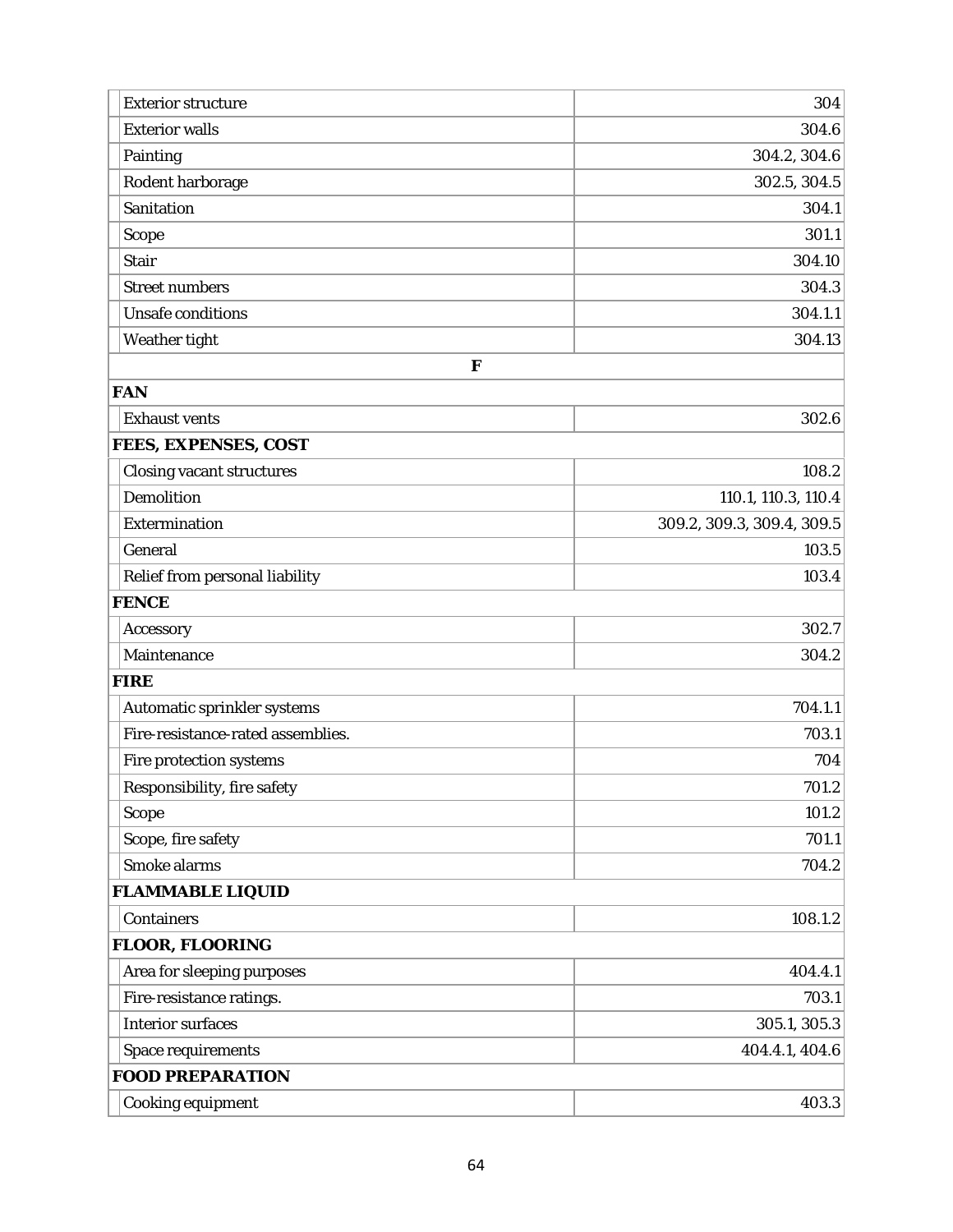| Sanitary condition                                                  | 305.1, 404.7         |
|---------------------------------------------------------------------|----------------------|
| <b>Ventilation</b>                                                  | 403.4                |
| <b>FOUNDATION</b>                                                   |                      |
| Condemnation                                                        | 108.1.1              |
| <b>Foundation walls</b>                                             | 304.5                |
| <b>Unsafe conditions</b>                                            | 304.1.1, 305.1.1     |
| <b>FRAME</b>                                                        |                      |
| <b>Window and door frames</b>                                       | 304.13               |
| $\bf G$                                                             |                      |
| <b>GAS</b>                                                          |                      |
| <b>Energy conservation devices</b>                                  | 603.6                |
| <b>Exhaust vents</b>                                                | 302.6                |
| <b>GLAZING</b>                                                      |                      |
| <b>Materials</b>                                                    | 304.13.1             |
| <b>GRADE</b>                                                        |                      |
| <b>Drainage</b>                                                     | 302.2, 507           |
| <b>GUARD</b>                                                        |                      |
| Anchorage and maintenance                                           | 304.12               |
| <b>Basement windows</b>                                             | 304.18.2             |
| <b>Definition</b>                                                   | 202                  |
| $\bf H$                                                             |                      |
| <b>HABITABLE</b>                                                    |                      |
| Definition                                                          | 202                  |
| Light                                                               | 402                  |
| Minimum ceiling height                                              | 404.3                |
| Minimum room width                                                  | 404.2                |
| Required plumbing facilities                                        | 502                  |
| <b>Residential heating facilities</b>                               | 602.2, 602.3         |
| Space requirements                                                  | 404.4.1              |
| <b>Ventilation</b>                                                  | 403                  |
| <b>HANDRAILS AND GUARDRAILS</b>                                     |                      |
| <b>Handrails</b>                                                    | 304.12, 305.5, 307.1 |
| <b>Stairs and porches</b>                                           | 304.10               |
| <b>HARDWARE</b>                                                     |                      |
| Door hardware                                                       | 304.15, 702.3        |
| Openable windows                                                    | 304.13.2             |
| <b>HAZARDOUS (See DANGEROUS, HAZARDOUS)</b><br><b>HEAT, HEATING</b> |                      |
| <b>Energy conservation devices</b>                                  | 603.6                |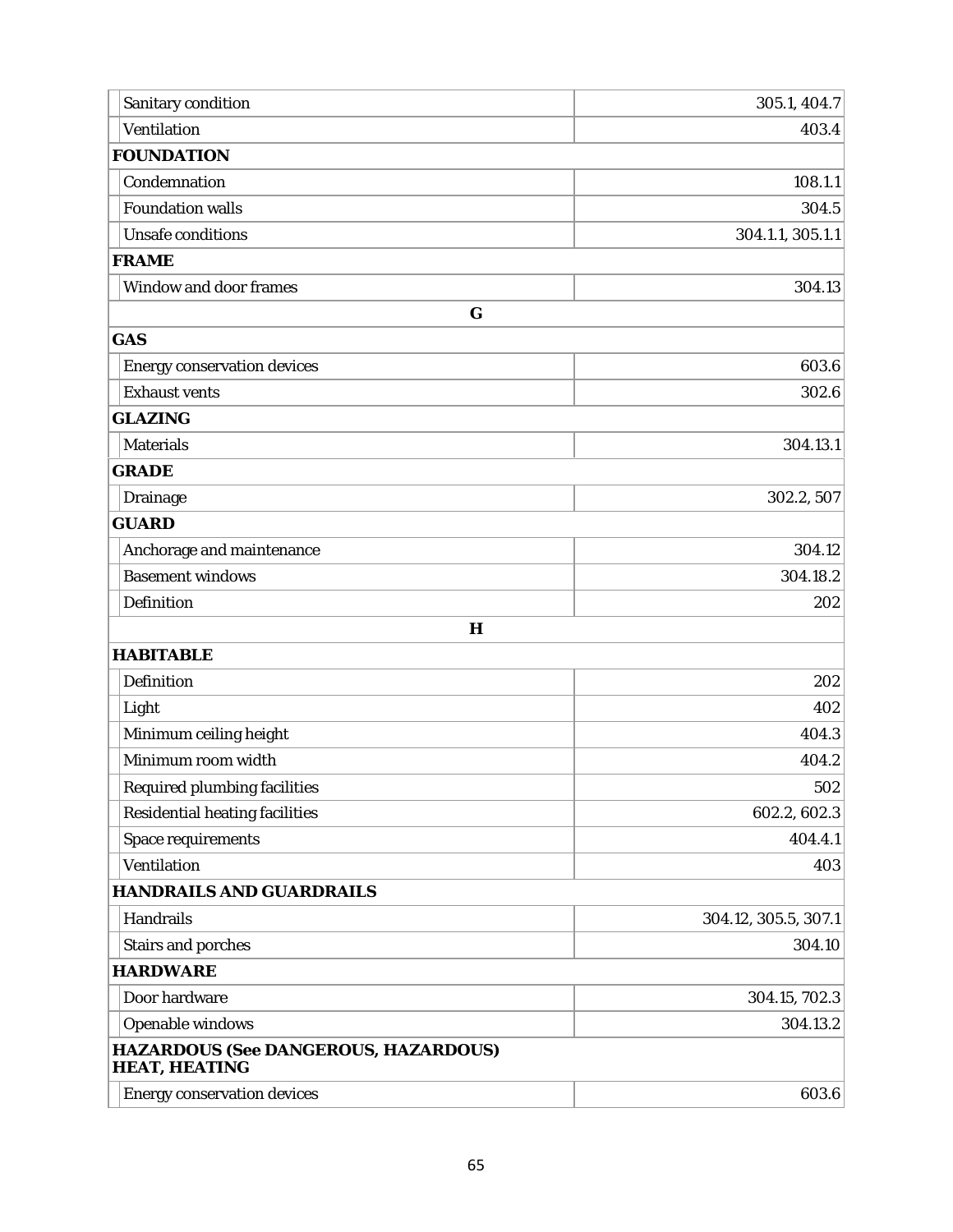| <b>Fireplaces</b>                                                                    | 603.1                |
|--------------------------------------------------------------------------------------|----------------------|
| Heating                                                                              | 603.1                |
| Mechanical equipment                                                                 | 603.1                |
| <b>Required capabilities</b>                                                         | 602                  |
| <b>Residential heating</b>                                                           | 602.2, 602.3         |
| <b>Supply</b>                                                                        | 602.3                |
| <b>Water heating facilities</b>                                                      | 505.4                |
| Water system                                                                         | 505                  |
| <b>HEIGHT</b>                                                                        |                      |
| Minimum ceiling height                                                               | 404.3                |
| <b>HOT (See HEAT, HEATING)</b><br>HOTELS, ROOMING HOUSES AND DORMITORY UNITS, MOTELS |                      |
| <b>Definition</b>                                                                    | 202                  |
| <b>Locked doors</b>                                                                  | 702.3                |
| <b>Required facilities</b>                                                           | 502                  |
| <b>Toilet rooms</b>                                                                  | 503                  |
| <b>HOUSEKEEPING UNIT</b>                                                             |                      |
| <b>Definition</b>                                                                    | 202                  |
| 1                                                                                    |                      |
| <b>IDENTIFICATION</b>                                                                |                      |
| Code official                                                                        | 104.4                |
| <b>INFESTATION</b>                                                                   |                      |
| Condemnation                                                                         | 108.1.3              |
| <b>Definition</b>                                                                    | 202                  |
| <b>Insect and rodent</b>                                                             | 302.5, 304.14, 309.1 |
| <b>INSECTS</b>                                                                       |                      |
| <b>Infestation</b>                                                                   | 309.1                |
| <b>Insect screens</b>                                                                | 304.14               |
| Pest elimination                                                                     | 309                  |
| <b>INSPECTIONS</b>                                                                   |                      |
| General                                                                              | 104.2                |
| <b>Right of entry</b>                                                                | 104.3                |
| <b>INSPECTOR</b>                                                                     |                      |
| Identification                                                                       | 104.4                |
| <b>Inspections</b>                                                                   | 104.2                |
| <b>Records</b>                                                                       | 104.6                |
| <b>INTENT</b>                                                                        |                      |
| Code                                                                                 | 101.3                |
| <b>INTERIOR</b>                                                                      |                      |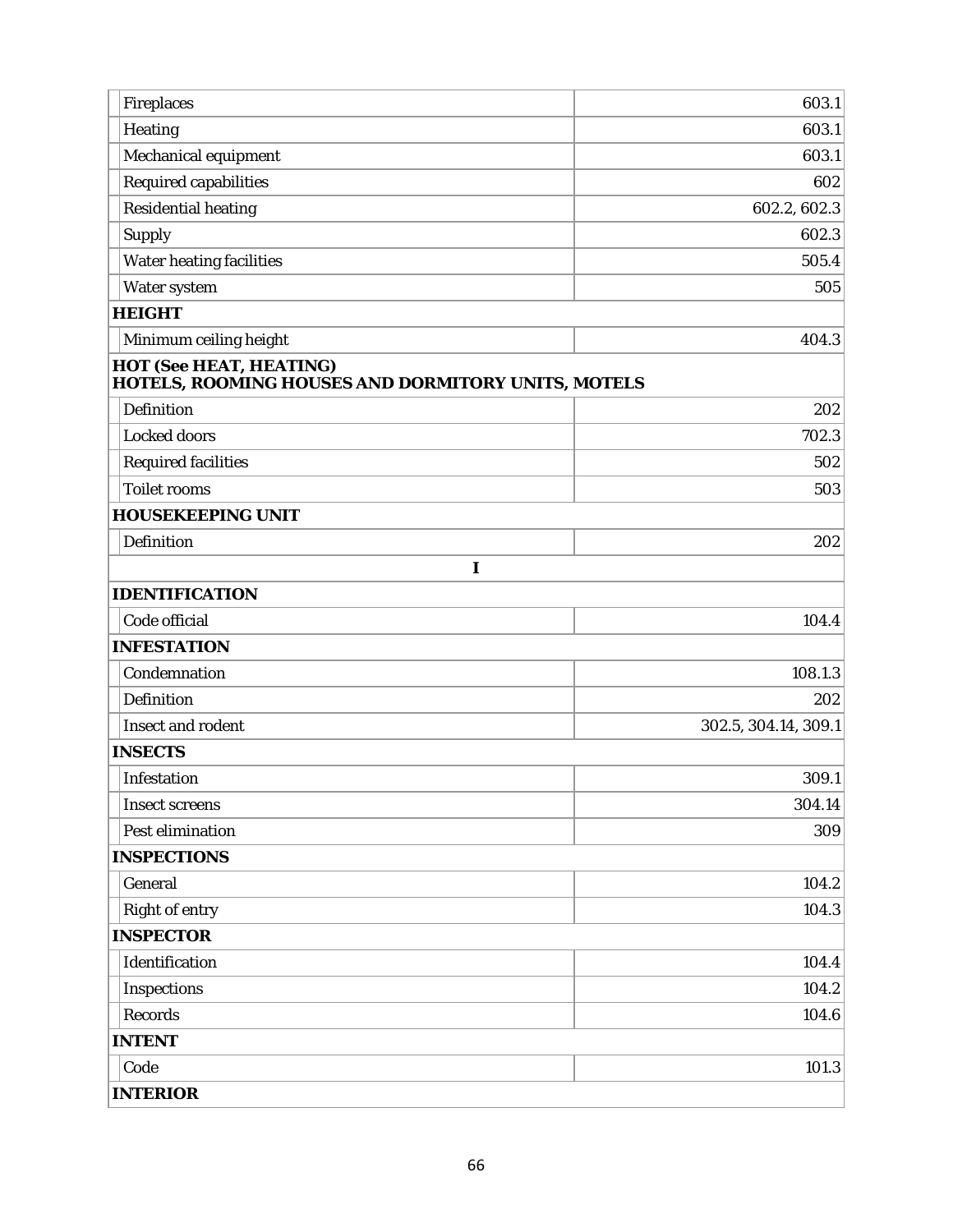| <b>Interior structure</b>           | 305                  |
|-------------------------------------|----------------------|
| <b>Interior surfaces</b>            | 305.3                |
| <b>Means of egress</b>              | 702                  |
| Sanitation                          | 305.1                |
| <b>Unsafe conditions</b>            | 305.1.1              |
| $\mathbf J$                         |                      |
| <b>JURISDICTION</b>                 |                      |
| <b>Title</b>                        | 101.1                |
| K                                   |                      |
| <b>KITCHEN</b>                      |                      |
| <b>Electrical outlets required</b>  | 605.2                |
| Minimum width                       | 404.2                |
| <b>Prohibited use</b>               | 404.4.4              |
| Room lighting                       | 605.3                |
| <b>Water heating facilities</b>     | 505.4                |
| L                                   |                      |
| <b>LANDING</b>                      |                      |
| Handrails and guards                | 304.12, 305.5, 306.1 |
| Maintenance                         | 304.10, 305.4        |
| <b>LAUNDRY</b>                      |                      |
| Room lighting                       | 605.3                |
| <b>Water-heating facilities</b>     | 505.4                |
| <b>LAVATORY</b>                     |                      |
| <b>Hotels</b>                       | 502.3                |
| <b>Required facilities</b>          | 502                  |
| <b>Rooming houses</b>               | 502.2                |
| Sanitary drainage system            | 506                  |
| <b>Water-heating facilities</b>     | 505.4                |
| Water system                        | 505                  |
| <b>LEASE (SELL, RENT)</b>           |                      |
| <b>Heat supplied</b>                | 602.3                |
| Salvage materials                   | 110.4                |
| Transfer of ownership               | 107.6                |
| <b>LIEN</b>                         |                      |
| <b>Closing of vacant structures</b> | 108.2                |
| <b>Demolition</b>                   | 110.3                |
| <b>Failure to comply</b>            | 110.3                |
| LIGHT, LIGHTING                     |                      |
| <b>Common halls and stairways</b>   | 402.2, 605.3         |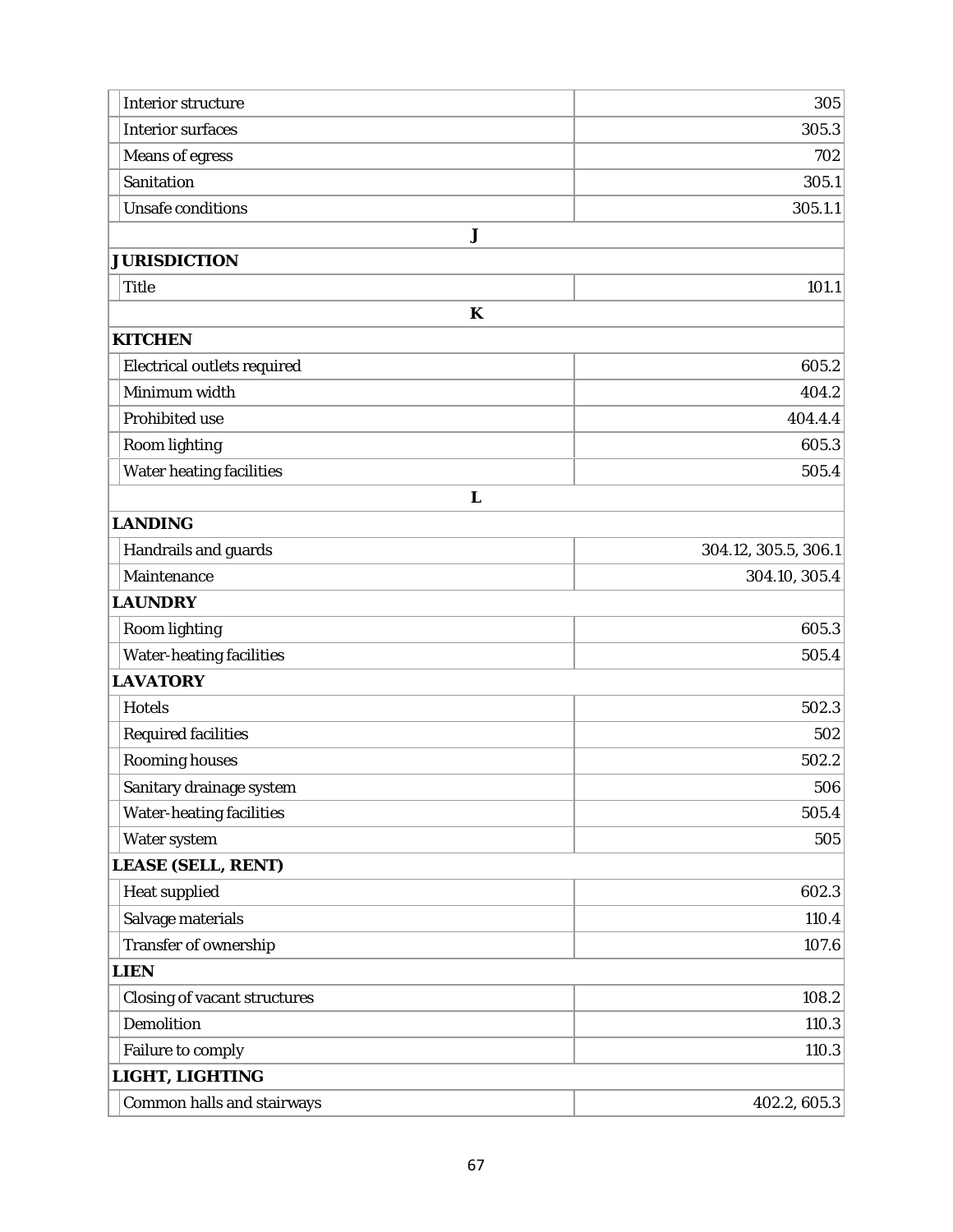| Habitable rooms<br>402.1<br>605.3<br>Kitchen<br><b>Laundry rooms</b><br>605.3<br>Luminaires<br>605.3<br>402.3<br>Other spaces<br>Responsibility<br>401.2<br>101.2<br><b>Scope</b><br><b>Toilet rooms</b><br>605.3<br><b>LIVING ROOM</b><br>404.4.1<br>Room area<br><b>LOAD, LOADING</b><br>Elevators, escalators and dumbwaiters<br>606.1<br>Handrails and guardrails<br>304.12, 305.5 |
|----------------------------------------------------------------------------------------------------------------------------------------------------------------------------------------------------------------------------------------------------------------------------------------------------------------------------------------------------------------------------------------|
|                                                                                                                                                                                                                                                                                                                                                                                        |
|                                                                                                                                                                                                                                                                                                                                                                                        |
|                                                                                                                                                                                                                                                                                                                                                                                        |
|                                                                                                                                                                                                                                                                                                                                                                                        |
|                                                                                                                                                                                                                                                                                                                                                                                        |
|                                                                                                                                                                                                                                                                                                                                                                                        |
|                                                                                                                                                                                                                                                                                                                                                                                        |
|                                                                                                                                                                                                                                                                                                                                                                                        |
|                                                                                                                                                                                                                                                                                                                                                                                        |
|                                                                                                                                                                                                                                                                                                                                                                                        |
|                                                                                                                                                                                                                                                                                                                                                                                        |
|                                                                                                                                                                                                                                                                                                                                                                                        |
|                                                                                                                                                                                                                                                                                                                                                                                        |
| Live load<br>304.4, 305.2                                                                                                                                                                                                                                                                                                                                                              |
| <b>Stairs and porches</b><br>304.10, 305.2                                                                                                                                                                                                                                                                                                                                             |
| <b>Structural members</b><br>304.4, 305.2                                                                                                                                                                                                                                                                                                                                              |
| M                                                                                                                                                                                                                                                                                                                                                                                      |
| <b>MAINTENANCE</b>                                                                                                                                                                                                                                                                                                                                                                     |
| 102.2<br>Required                                                                                                                                                                                                                                                                                                                                                                      |
| <b>MATERIAL</b>                                                                                                                                                                                                                                                                                                                                                                        |
| 105.2<br><b>Alternative</b>                                                                                                                                                                                                                                                                                                                                                            |
| 110.4<br>Salvage                                                                                                                                                                                                                                                                                                                                                                       |
| <b>Used</b><br>105.4                                                                                                                                                                                                                                                                                                                                                                   |
| <b>MEANS OF EGRESS (See EGRESS)</b><br><b>MECHANICAL</b>                                                                                                                                                                                                                                                                                                                               |
| 603.1<br>Installation                                                                                                                                                                                                                                                                                                                                                                  |
| 601.2<br>Responsibility                                                                                                                                                                                                                                                                                                                                                                |
| 601.1<br><b>Scope</b>                                                                                                                                                                                                                                                                                                                                                                  |
| Ventilation, general<br>403                                                                                                                                                                                                                                                                                                                                                            |
| Ventilation, toilet rooms<br>403.2                                                                                                                                                                                                                                                                                                                                                     |
| <b>MINIMUM</b>                                                                                                                                                                                                                                                                                                                                                                         |
| Ceiling height<br>404.3                                                                                                                                                                                                                                                                                                                                                                |
| Room area<br>404.4.1                                                                                                                                                                                                                                                                                                                                                                   |
| Room width<br>404.2                                                                                                                                                                                                                                                                                                                                                                    |
| <b>MODIFICATION</b>                                                                                                                                                                                                                                                                                                                                                                    |
| 105.1<br>Approval                                                                                                                                                                                                                                                                                                                                                                      |
| <b>MOTEL (See HOTELS)</b><br><b>MOTOR VEHICLES</b>                                                                                                                                                                                                                                                                                                                                     |
| 302.8<br>Inoperative                                                                                                                                                                                                                                                                                                                                                                   |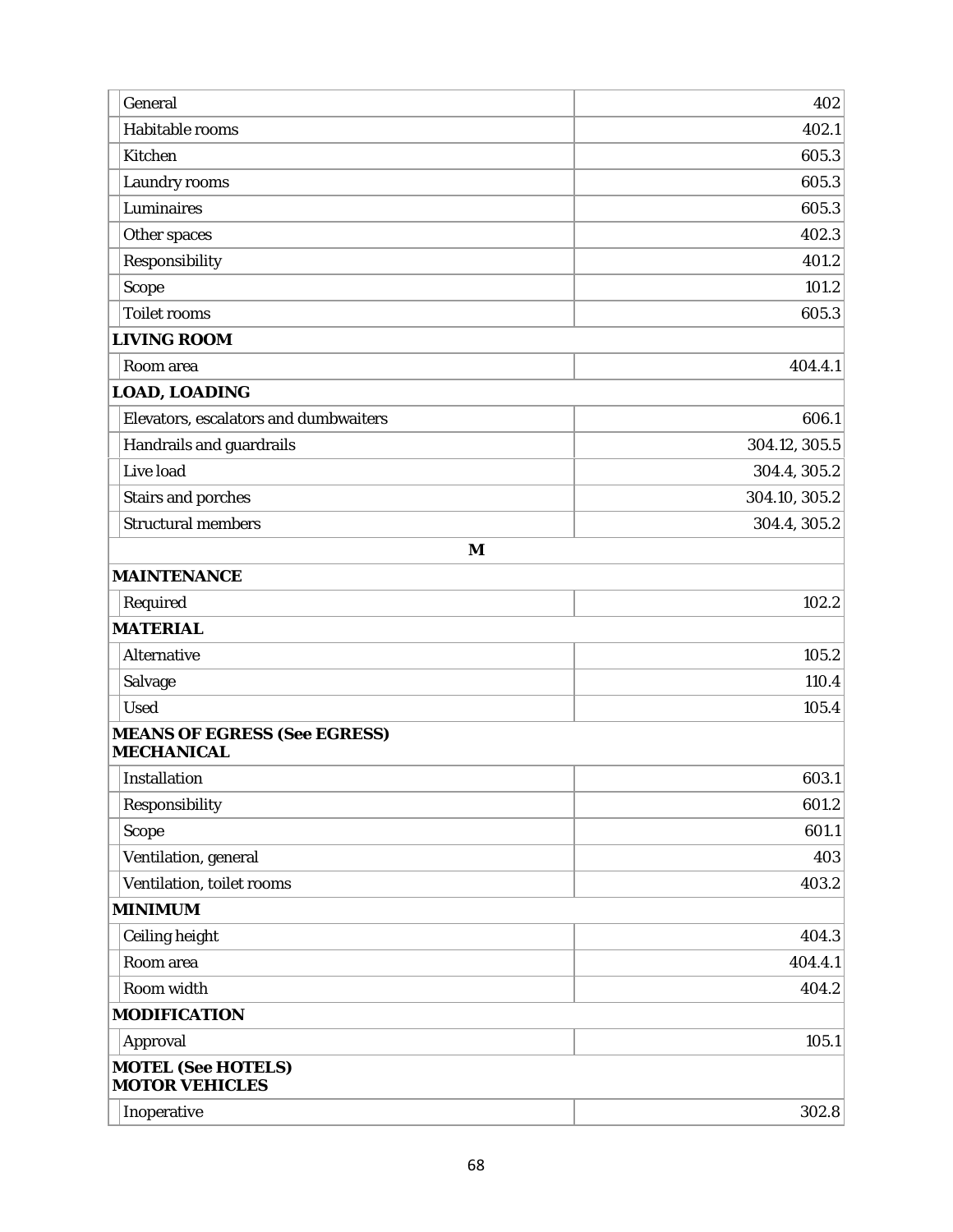| Painting                                            | 302.8           |
|-----------------------------------------------------|-----------------|
| N                                                   |                 |
| <b>NATURAL</b>                                      |                 |
| Lighting                                            | 401.3, 402      |
| <b>Ventilation</b>                                  | 401.3, 403      |
| <b>NOTICES AND ORDERS</b>                           |                 |
| <b>Appeal</b>                                       | 111.1           |
| Form                                                | 107.2           |
| Method of service                                   | 107.3           |
| Orders                                              | 107             |
| Owner, responsible person                           | 107.1           |
| <b>Penalties</b>                                    | 107.5           |
| <b>Placarding of structure</b>                      | 108.4           |
| Transfer of ownership                               | 107.6           |
| <b>Unauthorized tampering</b>                       | 107.4           |
| <b>Vacating structure</b>                           | 108.2           |
| <b>NOXIOUS</b>                                      |                 |
| <b>Process ventilation</b>                          | 403.4           |
| Weeds                                               | 302.4           |
| <b>NUISANCE</b>                                     |                 |
| <b>Closing of vacant structures</b>                 | 108.2           |
| $\mathbf 0$                                         |                 |
| <b>OBSTRUCTION</b>                                  |                 |
| Light                                               | 402.1           |
| <b>Right of entry</b>                               | 104.3           |
| <b>OCCUPANCY (See USE)</b><br><b>OPENABLE</b>       |                 |
| <b>Locked</b> doors                                 | 702.3           |
| <b>Windows</b>                                      | 304.13.2, 403.1 |
| <b>OPERATOR</b>                                     |                 |
| Definition                                          | 202             |
| <b>ORDER (See NOTICE)</b><br><b>ORDINANCE, RULE</b> |                 |
| Applicability                                       | 102             |
| <b>Application for appeal</b>                       | 111.1           |
| <b>OUTLET</b>                                       |                 |
| Electrical                                          | 605.2           |
| <b>OWNER</b>                                        |                 |
| <b>Closing of vacant structures</b>                 | 108.2           |
| Definition                                          | 202             |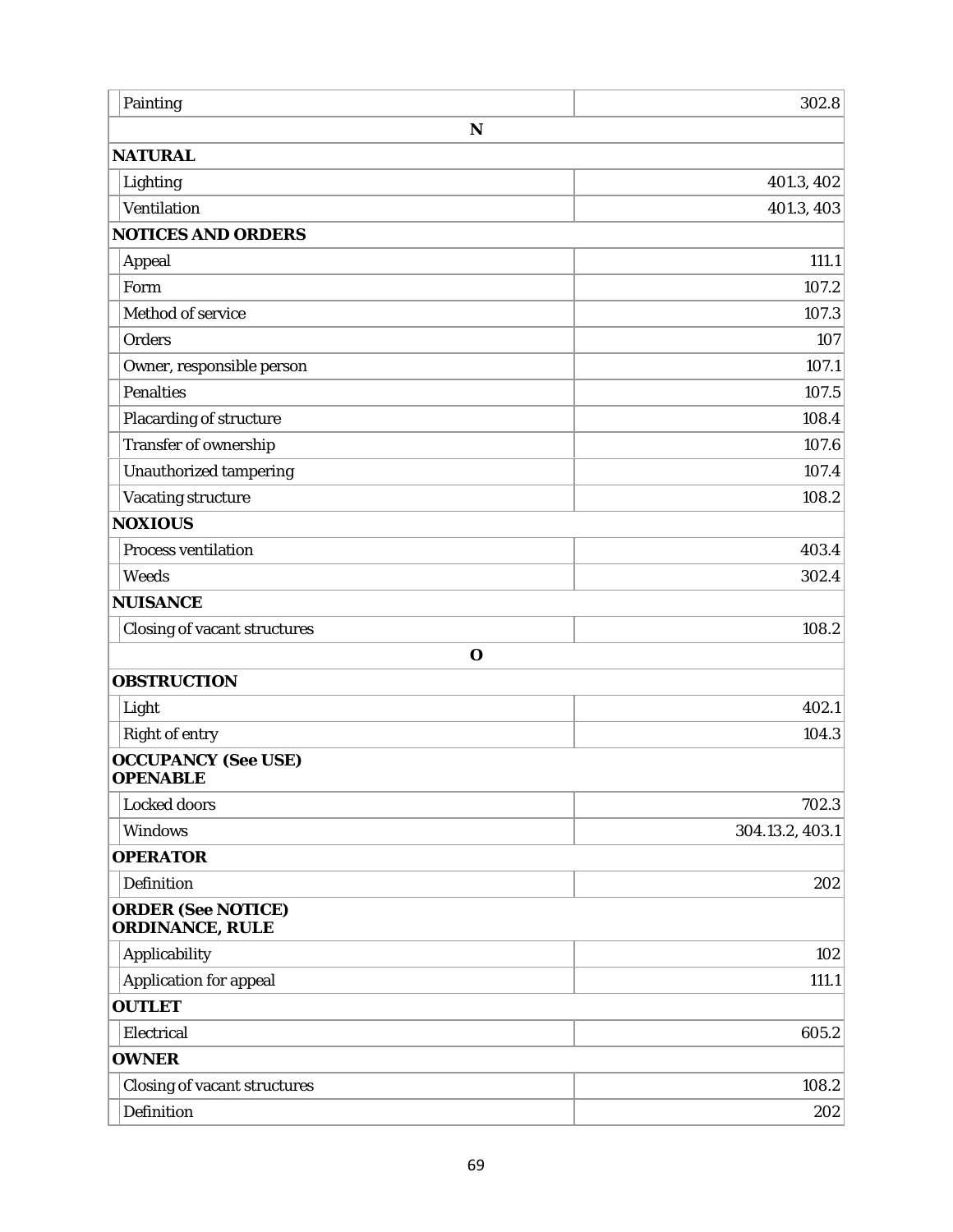| <b>Demolition</b>                         | 110                         |
|-------------------------------------------|-----------------------------|
| <b>Failure to comply</b>                  | 110.3                       |
| <b>Insect and rat control</b>             | 302.5, 309.2, 309.4         |
| <b>Notice</b>                             | 107.1, 108.3                |
| Pest elimination                          | 309.2                       |
| <b>Placarding of structure</b>            | 108.4                       |
| Responsibility                            | 301.2                       |
| Responsibility, fire safety               | 701.2                       |
| Responsibility, light, ventilation        | 401.2                       |
| Responsibility, mechanical and electrical | 601.2                       |
| Responsibility, plumbing facilities       | 501.2                       |
| <b>Right of entry</b>                     | 104.3                       |
| <b>Rubbish storage</b>                    | 308.2.1                     |
| <b>Scope</b>                              | 101.2                       |
| <b>Transfer of ownership</b>              | 107.6                       |
| ${\bf P}$                                 |                             |
| <b>PASSAGEWAY</b>                         |                             |
| Common hall and stairway                  | 402.2                       |
| <b>Interior surfaces</b>                  | 305.3                       |
| Toilet rooms, direct access               | 503.1                       |
| <b>PENALTY</b>                            |                             |
| Notices and orders                        | 107.5                       |
| <b>Placarding of structure</b>            | 108.4                       |
| Prohibited occupancy                      | 108.5                       |
| <b>Removal of placard</b>                 | 108.4.1                     |
| <b>Scope</b>                              | 101.2                       |
| <b>Violations</b>                         | 106.4                       |
| <b>PEST ELIMINATION</b>                   |                             |
| Condemnation                              | 108.1                       |
| <b>Definition</b>                         | 202                         |
| <b>Insect and rodent control</b>          | 302.5, 304.5, 304.14, 309.1 |
| Pest elimination                          | 309.1                       |
| <b>Responsibility of owner</b>            | 301.2, 309.2                |
| <b>Responsibility of tenant-occupant</b>  | 309.3, 309.4, 309.5         |
| PLACARD, POST                             |                             |
| Closing                                   | 108.2                       |
| Condemnation                              | 108.1                       |
| <b>Demolition</b>                         | 110                         |
| Emergency, notice                         | 109.1                       |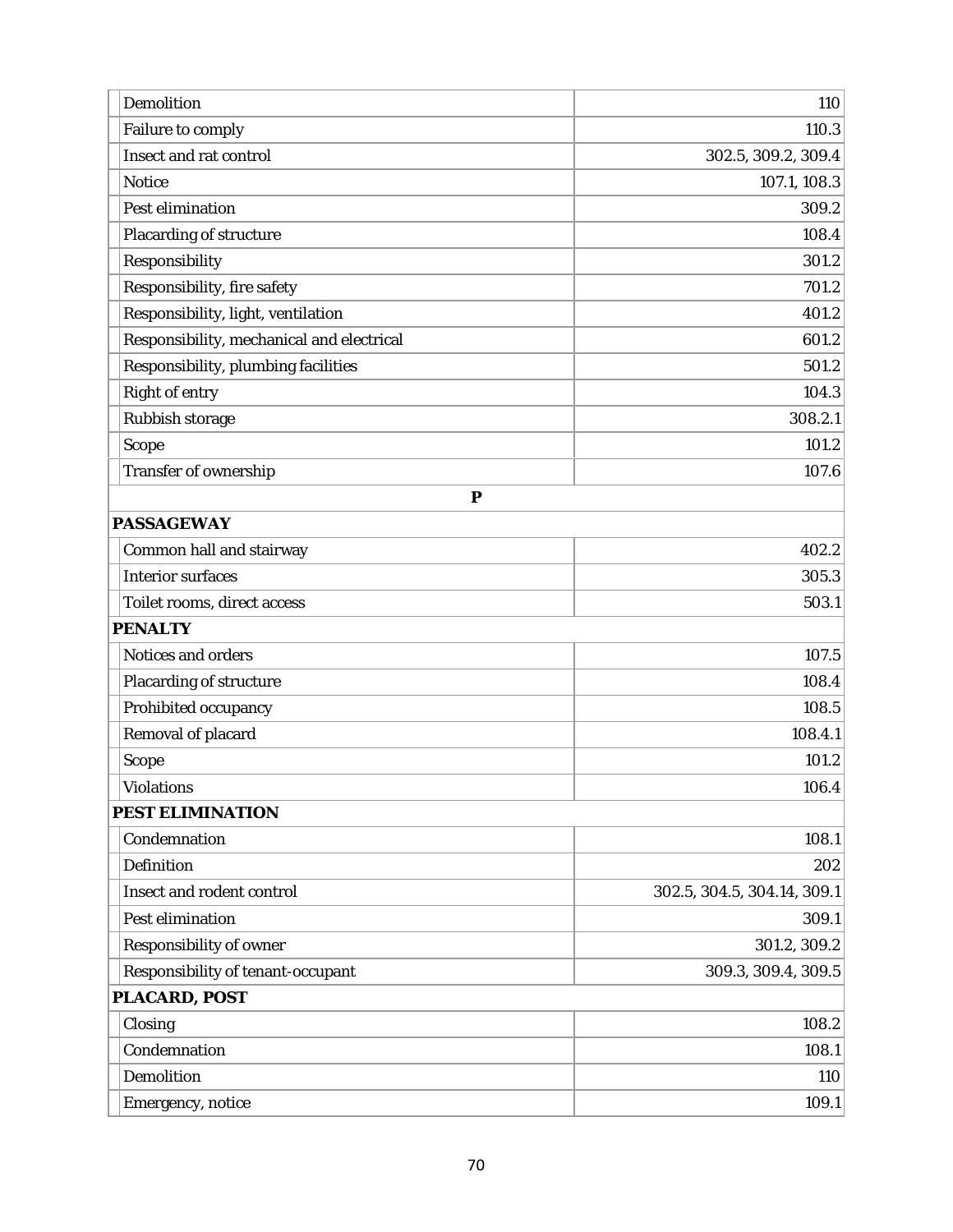| Notice to owner                     | 107.1, 108.3 |
|-------------------------------------|--------------|
| <b>Placarding of structure</b>      | 108.4        |
| <b>Prohibited use</b>               | 108.5        |
| Removal                             | 108.4.1      |
| <b>PLUMBING</b>                     |              |
| Clean and sanitary                  | 504.1        |
| Clearance                           | 504.2        |
| Connections                         | 505.1        |
| Contamination                       | 505.2        |
| <b>Employee's facilities</b>        | 503.3        |
| <b>Fixtures</b>                     | 504.1        |
| <b>Required facilities</b>          | 502          |
| Responsibility                      | 501.2        |
| Sanitary drainage system            | 506          |
| <b>Scope</b>                        | 501.1        |
| Storm drainage                      | 507          |
| <b>Supply</b>                       | 505.3        |
| <b>Water heating facilities</b>     | 505.4        |
| <b>PORCH</b>                        |              |
| <b>Handrails</b>                    | 304.12       |
| <b>Structurally sound</b>           | 304.10       |
| <b>PORTABLE (TEMPORARY)</b>         |              |
| <b>Cooking equipment</b>            | 603.1        |
| <b>PRESSURE</b>                     |              |
| <b>Water supply</b>                 | 505.3        |
| PRIVATE, PRIVACY                    |              |
| <b>Bathtub or shower</b>            | 503.1        |
| <b>Occupancy limitations</b>        | 404.1        |
| <b>Required plumbing facilities</b> | 502          |
| Sewage system                       | 506.1        |
| Water closet and lavatory           | 503.1        |
| Water system                        | 505.1        |
| <b>PROPERTY, PREMISES</b>           |              |
| <b>Cleanliness</b>                  | 304.1, 308.1 |
| Condemnation                        | 108          |
| Definition                          | 202          |
| Demolition                          | 110          |
| <b>Emergency measures</b>           | 109          |
| <b>Exterior</b> areas               | 302          |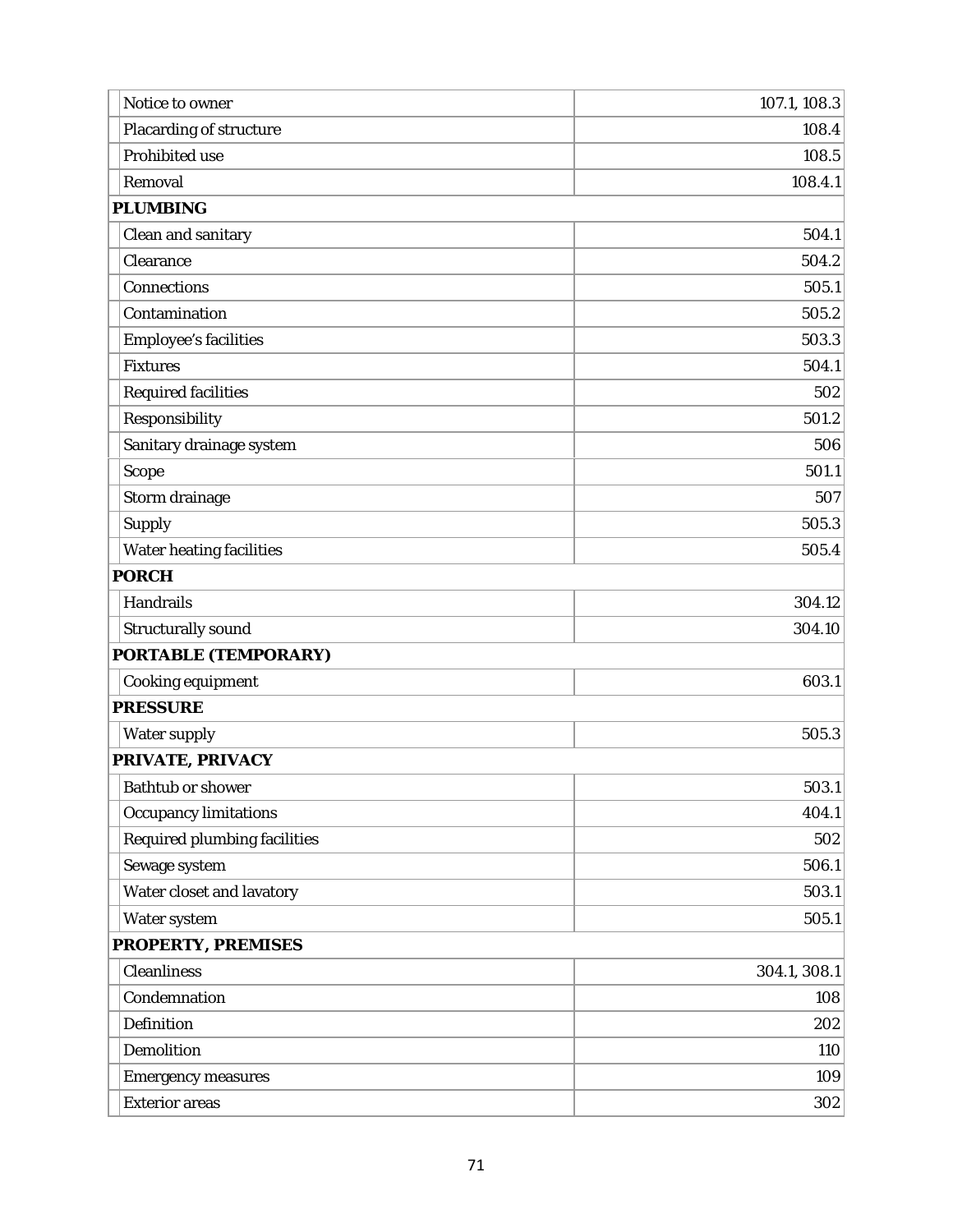| Failure to comply                                          | 110.3        |
|------------------------------------------------------------|--------------|
| <b>Grading and drainage</b>                                | 302.2        |
| Pest elimination, multiple occupancy                       | 302.5, 309.4 |
| Pest elimination, single occupancy                         | 302.5, 309.3 |
| Responsibility                                             | 301.2        |
| <b>Scope</b>                                               | 301.1        |
| Storm drainage                                             | 507          |
| Vacant structures and land                                 | 301.3        |
| <b>PROTECTION</b>                                          |              |
| <b>Basement windows</b>                                    | 304.17       |
| Fire protection systems                                    | 704          |
| Signs, marquees and awnings                                | 304.9        |
| <b>PUBLIC</b>                                              |              |
| <b>Cleanliness</b>                                         | 304.1, 305.1 |
| <b>Egress</b>                                              | 702.1        |
| Hallway                                                    | 502.3        |
| Sewage system                                              | 506.1        |
| <b>Toilet facilities</b>                                   | 502.5, 503   |
| Vacant structures and land                                 | 301.3        |
| Water system                                               | 505          |
| <b>PUBLIC WAY</b>                                          |              |
| Definition                                                 | 202          |
| $\mathbf R$                                                |              |
| RAIN (PREVENTION OF ENTRY INTO BUILDING EXTERIOR ENVELOPE) |              |
| <b>Basement hatchways</b>                                  | 304.16       |
| <b>Exterior walls</b>                                      | 304.6        |
| <b>Grading and drainage</b>                                | 302.2        |
| <b>Roofs</b>                                               | 304.7        |
| <b>Window and door frames</b>                              | 304.13       |
| <b>RECORD</b>                                              |              |
| Official records                                           | 104.6        |
| <b>REPAIR</b>                                              |              |
| Application of other codes                                 | 102.3        |
| Chimneys                                                   | 304.11       |
| <b>Demolition</b>                                          | 110.1        |
| <b>Exterior surfaces</b>                                   | 304.1        |
| Intent                                                     | 101.3        |
| Maintenance                                                | 102.2        |
| Signs, marquees and awnings                                | 304.9        |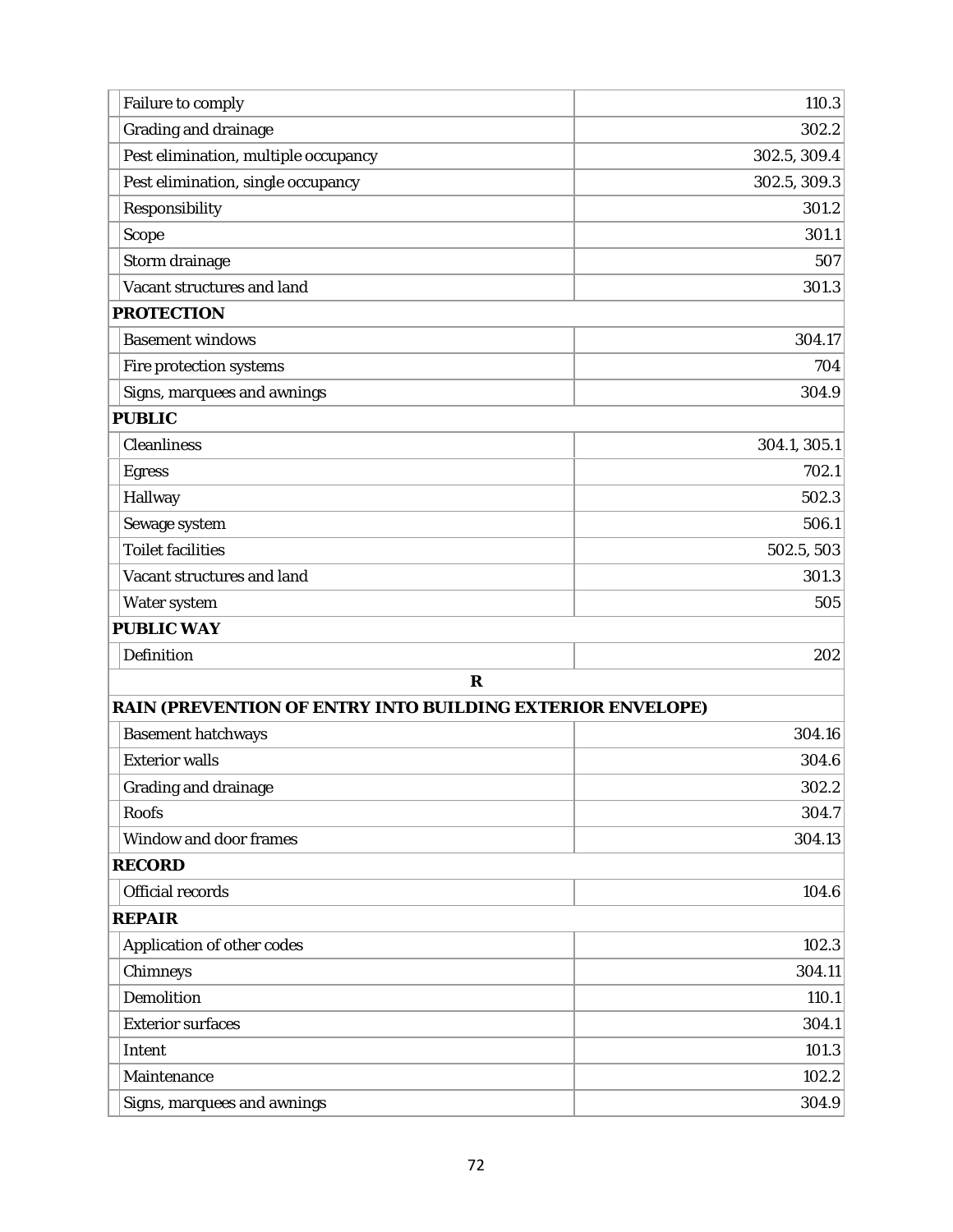| <b>Stairs and porches</b>          | 304.10       |
|------------------------------------|--------------|
| Weather tight                      | 304.13       |
| Workmanship                        | 102.5        |
| <b>REPORTS</b>                     |              |
| <b>Test reports</b>                | 105.3.2      |
| <b>RESIDENTIAL</b>                 |              |
| Pest elimination                   | 309          |
| <b>Residential heating</b>         | 602.2        |
| <b>Scope</b>                       | 101.2        |
| <b>RESPONSIBILITY</b>              |              |
| Pest elimination                   | 309          |
| <b>Fire safety</b>                 | 701.2        |
| Garbage disposal                   | 308.3        |
| General                            | 301.2        |
| Mechanical and electrical          | 601.2        |
| <b>Persons</b>                     | 301.1        |
| <b>Placarding of structure</b>     | 108.4        |
| <b>Plumbing facilities</b>         | 501.2        |
| <b>Rubbish storage</b>             | 308.2.1      |
| <b>Scope</b>                       | 101.2, 301.1 |
| <b>REVOKE, REMOVE</b>              |              |
| <b>Demolition</b>                  | 110          |
| <b>Existing remedies</b>           | 102.4        |
| Removal of placard                 | 108.4.1      |
| Rubbish removal                    | 308.2.1      |
| <b>RIGHT OF ENTRY</b>              |              |
| Duties and powers of code official | 104.3        |
| Inspections                        | 104.2        |
| <b>RODENTS</b>                     |              |
| <b>Basement hatchways</b>          | 304.16       |
| Condemnation                       | 108          |
| Foundations                        | 304.5        |
| <b>Guards for basement windows</b> | 304.17       |
| Harborage                          | 302.5        |
| <b>Insect and rodent control</b>   | 309.1        |
| Pest elimination                   | 302.5, 309   |
| <b>ROOF</b>                        |              |
| <b>Exterior structure</b>          | 304.1        |
| Roofs                              | 304.7        |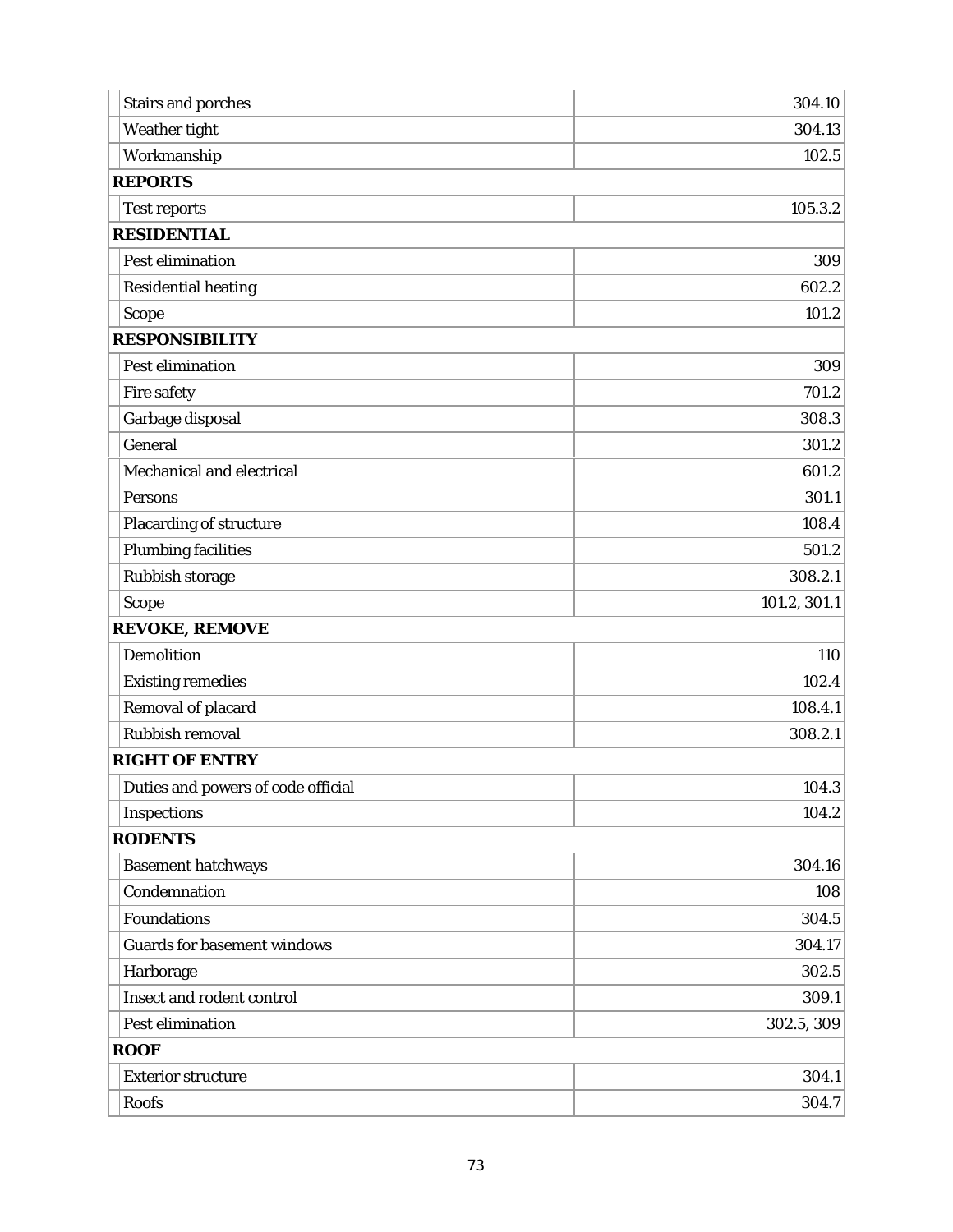| Storm drainage                                          | 507             |
|---------------------------------------------------------|-----------------|
| <b>ROOM</b>                                             |                 |
| Bedroom and living room                                 | 404.4           |
| <b>Cooking facilities</b>                               | 403.3           |
| <b>Direct access</b>                                    | 503.2           |
| Habitable                                               | 402.1           |
| <b>Heating facilities</b>                               | 602             |
| Light                                                   | 402             |
| Minimum ceiling heights                                 | 404.3           |
| Minimum width                                           | 404.2           |
| Overcrowding                                            | 404.5           |
| <b>Prohibited use</b>                                   | 404.4.4         |
| Temperature                                             | 602.5           |
| <b>Toilet</b>                                           | 503             |
| <b>Ventilation</b>                                      | 403             |
| <b>ROOMING HOUSES (See DORMITORY)</b><br><b>RUBBISH</b> |                 |
| <b>Accumulation</b>                                     | 308.1           |
| Definition                                              | 202             |
| <b>Disposal</b>                                         | 308.2           |
| <b>Garbage facilities</b>                               | 308.3.1         |
| Rubbish storage                                         | 308.2.1         |
| S                                                       |                 |
| <b>SAFETY, SAFE</b>                                     |                 |
| Fire safety requirements                                | 701,702,703,704 |
| Safety controls                                         | 603.4           |
| <b>SANITARY</b>                                         |                 |
| <b>Cleanliness</b>                                      | 304.1, 305.1    |
| Disposal of garbage                                     | 308.3           |
| Disposal of rubbish                                     | 308.2           |
| <b>Exterior property areas</b>                          | 302.1           |
| <b>Exterior structure</b>                               | 304.1           |
| Food preparation                                        | 404.7           |
| <b>Furnished by occupant</b>                            | 302.1           |
| <b>Grease interceptors</b>                              | 506.3           |
| <b>Interior surfaces</b>                                | 305.3           |
| <b>Plumbing fixtures</b>                                | 504.1           |
| <b>Required plumbing facilities</b>                     | 502             |
| <b>Scope</b>                                            | 101.2           |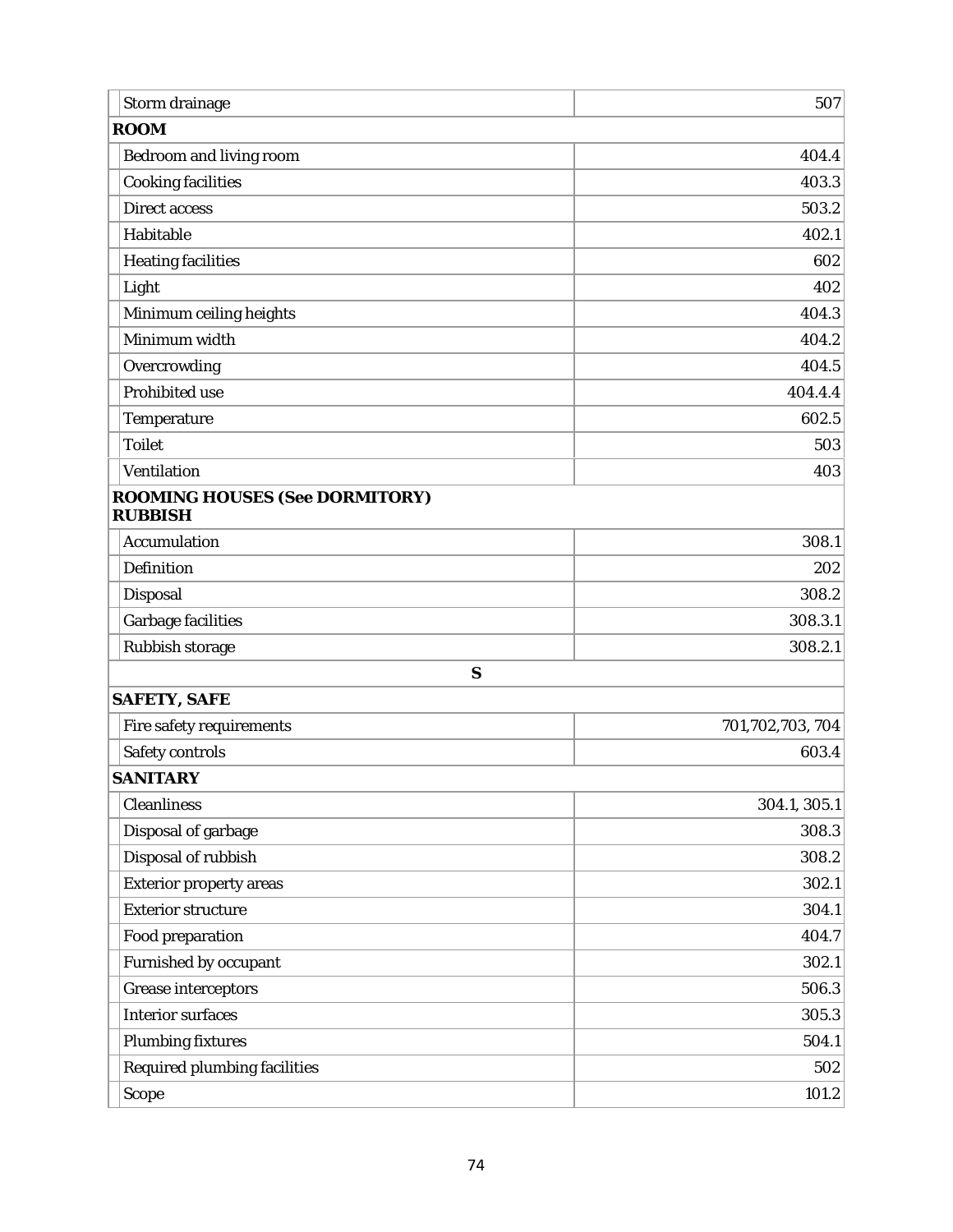| <b>Insect screens</b>            | 304.14       |
|----------------------------------|--------------|
| <b>SECURITY</b>                  |              |
| <b>Basement hatchways</b>        | 304.18.3     |
| <b>Building</b>                  | 304.18       |
| <b>Doors</b>                     | 304.18.1     |
| Vacant structures and land       | 301.3        |
| <b>Windows</b>                   | 304.18.2     |
| <b>SELF-CLOSING SCREEN DOORS</b> |              |
| <b>Insect screens</b>            | 304.14       |
| <b>SEPARATION</b>                |              |
| <b>Fire-resistance ratings</b>   | 703          |
| Privacy                          | 404.1        |
| Separation of units              | 404.1        |
| <b>SERVICE</b>                   |              |
| Electrical                       | 604.2        |
| Method                           | 107.3        |
| Notices and orders               | 107.1, 108.3 |
| Service on occupant              | 108.3        |
| <b>SEWER</b>                     |              |
| General                          | 506.1        |
| Maintenance                      | 506.2        |
| <b>SHOWER</b>                    |              |
| <b>Bathtub or shower</b>         | 502.1        |
| <b>Rooming houses</b>            | 502.2        |
| <b>Water-heating facilities</b>  | 505.4        |
| Water system                     | 505          |
| <b>SIGN</b>                      |              |
| Signs, marquees and awnings      | 304.9        |
| <b>Unauthorized tampering</b>    | 107.4        |
| <b>SINGLE-FAMILY DWELLING</b>    |              |
| <b>Extermination</b>             | 309          |
| <b>SINK</b>                      |              |
| <b>Kitchen sink</b>              | 502.1        |
| Sewage system                    | 506          |
| <b>Water supply</b>              | 505.3        |
| <b>SIZE</b>                      |              |
| Efficiency unit                  | 404.6        |
| Habitable room, light            | 402          |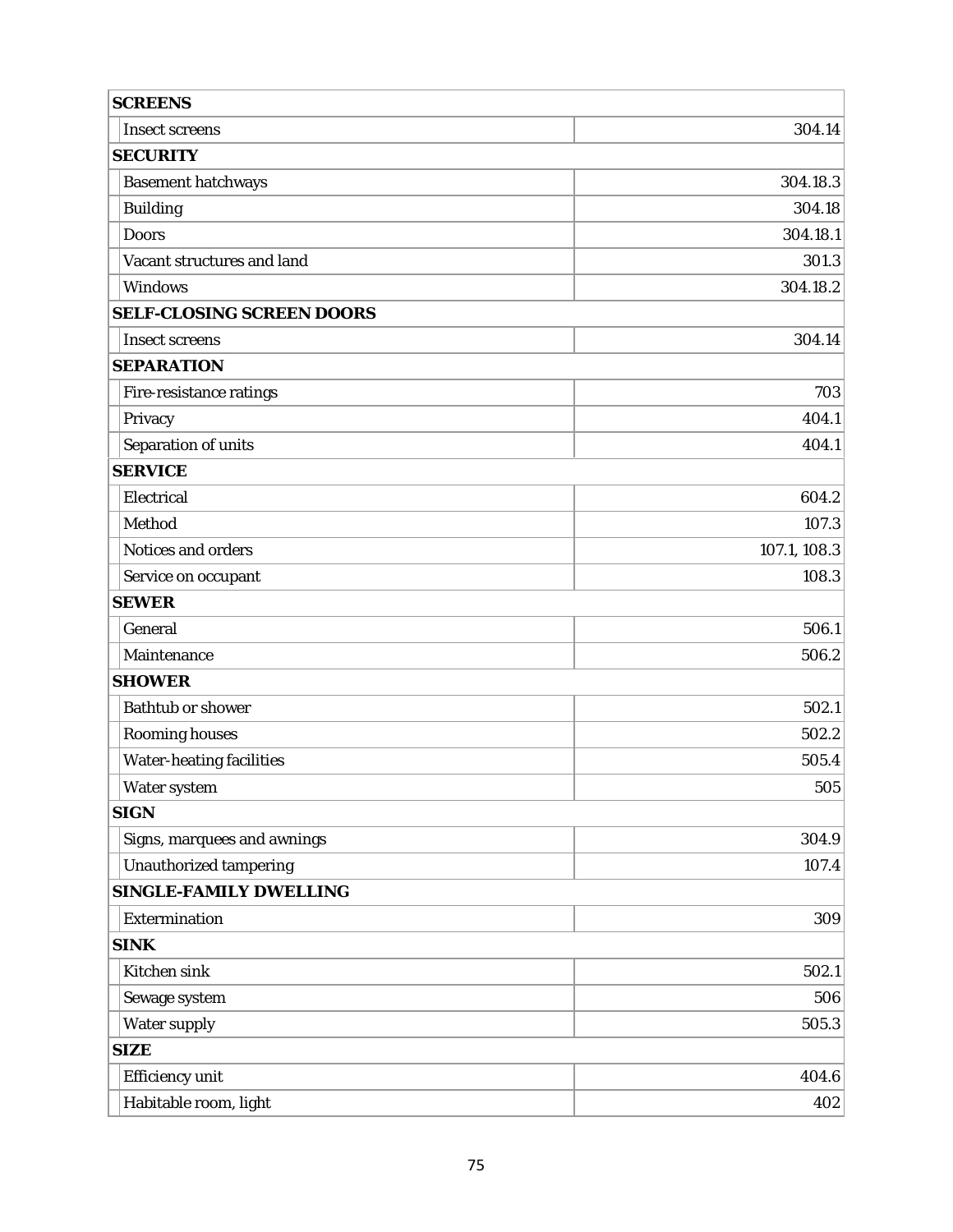| Habitable room, ventilation         | 403           |
|-------------------------------------|---------------|
| Room area                           | 404.4.1       |
| <b>SMOKE</b>                        |               |
| <b>Alarms</b>                       | 704.2         |
| Interconnection                     | 704.4         |
| Power source                        | 704.3         |
| <b>SPACE</b>                        |               |
| General, light                      | 402           |
| General, ventilation                | 403           |
| <b>Occupancy limitations</b>        | 404           |
| Privacy                             | 404.1         |
| <b>Scope</b>                        | 401.1         |
| <b>STACK</b>                        |               |
| <b>Smoke</b>                        | 304.11        |
| <b>STAIRS</b>                       |               |
| Common halls and stairways, light   | 402.2         |
| <b>Exit facilities</b>              | 305.4         |
| <b>Exterior property areas</b>      | 302.3         |
| Handrails                           | 304.12, 305.5 |
| Lighting                            | 605.3         |
| <b>Stairs and porches</b>           | 304.10        |
| <b>STANDARD</b>                     |               |
| Referenced                          | 102.7         |
| <b>STOP WORK ORDER</b>              |               |
| Authority                           | 112.1         |
| <b>Emergencies</b>                  | 112.3         |
| Failure to comply                   | 112.4         |
| Issuance                            | 112.2         |
| <b>STORAGE</b>                      |               |
| Food preparation                    | 404.7         |
| <b>Garbage storage facilities</b>   | 308.3         |
| Rubbish storage facilities          | 308.2.1       |
| Sanitation                          | 308.1         |
| <b>STRUCTURE</b>                    |               |
| <b>Accessory structures</b>         | 302.7         |
| <b>Closing of vacant structures</b> | 108.2         |
| Definition                          | 202           |
| <b>Emergency measures</b>           | 109           |
| General, condemnation               | 110           |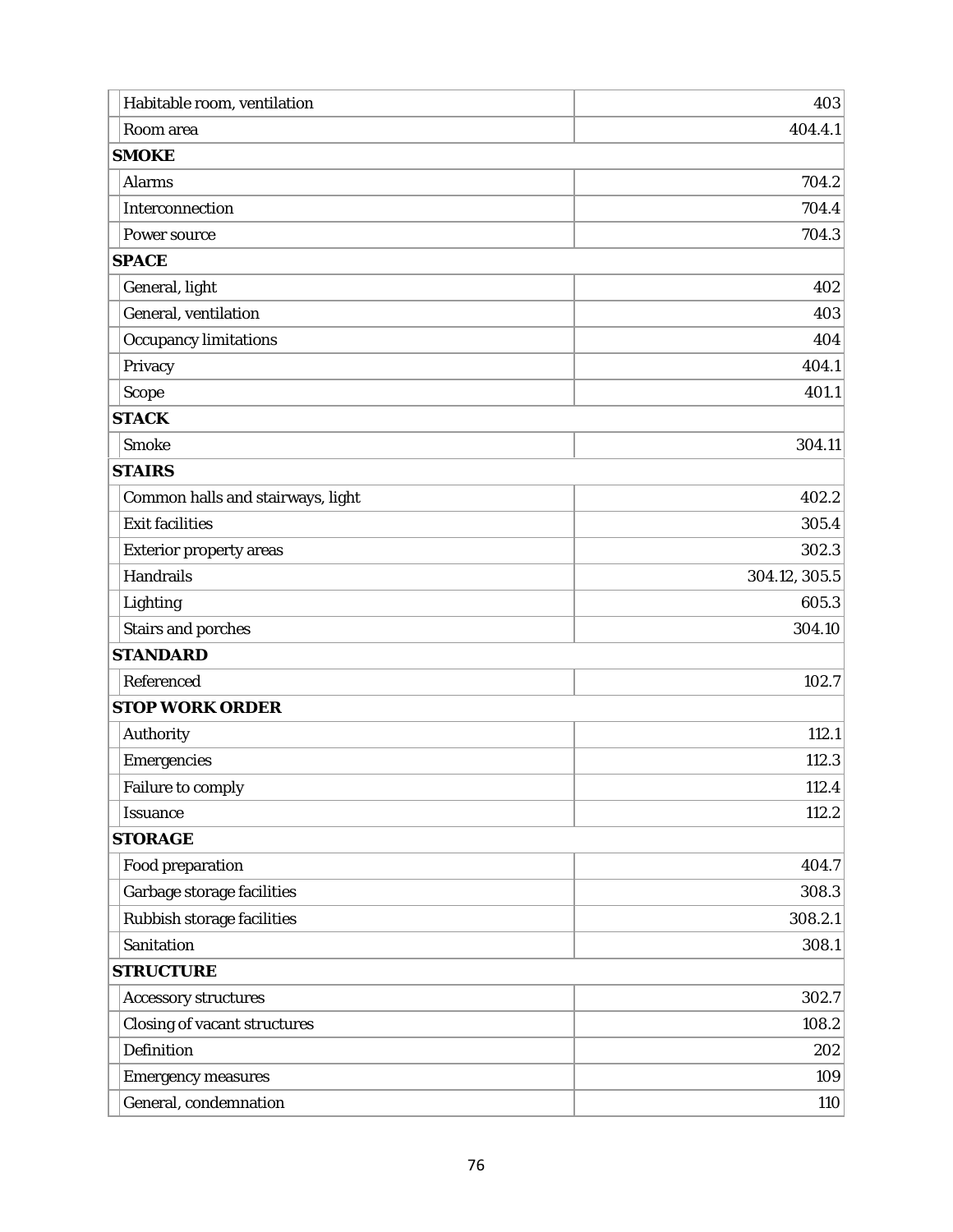| General, exterior               | 304.1        |
|---------------------------------|--------------|
| General, interior structure     | 305.1        |
| <b>Placarding of structure</b>  | 108.4        |
| <b>Scope</b>                    | 301.1        |
| <b>Structural members</b>       | 304.4, 305.2 |
| Vacant structures and land      | 301.3        |
| <b>SUPPLY</b>                   |              |
| <b>Combustion air</b>           | 603.5        |
| Public water system             | 505.1        |
| <b>Water-heating facilities</b> | 505.4        |
| <b>Water supply</b>             | 505.3        |
| Water system                    | 505          |
| <b>SURFACE</b>                  |              |
| <b>Exterior surfaces</b>        | 304.2, 304.6 |
| <b>Interior surfaces</b>        | 305.3        |
| <b>SWIMMING</b>                 |              |
| <b>Enclosure</b>                | 303.2        |
| Safety covers                   | 303.2        |
| <b>Swimming pools</b>           | 303.1        |
| T                               |              |
| <b>TEMPERATURE</b>              |              |
| Nonresidential structures       | 602.4        |
| <b>Residential buildings</b>    | 602.2        |
| <b>Water-heating facilities</b> | 505.4        |
| <b>TENANT</b>                   |              |
| <b>Scope</b>                    | 101.2        |
| TEST, TESTING                   |              |
| Agency                          | 105.3.1      |
| <b>Methods</b>                  | 105.3.1      |
| <b>Reports</b>                  | 105.3.2      |
| Required                        | 105.3        |
| <b>TOXIC</b>                    |              |
| <b>Process ventilation</b>      | 403.4        |
| <b>TRASH</b>                    |              |
| Rubbish and garbage             | 308          |
| $\mathbf U$                     |              |
| <b>UNOBSTRUCTED</b>             |              |
| Access to public way            | 702.1        |
| General, egress                 | 702.1        |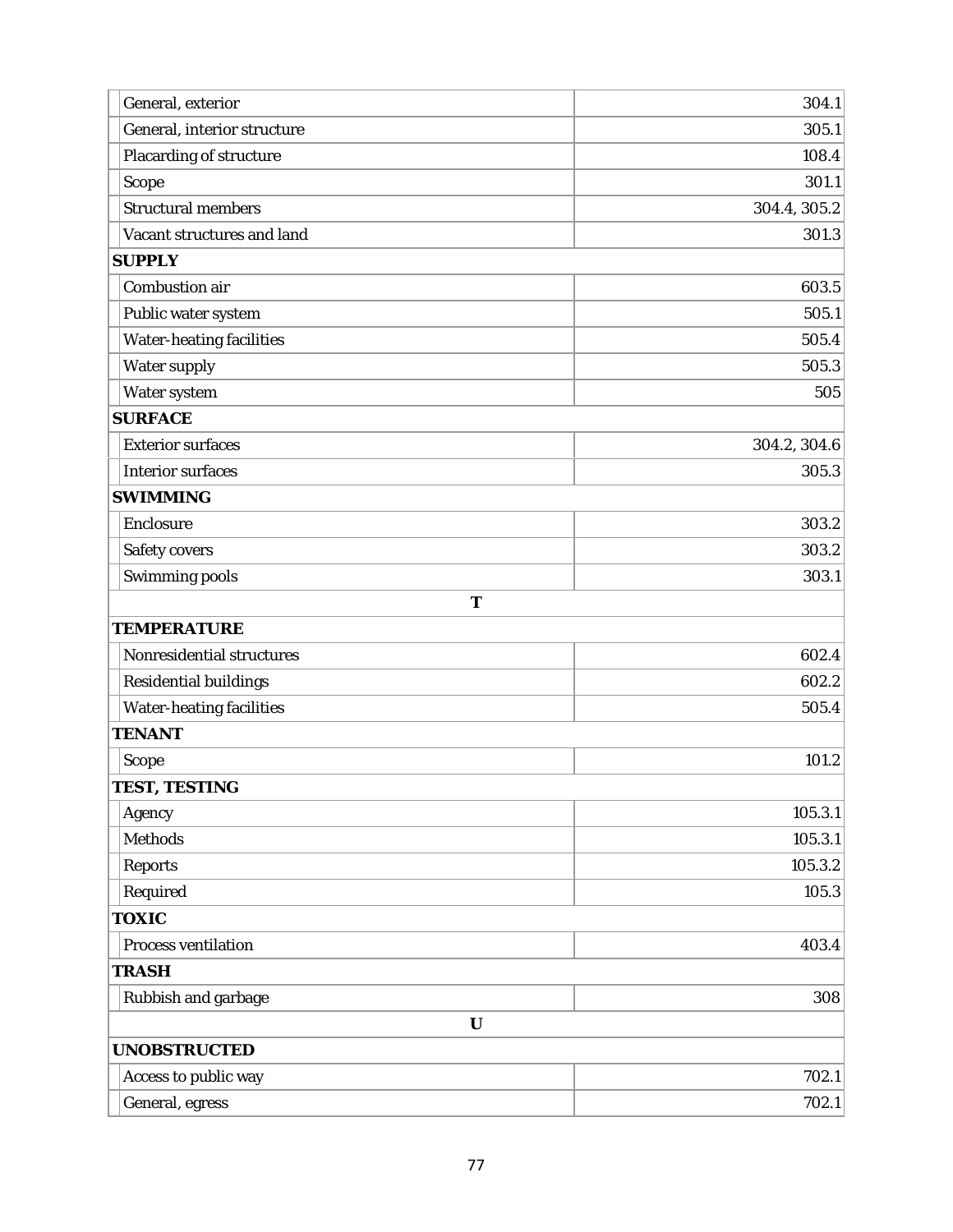| UNSAFE STRUCTURES AND EQUIPMENT           |              |
|-------------------------------------------|--------------|
| <b>Abatement methods</b>                  | 108.6        |
| Dangerous structure or premises           | 108.1.5      |
| Equipment                                 | 108.1.2      |
| <b>Existing remedies</b>                  | 102.4        |
| General, condemnation                     | 108, 110     |
| General, demolition                       | 110          |
| Notices and orders                        | 107, 108.3   |
| Record                                    | 108.7        |
| <b>Structures</b>                         | 108.1.1      |
| <b>USE</b>                                |              |
| Application of other codes                | 102.3        |
| General, demolition                       | 110          |
| <b>UTILITIES</b>                          |              |
| Authority to disconnect                   | 108.2.1      |
| V                                         |              |
| <b>VACANT</b>                             |              |
| <b>Abatement methods</b>                  | 108.6        |
| Authority to disconnect service utilities | 108.2.1      |
| <b>Closing of vacant structures</b>       | 108.2        |
| <b>Emergency measure</b>                  | 109          |
| Method of service                         | 107.3, 108.3 |
| Notice to owner or to person responsible  | 107, 108.3   |
| Placarding of structure                   | 108.4        |
| Record                                    | 108.7        |
| Vacant structures and land                | 301.3        |
| <b>VAPOR</b>                              |              |
| <b>Exhaust vents</b>                      | 302.6        |
| <b>VEHICLES</b>                           |              |
| Inoperative                               | 302.8        |
| Painting                                  | 302.8        |
| <b>VENT</b>                               |              |
| <b>Plumbing hazard</b>                    | 504.3        |
| <b>Exhaust vents</b>                      | 302.6        |
| Flue                                      | 603.2        |
| <b>VENTILATION</b>                        |              |
| Clothes dryer exhaust                     | 403.5        |
| <b>Combustion air</b>                     | 603.5        |
| Definition                                | 202          |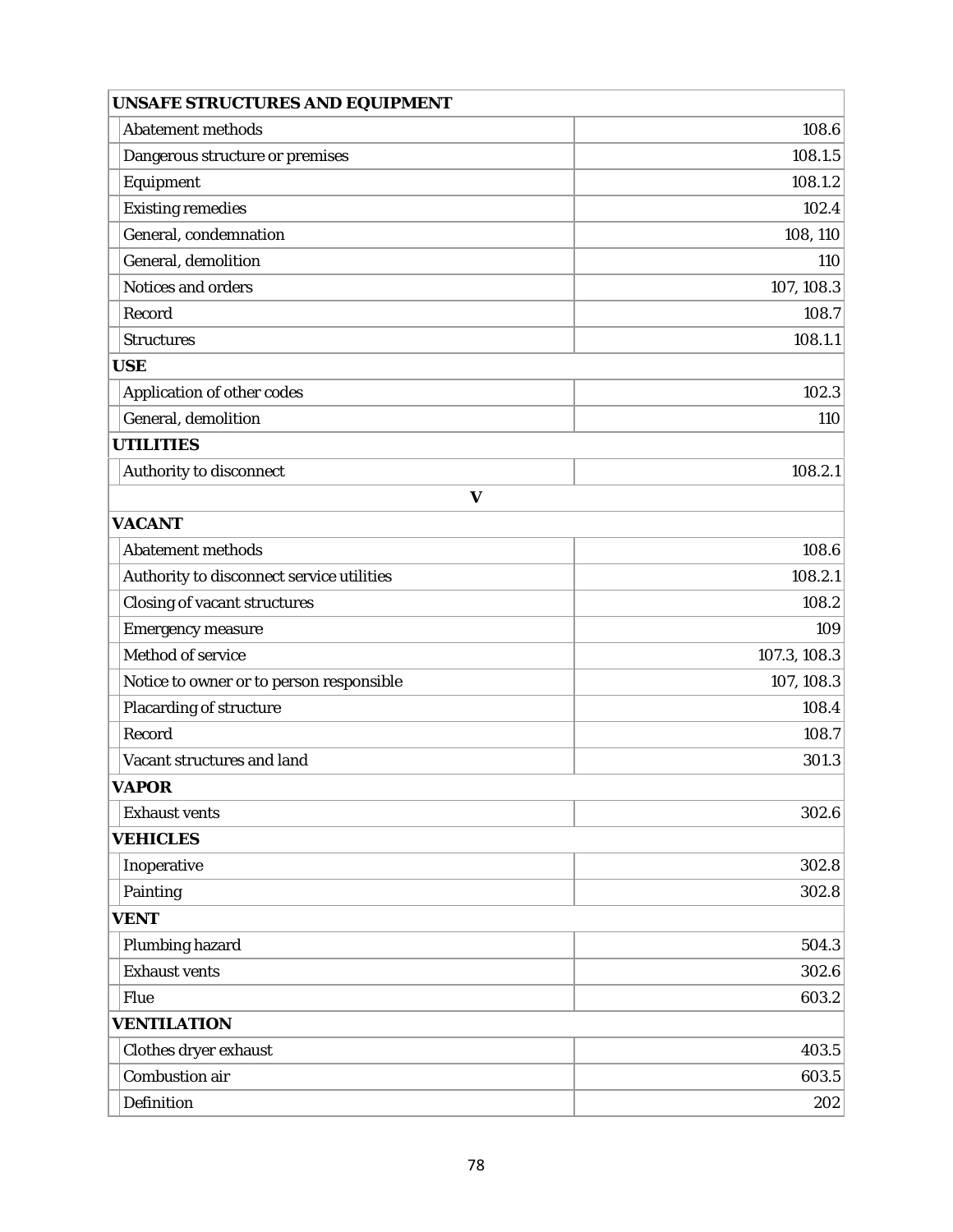| General, ventilation             | 403          |
|----------------------------------|--------------|
| Habitable rooms                  | 403.1        |
| <b>Process ventilation</b>       | 403.4        |
| <b>Recirculation</b>             | 403.2, 403.4 |
| <b>Toilet rooms</b>              | 403.2        |
| <b>VERMIN</b>                    |              |
| Condemnation                     | 108          |
| <b>Insect and rodent control</b> | 302.5, 309   |
| <b>VIOLATION</b>                 |              |
| Condemnation                     | 108          |
| General                          | 106          |
| <b>Notice</b>                    | 107, 108.3   |
| Penalty                          | 106.4        |
| <b>Placarding of structure</b>   | 108.4        |
| Prosecution                      | 106.3        |
| <b>Strict liability offense</b>  | 106.3, 202   |
| <b>Transfer of ownership</b>     | 107.6        |
| W                                |              |
| <b>WALK</b>                      |              |
| <b>Sidewalks</b>                 | 302.3        |
| <b>WALL</b>                      |              |
| <b>Accessory structures</b>      | 302.7        |
| <b>Exterior surfaces</b>         | 304.2, 304.6 |
| <b>Exterior walls</b>            | 304.6        |
| <b>Foundation walls</b>          | 304.5        |
| General, fire-resistance rating  | 703.1        |
| <b>Interior surfaces</b>         | 305.3        |
| <b>Outlets required</b>          | 605.2        |
| Temperature measurement          | 602.5        |
| <b>WASTE</b>                     |              |
| Disposal of garbage              | 308.3        |
| Disposal of rubbish              | 308.2        |
| Garbage storage facilities       | 308.3.1      |
| <b>WATER</b>                     |              |
| <b>Basement hatchways</b>        | 304.16       |
| Connections                      | 506.1        |
| Contamination                    | 505.2        |
| General, sewage                  | 506          |
| General, storm drainage          | 507          |